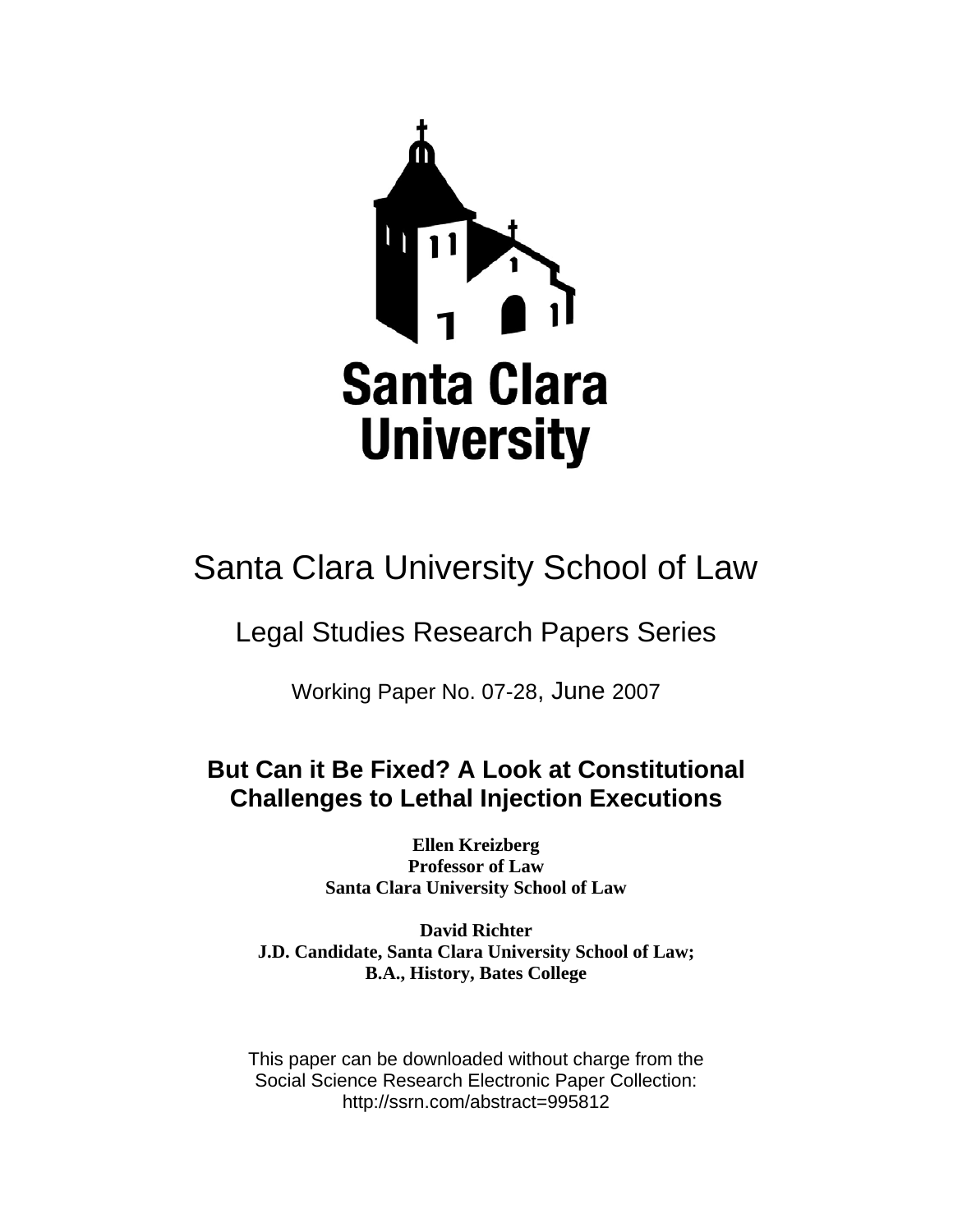# **BUT CAN IT BE FIXED? A LOOK AT CONSTITUTIONAL CHALLENGES TO LETHAL INJECTION EXECUTIONS**

# **Ellen Kreitzberg**[∗](#page-1-0)  **and David Richter**[∗∗](#page-1-1)

### I. INTRODUCTION

 The curtains to the execution chamber were opened at 6:00 p.m. From my seat in the front row of the observation room[,] I was located approximately six (6) to seven (7) feet from Mr. Diaz. Initially, I observed Mr. Diaz laying on a gurney covered by a white sheet. He was strapped to the gurney, and his right arm was held in place by a leather strap. Additionally, Mr. Diaz had some type of tape or gauze holding his right hand in place, and an intravenous needle had been placed in his right arm where his elbow would bend. . . .

 Mr. Diaz was asked if he had any last words, and he was permitted to give a short speech in Spanish. Having met Mr. Diaz before, it appeared to me that he was sedated in some manner, as his speech was slower and somewhat slurred.

 Within a few minutes, Mr. Diaz became agitated, and it appeared to me that he was speaking to members of the Department of Corrections staff. They did not appear to respond to him . . . . During the time Mr. Diaz appeared to be speaking . . . [h]is face was contorted, and he grimaced on several occasions. His Adam's Apple bobbed up and down continually, and his jaw was clenched.

 . . . [H]is left eye remained opened. . . . Mr. Diaz appeared to be gasping for air for at least 10-12 minutes. It was apparent that the complete drug cycle had been given to Mr. Diaz, however, . . . I

<span id="page-1-0"></span><sup>∗</sup> Professor of Law, Santa Clara University, Director, Bryan R. Shechmeister Death Penalty College. I would like to acknowledge the support I received from Santa Clara University's sabbatical program. I want to express my appreciation to June Carbone whose thoughtful suggestions at an early stage were very helpful. I also want to thank Tom Hoglund whose editorial eye and pen helped shape this piece.

<span id="page-1-1"></span><sup>∗∗</sup> J.D. Candidate, Santa Clara University School of Law; B.A., History, Bates College.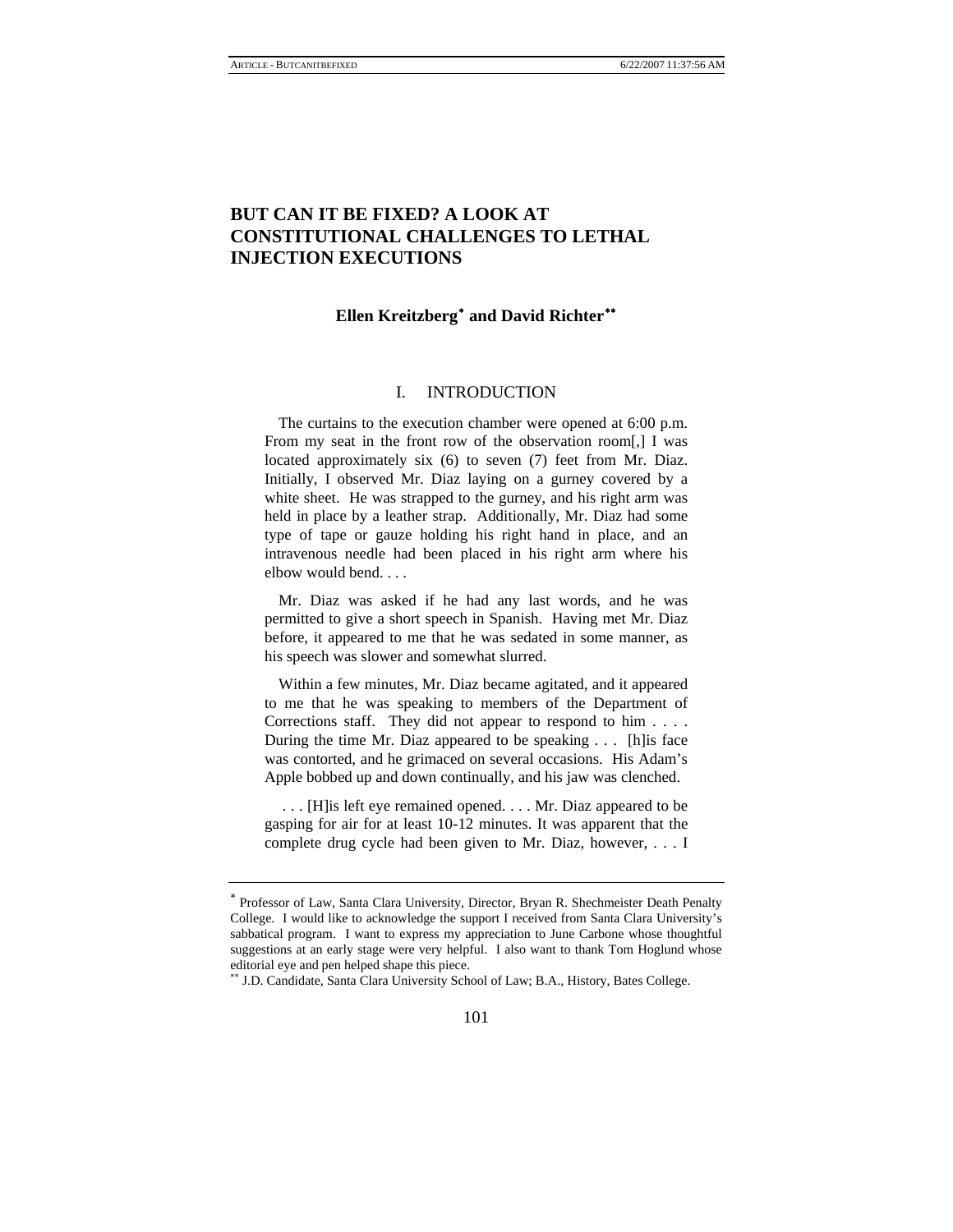observed movement from Mr. Diaz, and he continued to gasp . . . for air.

. . . .

 After a total of 25-30 minutes, Mr. Diaz's breathing appeared to get shallower. His face became slack, and his skin had a grayish pallor. During the last 5-6 minutes, both of his eyes opened and his Adams apple slowly stopped bobbing.

 . . . The time from when Mr. Diaz finished speaking, until the time he was pronounced dead was a span of 34 minutes.

− Affidavit of Neal Dupree after observing the execution of Angel Diaz on December [1](#page-2-0)3,  $2006<sup>1</sup>$ 

For five days in September 2006, in Judge Jeremy Fogel's courtroom in the U.S. District Court in San Jose, witnesses testified and offered insight into executions by lethal injections, currently the most humane way to kill another human being.<sup>[2](#page-2-1)</sup> The judge inquired about, and a witness distinguished between, a feeling of agony (a sensation of suffocation or drowning) and one of excruciating pain (more of a burning sensation), in order to better understand how an inmate feels when certain drugs are administered.<sup>[3](#page-2-2)</sup> Experts testified about clinical

<span id="page-2-0"></span><sup>1.</sup> Emergency Petition Seeking to Invoke this Court's All Writs Jurisdiction, Attachment E, Dupree Affidavit, Lightbourne v. Crist, No. 06-2391 (Fla. Sup. Ct. Dec. 14, 2006), *available at* 

http://www.floridasupremecourt.org/pub%5Finfo/summaries/briefs/06/06%2D2391/Filed\_1 2-14-2006\_AttachmentE.pdf. Following this "botched" execution, Florida governor Jeb Bush declared a moratorium on executions until a newly appointed commission on the administration of lethal injection reviews the methods by which lethal injection are administered in the state and reports back to the governor to ensure they are consistent with the Eighth Amendment to the Constitution. Adam Liptak & Terry Aguayo, *After Problem Execution, Governor Bush Suspends the Death Penalty in Florida*, N.Y. TIMES, Dec. 16, 2006, at A11.

<span id="page-2-2"></span><span id="page-2-1"></span><sup>2</sup>*. See* Transcript of Proceedings, Morales v. Tilton, No. C-06-0219-JF (N.D. Cal. Sept. 27, 2006), *available at* [http://www.law.berkeley.edu/clinics/dpclinic/Lethal%20Injection%20Documents/California](http://www.law.berkeley.edu/clinics/dpclinic/Lethal%20Injection%20Documents/California/Morales/Morales%20Dist%20Ct/Evidentiary%20Hearing/2006.09.27%20Morales%20Evidentiary%20Hearing.txt) [/Morales/Morales%20Dist%20Ct/Evidentiary%20Hearing/2006.09.27%20Morales%20Evid](http://www.law.berkeley.edu/clinics/dpclinic/Lethal%20Injection%20Documents/California/Morales/Morales%20Dist%20Ct/Evidentiary%20Hearing/2006.09.27%20Morales%20Evidentiary%20Hearing.txt) [entiary%20Hearing.txt.](http://www.law.berkeley.edu/clinics/dpclinic/Lethal%20Injection%20Documents/California/Morales/Morales%20Dist%20Ct/Evidentiary%20Hearing/2006.09.27%20Morales%20Evidentiary%20Hearing.txt)

<sup>3</sup>*. Id.* The following is the testimony of Dr. Mark Heath:

THE WITNESS: . . . I think that it's worth talking about whether it's pain or not. I don't believe that it would fall under a definition of pain.

THE COURT: It [sic] not pain in the sense that potassium causes pain? THE WITNESS: Exactly.

THE COURT: It doesn't cause the burning sensation that potassium causes, but it causes an experience of suffocation?

THE WITNESS: It causes agony, but it's not an agony from pain. It's the agony of—that would be with drowning or strangulation or some kind of suffocation like that.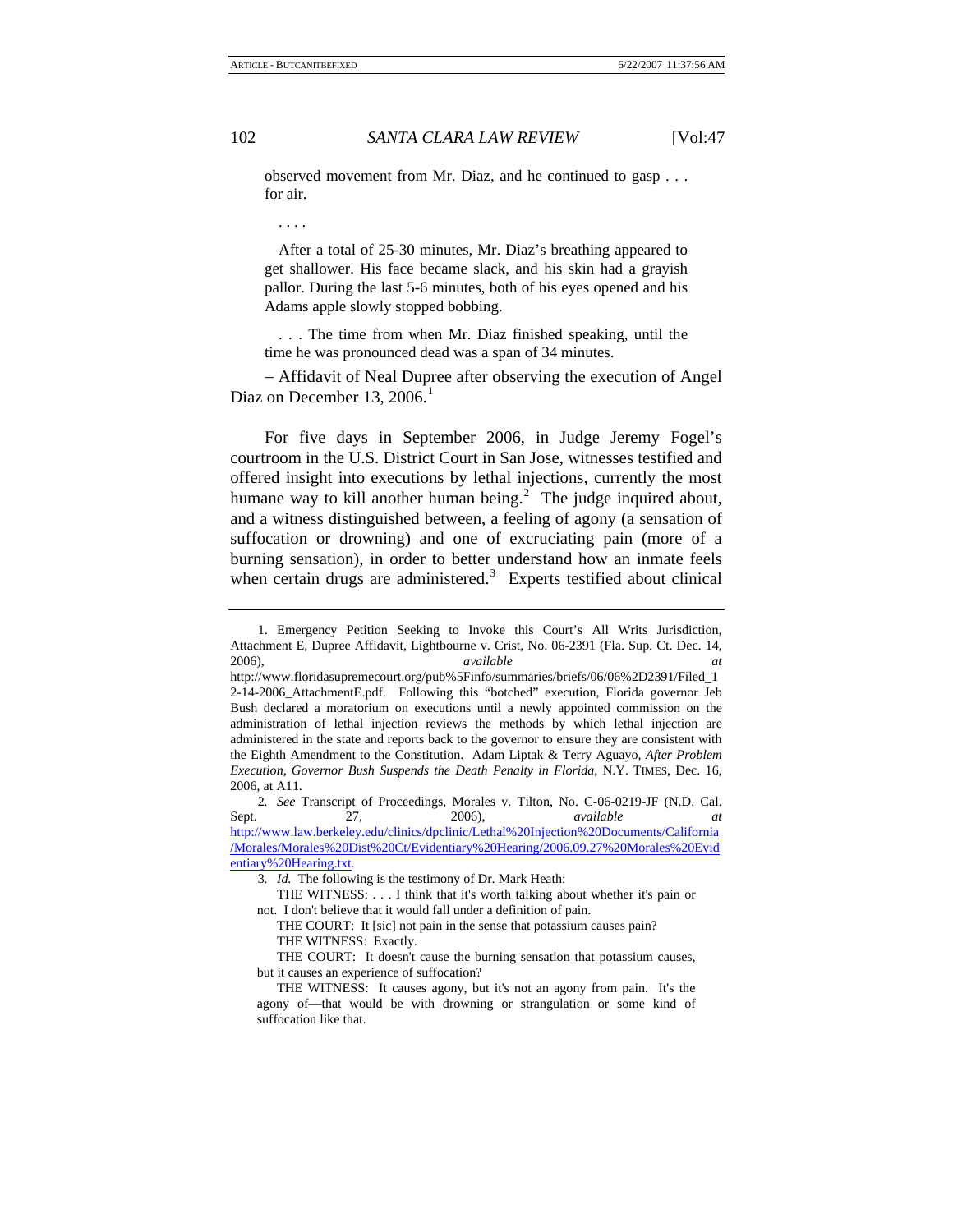trials that studied the effect of barbiturates on primates, and how those results inform our ability to kill what was referred to in the courtroom as a "large 150 pound primate."[4](#page-3-0) Doctors testified to their ethical obligations and how these affected their decision whether to participate in a state execution.<sup>[5](#page-3-1)</sup> The hearings represented the culmination of hours of depositions taken from numerous witnesses, all of whom were involved in California's lethal injection executions.

This evidence was presented to Judge Fogel to evaluate whether California's current lethal injection procedures, administered in accordance with the San Quentin Operating Procedure 770 (Procedure 770), involves the unnecessary and wanton infliction of pain contrary to contemporary standards of decency in violation of the Eighth Amendment to the United States Constitution. Judge Fogel answered this question in the affirmative. He stated that California's implementation of lethal injection is broken, adding, "[B]ut it can be fixed."<sup>[6](#page-3-2)</sup>

With lethal injection, unnecessary infliction of pain arises principally from two sources. First, the state procedures themselves may unnecessarily increase risk of unnecessary infliction of pain.<sup>[7](#page-3-3)</sup> The most controversial aspect of the existing Procedure 770 is the use of a paralytic agent that masks the effect of the barbiturate sedative expended to render the inmate unconscious. Because this drug renders an inmate unable to speak or gesture, the inmate could be conscious and in excruciating pain without anyone else knowing of his suffering. The paralytic drug is unnecessary to the execution. Indeed, the American Veterinary Medical Association (AVMA) has condemned the use of paralytic drugs to euthanize animals, saying it was inhumane.<sup>[8](#page-3-4)</sup>

Second, even if the lethal injection could be administered

*Id.* at 553 (testimony of Dr. Mark Heath).

<sup>4</sup>*. Id.* at 608-09.

<span id="page-3-1"></span><span id="page-3-0"></span><sup>5.</sup> Transcript of Proceedings at 978-89, Morales v. Tilton, No. C-06-0219-JF (N.D. Cal. Sept. 28, 2006), (testimony of Dr. Robert Singler), *available at* [http://www.law.berkeley.edu/clinics/dpclinic/Lethal%20Injection%20Documents/California](http://www.law.berkeley.edu/clinics/dpclinic/Lethal%20Injection%20Documents/California/Morales/Morales%20Dist%20Ct/Evidentiary%20Hearing/2006.09.28%20Morales%20Evidentiary%20Hearing.txt) [/Morales/Morales%20Dist%20Ct/Evidentiary%20Hearing/2006.09.28%20Morales%20Evid](http://www.law.berkeley.edu/clinics/dpclinic/Lethal%20Injection%20Documents/California/Morales/Morales%20Dist%20Ct/Evidentiary%20Hearing/2006.09.28%20Morales%20Evidentiary%20Hearing.txt) [entiary%20Hearing.txt.](http://www.law.berkeley.edu/clinics/dpclinic/Lethal%20Injection%20Documents/California/Morales/Morales%20Dist%20Ct/Evidentiary%20Hearing/2006.09.28%20Morales%20Evidentiary%20Hearing.txt)

<span id="page-3-2"></span><sup>6.</sup> Memorandum of Intended Decision; Request for Response from Defendants at 3, Morales v. Tilton, C-06-0219, (N.D. Cal. Dec. 15, 2006), *available at* http://www.law.berkeley.edu/clinics/dpclinic/Lethal%20Injection%20Documents/California /Morales/Morales%20Dist%20Ct/200612.15%20memorandum%20of%20intended%20decis ion.pdf.

<sup>7</sup>*. See infra* Parts V.A.1-6.

<span id="page-3-4"></span><span id="page-3-3"></span><sup>8.</sup> Panel on Euthanasia, Am. Veterinary Med. Ass'n, *2000 Report of the AVMA Panel on Euthanasia*, 218 J. AM. VETERINARY MED. 669 (2001).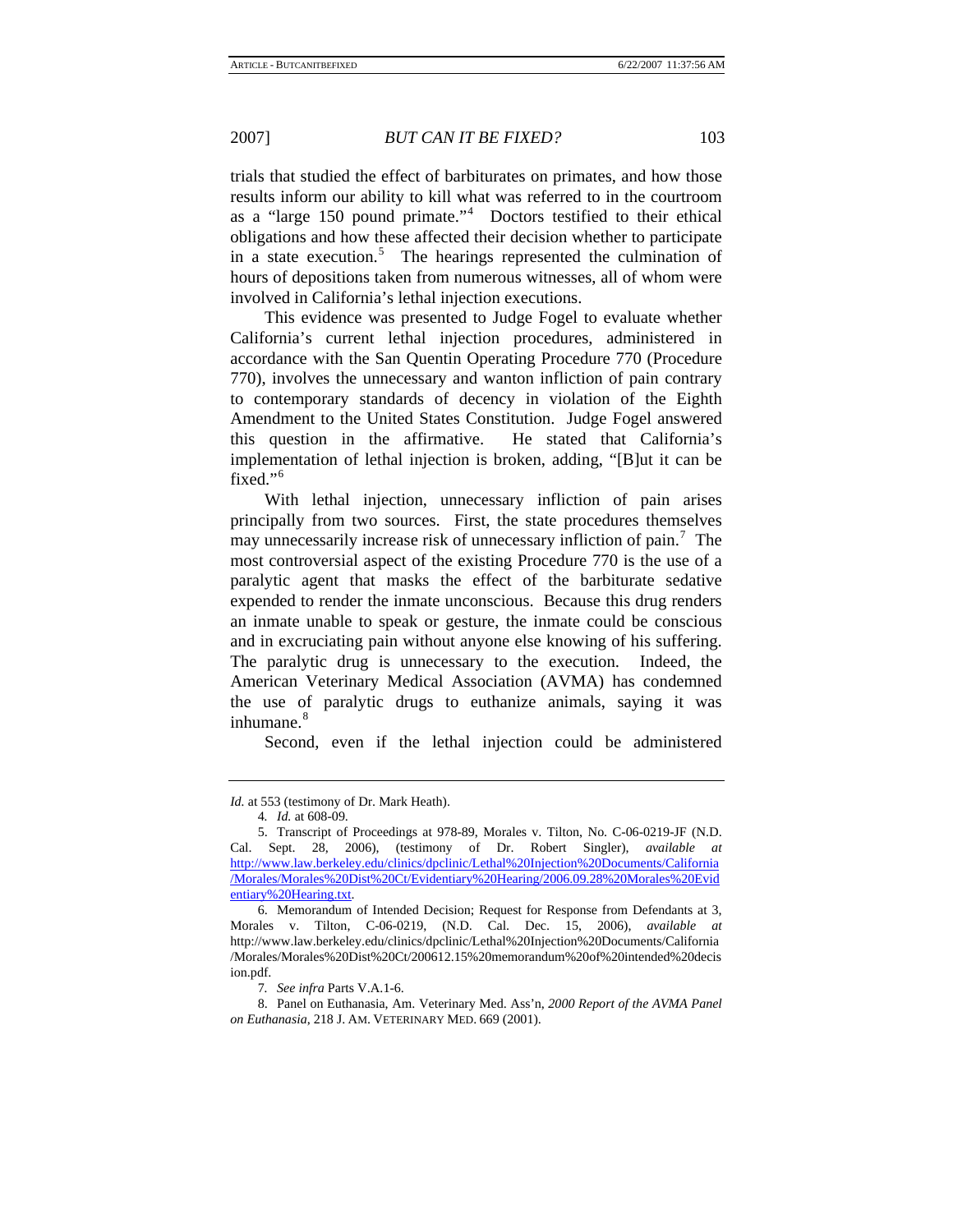humanely, it requires some medical training or participation to ensure that the inmate is properly anesthetized so as to eliminate unnecessary infliction of pain.<sup>[9](#page-4-0)</sup> The American Medical Association (AMA) forbids doctors from participating in executions as a violation of their professional ethics.<sup>[10](#page-4-1)</sup> As a result, execution teams rarely include medical professionals and the team's competence, therefore, depends on state training and supervision. This state training, even if done conscientiously, is unlikely to ever rise to the level of professional training. Medical professionals receive training for a lifelong career. Members of an execution team, on the other hand, are only given training for a single procedure. This state training is most likely to be effective if the same team conducts repeated executions, but staying on an execution team could increase the traumatic effect on prison guards required to carry out the executions.<sup>[11](#page-4-2)</sup>

*Morales v. Tilton*<sup>[12](#page-4-3)</sup> challenges the constitutionality of California's lethal injection procedure. Michael Morales was sentenced to death for the 1981 rape and murder of Terri Winchell in Lodi, California. Morales' challenge is not a debate over the usefulness or the morality of the death penalty, but rather questions the constitutionality of the specific manner in which California has implemented executions by lethal injection. Judge Fogel made clear that the case presents one question: "[Whether] California's lethal-injection protocol—as actually administered in practice—create[s] an undue and unnecessary risk that an inmate will suffer pain so extreme that it offends the Eighth

#### <span id="page-4-0"></span>*Id.*

<sup>9.</sup> Memorandum of Intended Decision, *supra* note 6, at 16. Judge Fogel noted that: [B]ecause of the paralytic effect of pancuronium bromide, a determination of an inmate's anesthetic depth after being injected with that drug is extremely difficult for anyone without substantial training and experience in anesthesia, the protocol must ensure that a sufficient dose of sodium thiopental or other anesthetic actually reaches the condemned inmate and that there are reliable means of monitoring and recording the inmate's vital signs throughout the execution process.

A Missouri Federal Court recently issued an order requiring that: (1) a board certified anesthesiologist shall be responsible for the mixing of all drugs which are used in the lethal injection process. If the anesthesiologist does not actually administer the drugs through the IV, he or she shall directly observe those individuals who do so; (2) Pancuronium Bromide and Potassium Chloride will not be administered until the anesthesiologist certifies that the inmate has achieved sufficient anesthetic depth so that the inmate will not feel any undue pain when the Potassium Chloride is injected; (3) the State will put in place procedures which will allow the anesthesiologist to adequately monitor the anesthetic depth of the inmate. Taylor v. Crawford, No. 05-4173-CV-C-FJG, 2006 WL 1779035, at \*8-9 (W.D. Mo. June 26, 2006).

<span id="page-4-3"></span><span id="page-4-2"></span><span id="page-4-1"></span><sup>10.</sup> CODE OF MED. ETHICS § E-206 (Am. Med. Ass'n 2000), *available at*  http://www.ama-assn.org/ama/pub/category/8419.html.

<sup>11.</sup> Transcript of Proceedings, *supra* note 2, at 577-78,(testimony of Dr. Mark Heath).

<sup>12.</sup> Morales v. Tilton, No. C-06-0219-JF (N.D. Cal. 2006).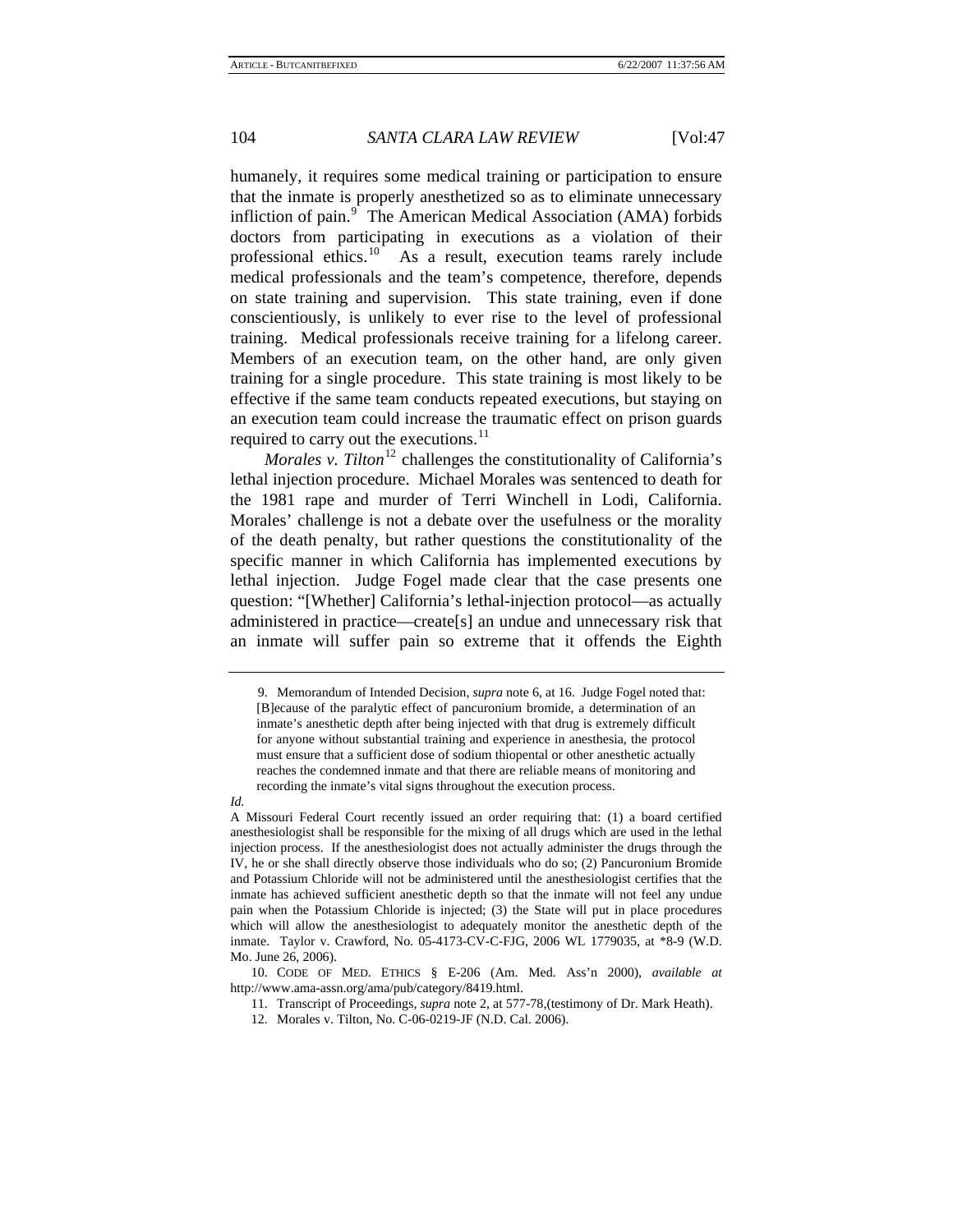Amendment?"<sup>[13](#page-5-0)</sup>

This article argues that California's Procedure 770 as currently implemented is unconstitutional. Judge Fogel, after an exhaustive review of evidence from all parties, agrees. Although Judge Fogel believes that the lethal injection system, while broken "can be fixed," we argue that lethal injection, as a method of execution, is always unconstitutional because the procedures employed in its administration can never ensure against unnecessary risk of pain to the inmate. We also argue that the California legislature must step in to publicly review lethal injection executions and to investigate the conduct of the California Department of Corrections and Rehabilitation (CDCR) in the manner in which prior executions have been carried out at San Quentin. This article examines the issues and lessons illuminated by the constitutional challenge to Procedure 770 raised by Michael Morales. Part II reviews the history of the lethal injection procedure in California. Part III provides analysis of the ways by which challenges to lethal injection executions may be raised and the process of securing a stay of execution while litigation is pending. Part IV examines the Eighth Amendment jurisprudence and its applicability to lethal injection executions. Part V, using the *Morales* case as a backdrop, looks at how courts evaluate whether California's lethal injection procedures create an "unnecessary risk of pain." Part VI then reviews the court's ruling in *Morales*. Part VII presents the conflict between the constitutional standard and medical ethics. Finally, Part VIII presents an assessment of the Morales case and makes recommendations for what the court and legislatures should do.

### II. HISTORY OF THE USE OF LETHAL INJECTION IN EXECUTIONS

While lethal injection has been used as a method of execution for less than thirty years, the idea of using a chemical injection to execute an inmate has been around for over a century.<sup>[14](#page-5-1)</sup> An examination of states' adoption of lethal injection as a method of execution reveals three motivations for the growing acceptance of this form of execution.<sup>[15](#page-5-2)</sup>

<sup>13.</sup> Memorandum of Intended Decision, *supra* note 6, at 2.

<span id="page-5-1"></span><span id="page-5-0"></span><sup>14.</sup> Deborah W. Denno, *Is Electrocution an Unconstitutional Method of Execution? The Engineering of Death over the Century*, 35 WM. & MARY L. REV. 551 (1994) (providing a more exhaustive history of lethal injection as well as other methods of execution used in the United States).

<span id="page-5-2"></span><sup>15.</sup> Deborah W. Denno, *When Legislatures Delegate Death: The Troubling Paradox Behind State Uses of Electrocution and Lethal Injection and What It Says About Us*, 63 OHIO ST. L.J. 63, 91 (2002).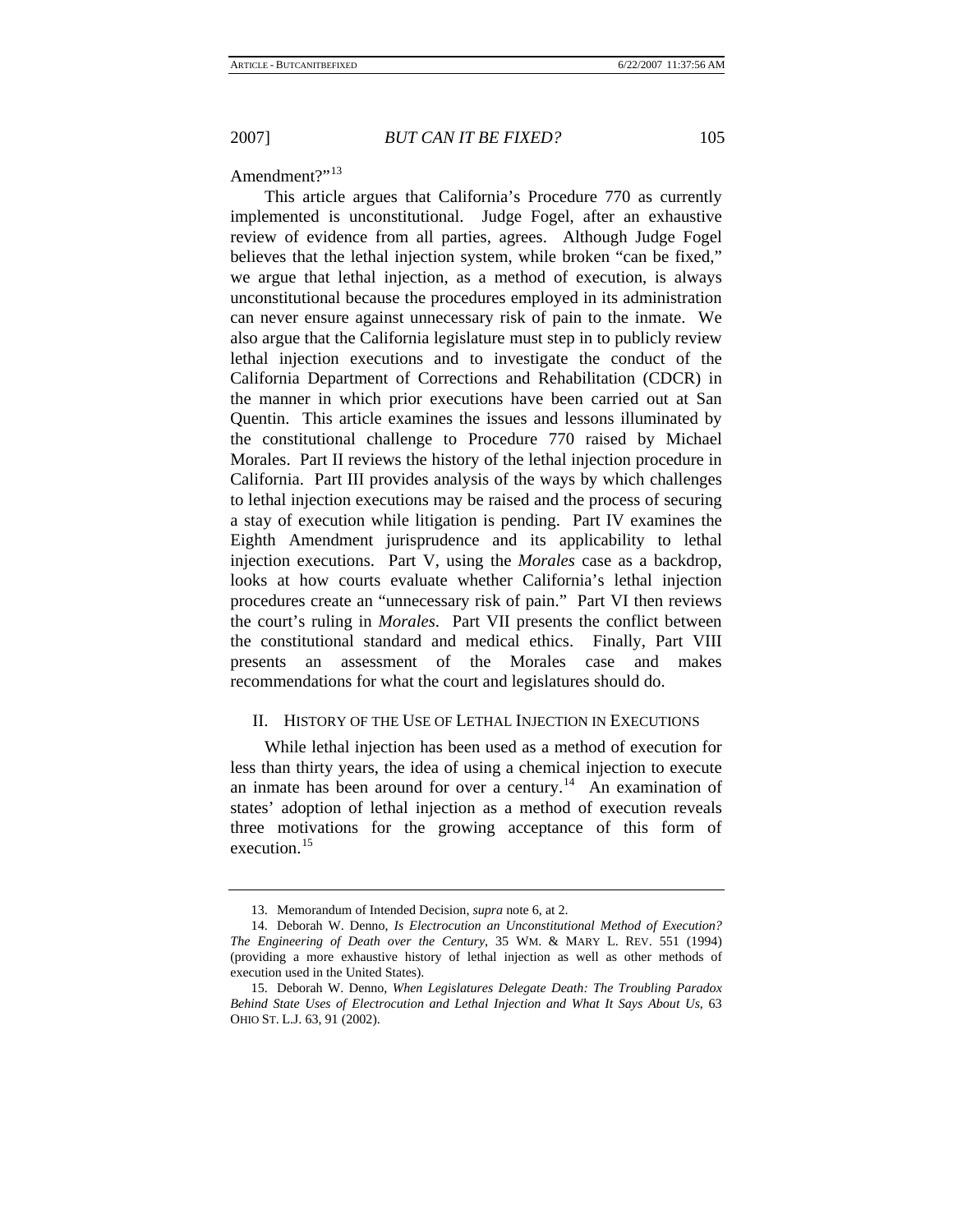The first motivation is that lethal injection satisfies a desire for something "simpler and more humane"—a better way to carry out a death sentence.<sup>[16](#page-6-0)</sup> Like the calm of euthanizing a favorite pet, lethal injection may help the public feel satisfied that the state has employed modern medicine and technology to impose death in an efficient and considerate manner.<sup>[17](#page-6-1)</sup>

Second, legal challenges to the previous methods of execution prompted a search for a less controversial alternative.<sup>[18](#page-6-2)</sup> In California, it was litigation surrounding the constitutionality of the gas chamber that motivated passage of a lethal injection execution bill.<sup>1</sup>

Finally, there are cost incentives favoring the lethal injection process.<sup>[20](#page-6-4)</sup> The construction costs of building gas chambers or electric chairs far exceed the minimal costs of obtaining drugs for a lethal injection. $^{21}$  $^{21}$  $^{21}$ 

These three advantages triumphed over continuing objections and concerns about the complicity of the medical establishment in executions; the inherent conflict between the medical ethics and the medical oversight necessary for a responsible, "civilized," and constitutional execution procedure.

#### *A. Early Consideration of Lethal Injection*

As early as 1888, a panel commissioned by the state of New York considered lethal injection as a possible means of execution. $^{22}$  $^{22}$  $^{22}$ Ultimately, the commission decided that electrocution presented a preferable option. $^{23}$  $^{23}$  $^{23}$  The panel rejected lethal injection primarily because the medical profession was concerned that the public would begin to associate the practice of medicine with death. $^{24}$  $^{24}$  $^{24}$ 

In the mid-1900s, before the United Kingdom abolished the death penalty, the British government contemplated using lethal injection as a means of execution.<sup>[25](#page-6-9)</sup> The Royal Commission on Capital

- 22. Denno, *supra* note 14, at 572-73.
- 23*. Id.* at 573.

<span id="page-6-1"></span><span id="page-6-0"></span><sup>16.</sup> LINDA E. CARTER & ELLEN KREITZBERG, UNDERSTANDING CAPITAL PUNISHMENT LAW 35 (2004).

<sup>17.</sup> Denno, *supra* note 15, at 91-92.

<sup>18</sup>*. Id.* at 86-87.

<span id="page-6-5"></span><span id="page-6-4"></span><span id="page-6-3"></span><span id="page-6-2"></span><sup>19.</sup> Letter from Tom McClintock, Cal. Assemb, to All Members of Leg. (Apr. 21, 1992) (on file with author).

<sup>20.</sup> Denno, *supra* note 14, at 655.

<sup>21.</sup> Denno, *supra* note 15, at 95 & n.206.

<sup>24.</sup> Denno, *supra* note 15, at 90-91.

<span id="page-6-9"></span><span id="page-6-8"></span><span id="page-6-7"></span><span id="page-6-6"></span><sup>25.</sup> REPORT OF THE ROYAL COMMISSION ON CAPITAL PUNISHMENT, 1949-1953, CMD. 8932, at 257 (H.M. Stationary Office 1953).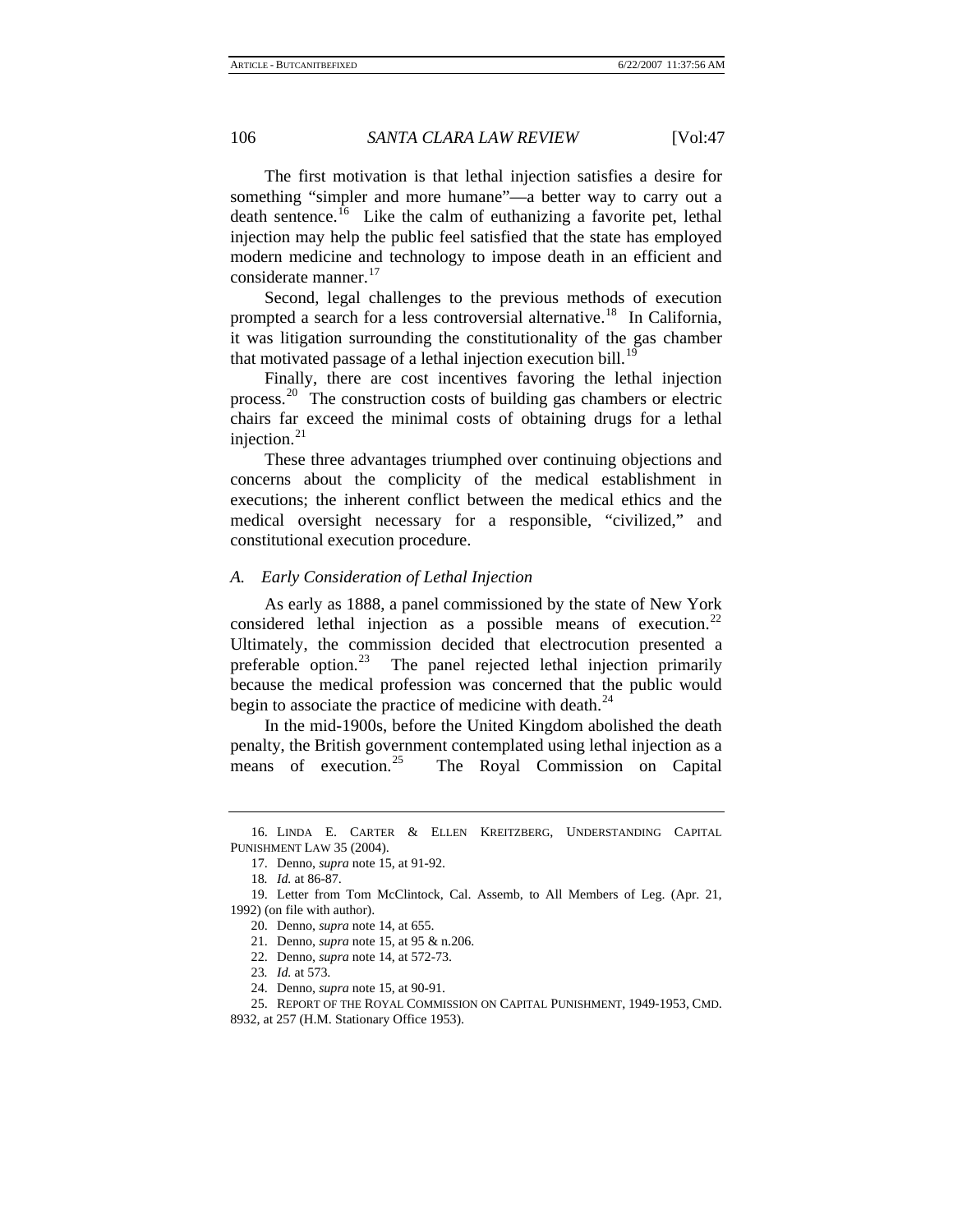Punishment's report pointed to three specific reasons why lethal injection was not a preferred option.<sup>[26](#page-7-0)</sup> First, the Commission thought that certain physical abnormalities of the condemned might make the procedure impossible.<sup>[27](#page-7-1)</sup> Second, the Commission was concerned that inmates would not cooperate. $28$  Third, the commission's report recognized that to effectively implement the procedure, medical skills were required and the medical profession was unwilling to participate.<sup>[29](#page-7-3)</sup>

Over the years, U.S. politicians continued to express an interest in a lethal injection procedure for execution. The apparent simplicity of the lethal injection procedure was attractive to state governments.<sup>[30](#page-7-4)</sup> In 1973, then California Governor Ronald Reagan acknowledged the appeal of the lethal injection process:

Being a former farmer and horse-raiser, I know what it's like [how difficult it is] to try to eliminate an injured horse by shooting him. Now you call the veterinarian and the vet gives it a shot and the horse goes to sleep-that's it. I myself have wondered if maybe this isn't part of our problem [with capital punishment], if maybe we should review and see if there aren't even more humane methods now [to execute prisoners]—the simple shot or tranquilizer.<sup>[31](#page-7-5)</sup>

At the time Governor Reagan made these observations, the U.S. was experiencing a moratorium on executions.<sup>[32](#page-7-6)</sup> In *Furman v*. *Georgia*, [33](#page-7-7) the U.S. Supreme Court had just struck down Georgia's death penalty statute, effectively invalidating the death penalty statutes of 40 states.[34](#page-7-8) Because *Furman* did not abolish capital punishment per se, the state legislatures responded to the decision by developing new death penalty statutes that would pass constitutional muster. In 1976, the Court upheld the constitutionality of one such statute, thereby bringing back death penalty to the country.<sup>[35](#page-7-9)</sup> States then began to review their methods of execution.

#### <span id="page-7-1"></span><span id="page-7-0"></span>*B. Oklahoma's Adoption of Lethal Injection*

Like many states, California borrowed its lethal injection protocol

<sup>26</sup>*. Id.*

<sup>27</sup>*. Id.*

<sup>28</sup>*. Id.* at 258.

<span id="page-7-2"></span><sup>29</sup>*. Id.* at 258-59.

<span id="page-7-6"></span><span id="page-7-5"></span><span id="page-7-4"></span><span id="page-7-3"></span><sup>30.</sup> Denno, *supra* note 15, at 92.

<sup>31.</sup> Henry Schwarzschild, *Homicide by Injection*, N.Y. TIMES, Dec. 23, 1982, at A15.

<sup>32.</sup> CARTER & KREITZBERG, *supra* note 16, at 23.

<span id="page-7-7"></span><sup>33.</sup> Furman v. Georgia, 408 U.S. 238 (1972).

<sup>34</sup>*. Id.*

<span id="page-7-9"></span><span id="page-7-8"></span><sup>35.</sup> Gregg v. Georgia, 428 U.S. 153 (1976).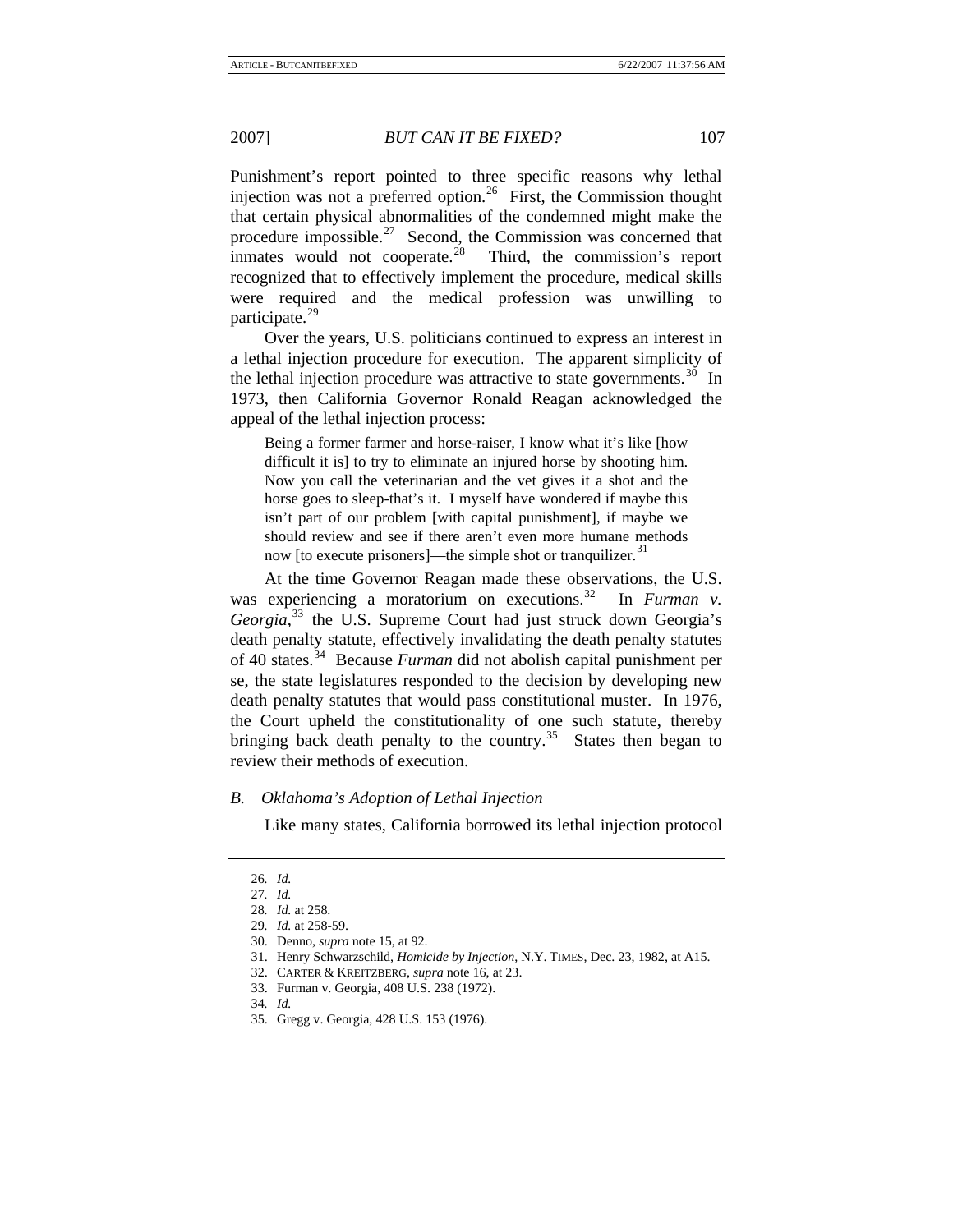from a process that originated in Oklahoma and was later modified in Texas.<sup>[36](#page-8-0)</sup> When the death penalty was reinstated in Oklahoma, the Oklahoma legislature faced a difficult dilemma before the state could resume executions.<sup>[37](#page-8-1)</sup> The state's electric chair had been unused for some time and required  $$62,000$  to be repaired.<sup>[38](#page-8-2)</sup> An even less attractive alternative was construction of a new gas chamber at a cost of roughly \$300,000.<sup>[39](#page-8-3)</sup> Oklahoma wanted a less expensive method of execution. With the assistance of Dr. Stanley Deutsch, head of the Department of Anesthesiology at The University of Oklahoma Health Sciences Center, a proposal was made to Oklahoma's legislature to perform executions using a lethal injection of an ultra short-acting barbiturate combined with a neuromuscular blocking drug.<sup>[40](#page-8-4)</sup> A lethal injection bill was introduced and quickly passed. $^{41}$  $^{41}$  $^{41}$  No committee hearings, research, or expert testimony was presented prior to final passage of the bill.<sup>[42](#page-8-6)</sup>

The Oklahoma lethal injection statute specifically provides that the state must use "a lethal quantity of an ultra short-acting barbiturate in combination with a chemical paralytic agent until death is pronounced by a licensed physician according to accepted standards of medical practice."<sup>[43](#page-8-7)</sup> The Oklahoma legislature did not identify specific drugs, nor did it provide any details about appropriate dosage. To determine these details, the state turned to its Chief Medical Examiner, Dr. Jay Chapman.<sup>[44](#page-8-8)</sup> Dr. Chapman recommended using a three-drug "cocktail"<sup>[45](#page-8-9)</sup>: sodium thiopental as the barbiturate sedative, to induce unconsciousness; pancuronium bromide as a neuromuscular blocking agent, to induce paralysis; and potassium chloride, to induce cardiac arrest.<sup>[46](#page-8-10)</sup> In a recent interview Dr. Chapman was asked about his drug

<span id="page-8-10"></span><span id="page-8-9"></span>45. Cocktail may be a misnomer as the three drugs used in a lethal injection execution are administered sequentially and not mixed together in a traditional cocktail form.

<sup>36.</sup> TEX. CODE CRIM. PROC. ANN. art. 43.14 (Vernon 2006).

<sup>37.</sup> Denno, *supra* note 15, at 95.

<sup>38</sup>*. Id.*

<sup>39</sup>*. Id.*

<span id="page-8-5"></span><span id="page-8-4"></span><span id="page-8-3"></span><span id="page-8-2"></span><span id="page-8-1"></span><span id="page-8-0"></span><sup>40.</sup> Letter from Stanley Deutsch, Ph.D., M.D., Professor of Anesthesiology, Univ. of Okla. Health Sci. Ctr., to the Honorable Bill Dawson, Okla. State Senator (Feb. 28, 1977), *quoted in* Denno, *supra* note 15, at 95 n.207.

<sup>41.</sup> OKLA. STAT. ANN. tit. 22, § 1014(A) (West 2003).

<sup>42</sup>*. Id.*

<sup>43</sup>*. Id.*

<span id="page-8-8"></span><span id="page-8-7"></span><span id="page-8-6"></span><sup>44.</sup> HUMAN RIGHTS WATCH, SO LONG AS THEY DIE: LETHAL INJECTIONS IN THE UNITED STATES 14-15 (2006), *available at* http://hrw.org/reports/2006/us0406/us0406webwcover.pdf (presenting telephone interview with Dr. Jay Chapman, former Oklahoma chief medical examiner, in Santa Rosa, California, on March 23, 2006).

<sup>46.</sup> HUMAN RIGHTS WATCH, *supra* note 44, at 15.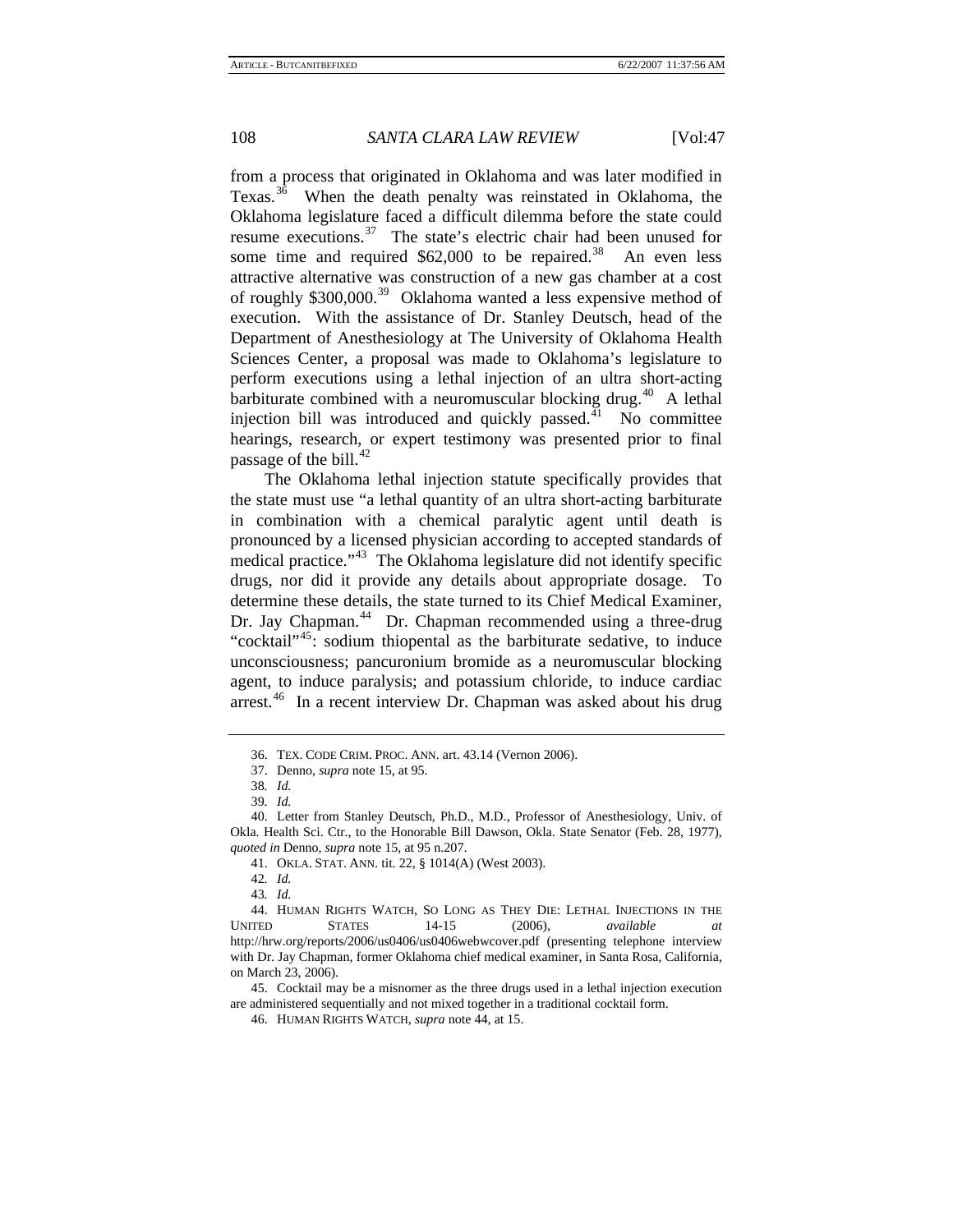selection and acknowledged:

I didn't do any research. I just knew from having been placed under anesthesia myself, what we needed. I wanted to have at least two drugs in doses that would each kill the prisoner, to make sure if one didn't kill him, the other would. . . . You just wanted to make sure the prisoner was dead at the end, so why not just add a third lethal drug? . . . I didn't do any research . . . . Doctors know potassium chloride is lethal. Why does it matter why I chose it?<sup>[47](#page-9-0)</sup>

Oklahoma's lethal injection statute became law on May 10, 1977. Texas passed a similar bill the next day.<sup>[48](#page-9-1)</sup>

### *C. California's Move to Lethal Injections*

#### *1. Legislative Efforts*

California reinstated its death penalty statute in  $1977<sup>49</sup>$  $1977<sup>49</sup>$  $1977<sup>49</sup>$  At that time, the state's sole method of execution was the gas chamber. Between 1977 and 1992, there were two unsuccessful legislative efforts to change the method of execution to lethal injection.<sup>[50](#page-9-3)</sup> The first was in February of 1984 when State Senator Oliver Speraw introduced Senate Bill 1968 (SB 1968) which proposed that California establish an alternative method of execution to the gas chamber.<sup>[51](#page-9-4)</sup> The bill called for "lethal penathol injections."[52](#page-9-5) Questions and problems with the bill included issues about staff training, and potential litigation challenging the procedure. $53$  The motivation behind this bill was to allow inmates

<span id="page-9-0"></span><sup>47</sup>*. Id.* Recently, both Chapman and Bill Wiseman, a legislator who helped write the original lethal injection bill, have expressed regret with the protocols they help to design. Denise Grady, *Doctors See Way to Cut Suffering in Executions*, N.Y. TIMES, June 23, 2006; Opinion, *Bill Wiseman: "Happy Hour," A Confession*, DALLAS MORNING NEWS, Oct. 9, 2005. "I'm sorry for what I did . . . . I hope someday to offset it by helping us realize that capital punishment is wrong and self-destructive." Vince Beiser, *A Guilty Man*, MOTHER JONES, Sept./Oct. 2005 (quoting Bill Wiseman).

<span id="page-9-1"></span><sup>48.</sup> TEX. CODE CRIM. PROC. ANN. art. 43.14 (Vernon 2006). For history, see *Ex parte Granviel*, 561 S.W.2d 503, 507 (Tex. Crim. App. 1978).

<span id="page-9-2"></span><sup>49</sup>*. See* S.B. 155, 106, 1977-78 Reg. Sess. (Cal. 1977) (Senate Final History). One year later, in 1978, California voters passed Proposition 7 (better known as "the Briggs Initiative," after sponsor Senator John Briggs), which greatly expanded the scope of the state's death penalty statute. Glenn L. Pierce & Michael L. Radelet, *The Impact of Legally Inappropriate Factors on Death Sentencing for California Homicides*, 46 SANTA CLARA L. REV. 1, 3 (2005).

<span id="page-9-4"></span><span id="page-9-3"></span><sup>50</sup>*. See* Assemb. B. 1716, 1987-88 Reg. Sess. (Cal. Mar. 5, 1987); S.B. 1968, 1983-84 Reg. Sess. (Cal. 1984).

<sup>51</sup>*. See* S.B. 1968 (Senate Comm. on Judiciary Background Info.).

<sup>52</sup>*. Id.*

<span id="page-9-6"></span><span id="page-9-5"></span><sup>53</sup>*. Id.* One legislative analysis of the bill observed that laws in other states, like Texas, specifically prohibited the use of body organs of executed persons. Patrick Kennedy, Bill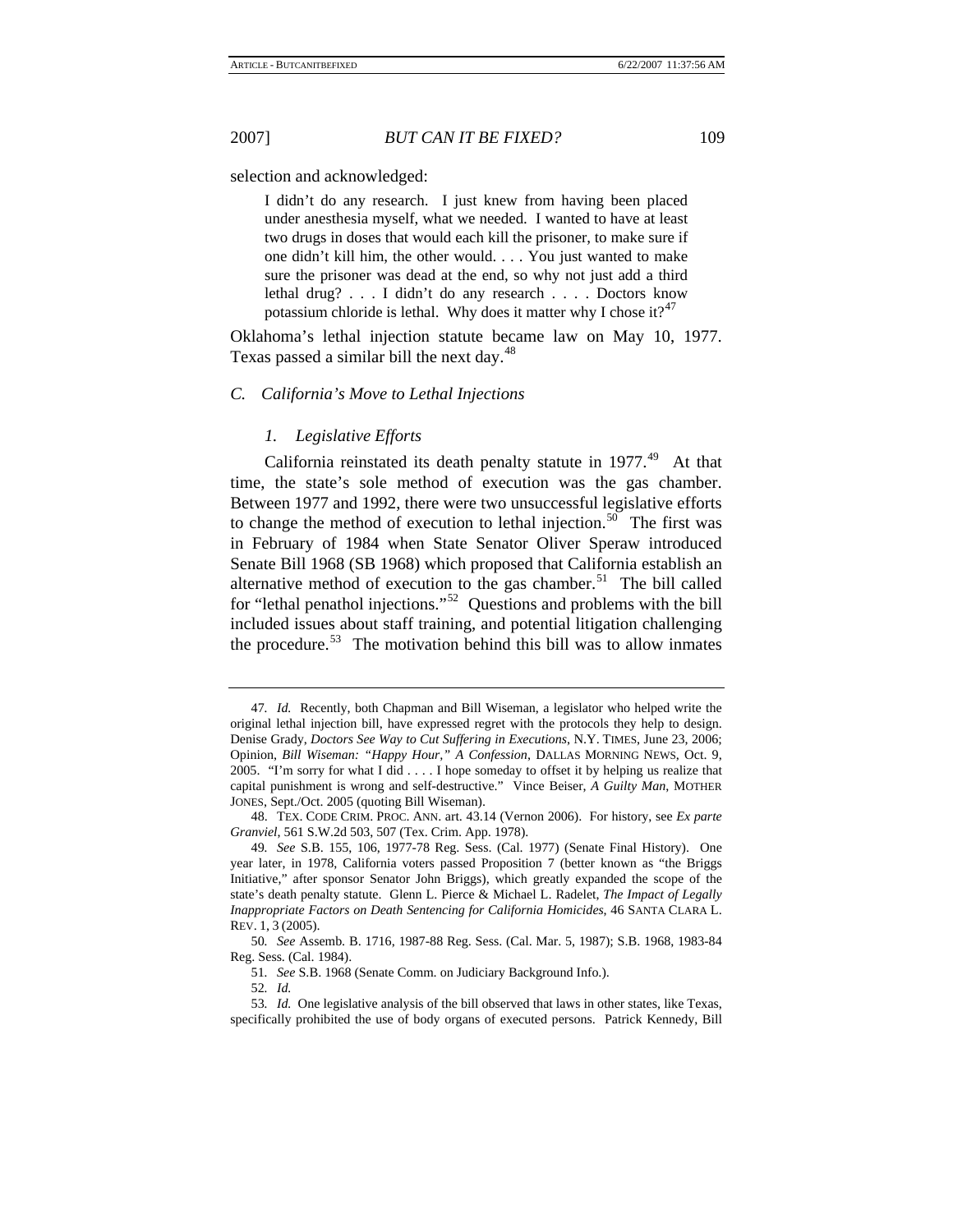to donate their organs under the Uniform Anatomical Gift Act.<sup>[54](#page-10-0)</sup> After nine months in committee without a vote or a hearing, SB 1968 died.<sup>[55](#page-10-1)</sup>

A few years later, in March 1987, State Assembly member Tom McClintock introduced Assembly Bill 1716 (AB 1716) which proposed changing the method of execution to lethal injection.<sup>[56](#page-10-2)</sup> This bill was defeated in January of  $1988<sup>57</sup>$  $1988<sup>57</sup>$  $1988<sup>57</sup>$  Proponents hailed the bill as a more cost efficient alternative to the gas chamber as well as a "painless" and "more humane" method of execution.<sup>[58](#page-10-4)</sup> McClintock argued that for capital inmates, "[n]o matter how hideous their crimes, it is incumbent upon society to insure that their deaths occur in the most humane and painless fashion."[59](#page-10-5) Other proponents of the bill dismissed the need for physicians in administering the injection and argued that, "a licensed medical technician is qualified for such a procedure."<sup>[60](#page-10-6)</sup>

Many organizations including Amnesty International, The Friends Committee on Legislation, the California Medical Association, the American Civil Liberties Union, and UCSF Chief of Medical Ethics opposed AB  $1716$ <sup> $61$ </sup> Opponents of the bill rejected the idea that executions by lethal injection were more humane and argued that the procedure "perverts the role of doctors and health professionals."<sup>[62](#page-10-8)</sup> This bill also never had hearings and was unable to get out of committee.<sup>[63](#page-10-9)</sup>

In 1992, California faced its first execution following the reinstatement of the death penalty. Robert Harris was scheduled to die on April 21, 1992.<sup>[64](#page-10-10)</sup> On April 17, Harris and two other death row

64. Cal. Dep't of Corrections & Rehabilitation, Inmates Executed, 1978 to Present,

Analysis of Senate Bill 1968 (Mar. 26, 1984) (on file with author).

<span id="page-10-0"></span><sup>54</sup>*. See* S.B. 1968 (Senate Comm. on Judiciary Background Info.) (on file with author). Dr. Jack Kevorkian, a then-unknown pathologist, provided the primary support for this bill, *see id.*, because he believed that execution by lethal gas would leave the organs unsuitable for donation. Dr. Kevorkian was later a proponent and advocate of assisted suicide. *See* Wikipedia.com, Jack Kevorkian, http://en.wikipedia.org/wiki/Jack\_Kevorkian (last visited May 9, 2007).

<sup>55</sup>*. See* S.B. 1968, at 1196 (Senate Final History).

<span id="page-10-2"></span><span id="page-10-1"></span><sup>56.</sup> Assemb. B. 1716, 1987-88 Reg. Sess. (Cal. Mar. 5, 1987) (introduced by Tom McClintock) (on file with author). This bill also proposed changing the location of death row. *See id* 

<span id="page-10-3"></span><sup>57.</sup> Assemb. B. 1716, at 1148 (Assembly Final History). According to the bill history, the bill was filed with the Chief Clerk and died pursuant to article IV, section 10(a) of the California Constitution. *Id.* 

<sup>58.</sup> Assemb. B. 1716 (Bill Analysis Worksheet) (on file with author).

<span id="page-10-10"></span><span id="page-10-9"></span><span id="page-10-8"></span><span id="page-10-7"></span><span id="page-10-6"></span><span id="page-10-5"></span><span id="page-10-4"></span><sup>59.</sup> Press Release, Cal. State Assembly, Assembly Republican Caucus (Jan. 6, 1988) (on file with author).

<sup>60.</sup> Assemb. B. 1716, at 56 (Bill Analysis Worksheet).

<sup>61.</sup> Melissa K. Nappan, Bill Analysis of AB 1716 for Hearing of May 11, 1987.

<sup>62</sup>*. Id.*

<sup>63.</sup> Assemb. B. 1716, at 1148 (Assembly Final History).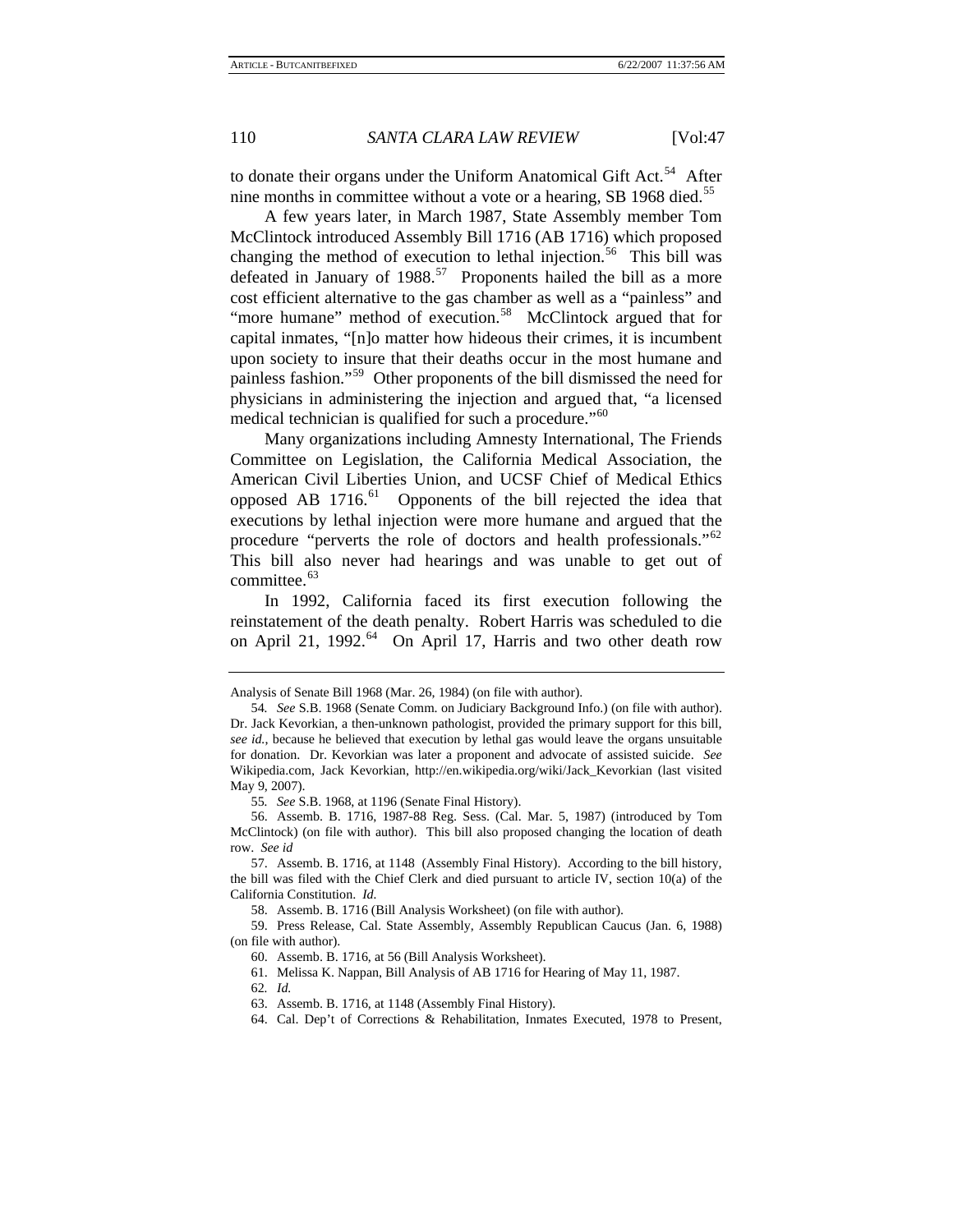inmates filed a constitutional challenge to the use of the gas chamber as a means of execution. The courts initially granted Harris a stay of his execution in order to litigate his challenge.<sup> $65$ </sup> Nevertheless, the U.S. Supreme Court lifted the stay.<sup>[66](#page-11-1)</sup> Robert Harris was executed as scheduled in California's gas chamber.<sup>[67](#page-11-2)</sup>

While California was carrying out executions in its gas chamber, United States District Court Judge Marilyn Hall Patel scheduled a hearing to evaluate the procedure's constitutionality.<sup>[68](#page-11-3)</sup> With this backdrop, Assembly Member Tom McClintock once again introduced a bill to change the method of execution to lethal injection.<sup>[69](#page-11-4)</sup> This time there was a real possibility that California would be unable to carry out executions unless the state adopted a procedure other than the gas chamber. As a result, McClintock's bill, AB 2405, passed through the state legislature with bi-partisan support and minimal discussion.<sup> $0$ </sup> The legislative process was swift. There were no hearings in either the state Assembly or the Senate.<sup>[71](#page-11-6)</sup> There was no testimony by experts about how the procedure would be implemented. The bill did not propose any specific protocol for lethal injection executions.<sup>[72](#page-11-7)</sup> It took only approximately six months from the introduction of the bill to the day when Governor Pete Wilson signed it into law.<sup>[73](#page-11-8)</sup> With Wilson's signature, California joined twenty-four other states<sup>[74](#page-11-9)</sup> that now had

<span id="page-11-0"></span>http://www.cdcr.ca.gov/ReportsResearch/InmatesExecuted.html (last visited May 10, 2007). 65. Fierro v. Gomez, 790 F. Supp. 966 (N.D. Cal. 1992).

<sup>66.</sup> Gomez v. U.S. Dist. Court for N. Dist. of Cal., 503 U.S. 653 (1992).

<span id="page-11-2"></span><span id="page-11-1"></span><sup>67.</sup> On August 24, 1993, David Mason was the only other inmate to be executed by lethal gas in California before a federal court ruled on October 4, 1994, that the gas chamber was a "cruel and unusual" way to execute inmates. Fierro v. Gomez, 865 F. Supp. 1387 (N.D. Cal. 1994). Mason had voluntarily waived his appeals and did not seek a stay of execution based on this issue. The Court challenged California's use of a gas chamber under all circumstances, claiming that the length of time it took to die and the pain involved in any execution by gas was a violation of Eighth Amendment rights. Fierro v. Gomez, 77 F.3d 301, 309 (9th Cir. 1996) ("[W]e conclude that execution by lethal gas under the California protocol is unconstitutionally cruel and unusual and violates the Eighth and Fourteenth Amendments.").

<span id="page-11-3"></span><sup>68</sup>*. Fierro*, 790 F. Supp. at 971. The hearing on the challenge to the gas chamber was held primarily in October and November of 1993. Eight days of testimony followed. Experts testified about the effect of gas on the lungs, eyewitnesses testified about their observations from prior executions, and a law professor discussed criminal justice policy. *See Fierro*, 865 F. Supp. 1387.

<span id="page-11-4"></span><sup>69.</sup> Letter from Tom McClintock, Cal. Assemb., to All Members of Legislature (Apr. 21, 1992) (on file with author).

<span id="page-11-9"></span><span id="page-11-8"></span><span id="page-11-7"></span><span id="page-11-6"></span><span id="page-11-5"></span><sup>70.</sup> Assemb. B. 2405, 1991-92 Reg. Sess. at 1645 (Vol. 2) (Cal. 1992) (Assembly Final History).

<sup>71</sup>*. Id.*

<sup>72.</sup> Assemb. B. 2405,(Bill History) (on file with author).

<sup>73.</sup> Assemb. B. 2405.

<sup>74.</sup> Deborah W. Denno, *Getting To Death: Are Executions Constitutional?*, 82 IOWA L.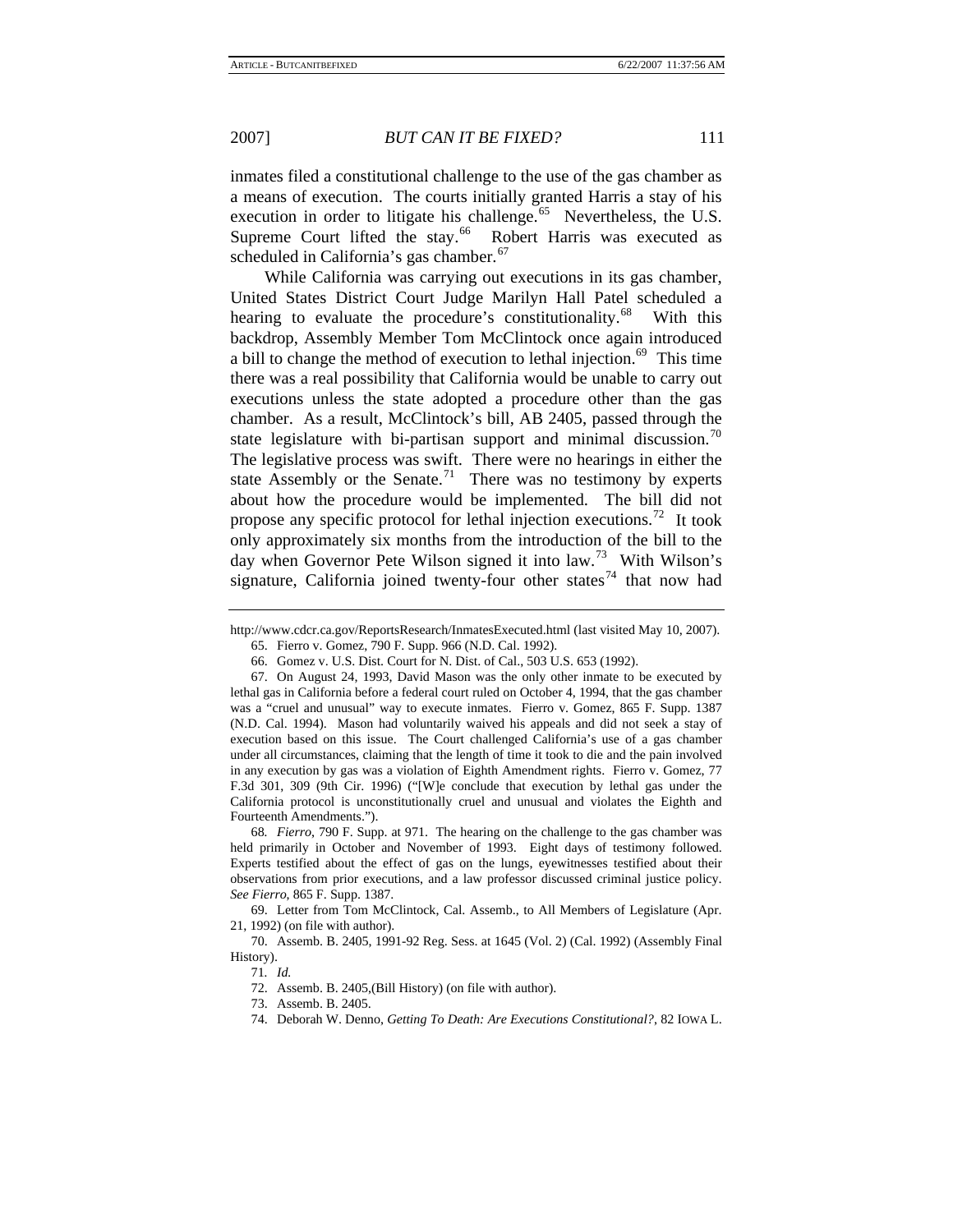lethal injection as a possible form of execution.<sup>[75](#page-12-0)</sup>

#### *2. California's Adoption of Procedure 770*

Procedure 770 sets forth the procedure for implementing a lethal injection execution in California.<sup>[76](#page-12-1)</sup> It describes the selection and training of the execution team and also provides a detailed step-by-step account of all activity of the execution team in the weeks and hours leading up to an execution. It also specifies what each member of the execution team should be doing during the execution.<sup>[77](#page-12-2)</sup>

The procedure also specifies the three drugs that should be injected during an execution.<sup>[78](#page-12-3)</sup> First, the procedure requires the injection of one syringe of Sodium Pentothal to anesthetize an inmate and render him unconscious.<sup>[79](#page-12-4)</sup> Next, the procedure requires the injection of three syringes of Pancuronium Bromide (Pavulon) to stop all muscular activity for the duration of the execution. Finally, the procedure requires the injection of three separate syringes of Potassium Chloride, which stops the inmate's heart.

 This bill, instead, would provide that the punishment of death shall be inflicted by the administration of a lethal gas or by an intravenous injection of a substance or substances in a lethal quantity sufficient to cause death, by standards established under the direction of the Department of Corrections.

 The bill would provide that persons sentenced to death prior to or after the operative date of this bill shall have the opportunity, as specified, to elect to have the punishment imposed by lethal gas or lethal injection.

Assemb. B. 2405, at 1645 (Assembly Final History). Section 3604(a) of the California Penal Code provides only that "intravenous injection of a substance or substances in a lethal quantity sufficient to cause death." CAL. PENAL CODE § 3604(a) (West 2000).

<span id="page-12-1"></span>76. San Quentin Institution Procedure 770, Exhibit A to Plaintiff's Motion for Temporary Restraining Order; Memorandum of Points and Authorities in Support Thereof, Morales v. Hickman, 415 F. Supp. 2d 1037 (N.D. Cal. 2006) (No. C-06-926-JF), *available at*

http://www.law.berkeley.edu/clinics/dpclinic/Lethal%20Injection%20Documents/California /Morales/Morales%20Dist%20Ct.Cp/Ex%20A%20to%20TRO%20motion%20(Procedure% 20No.%20770).pdf.

77*. Id.*

<span id="page-12-4"></span><span id="page-12-3"></span><span id="page-12-2"></span>79. Procedure 770 currently calls for five grams of sodium pentothal dissolved in twenty to twenty-five grams of dilutent. *Id.* For prior executions, two grams of sodium pentothal were used. *See* Joint Filing of Statement of Undisputed Facts, Part II at 58, ¶ 254, Morales v. Woodford, No. C-06-0219-JF (N.D. Cal. Nov. 27, 2006), *available at* http://www.law.berkeley.edu/clinics/dpclinic/Lethal%20Injection%20Documents/California /Morales/Morales%20Dist%20Ct/November%20filing/Filed%20Stip%20Facts%202.pdf

(citing the "initial draft" of the excution procedure as calling for "only one syringe of Pentothal solution, containing 2.0 grams of sodium Pentothal").

<span id="page-12-0"></span>REV. 319, 408 (1997).

<sup>75.</sup> Assembly Bill 2405 read as follows:

Existing law requires the punishment of death to be inflicted by the administration of a lethal gas.

<sup>78</sup>*. Id.*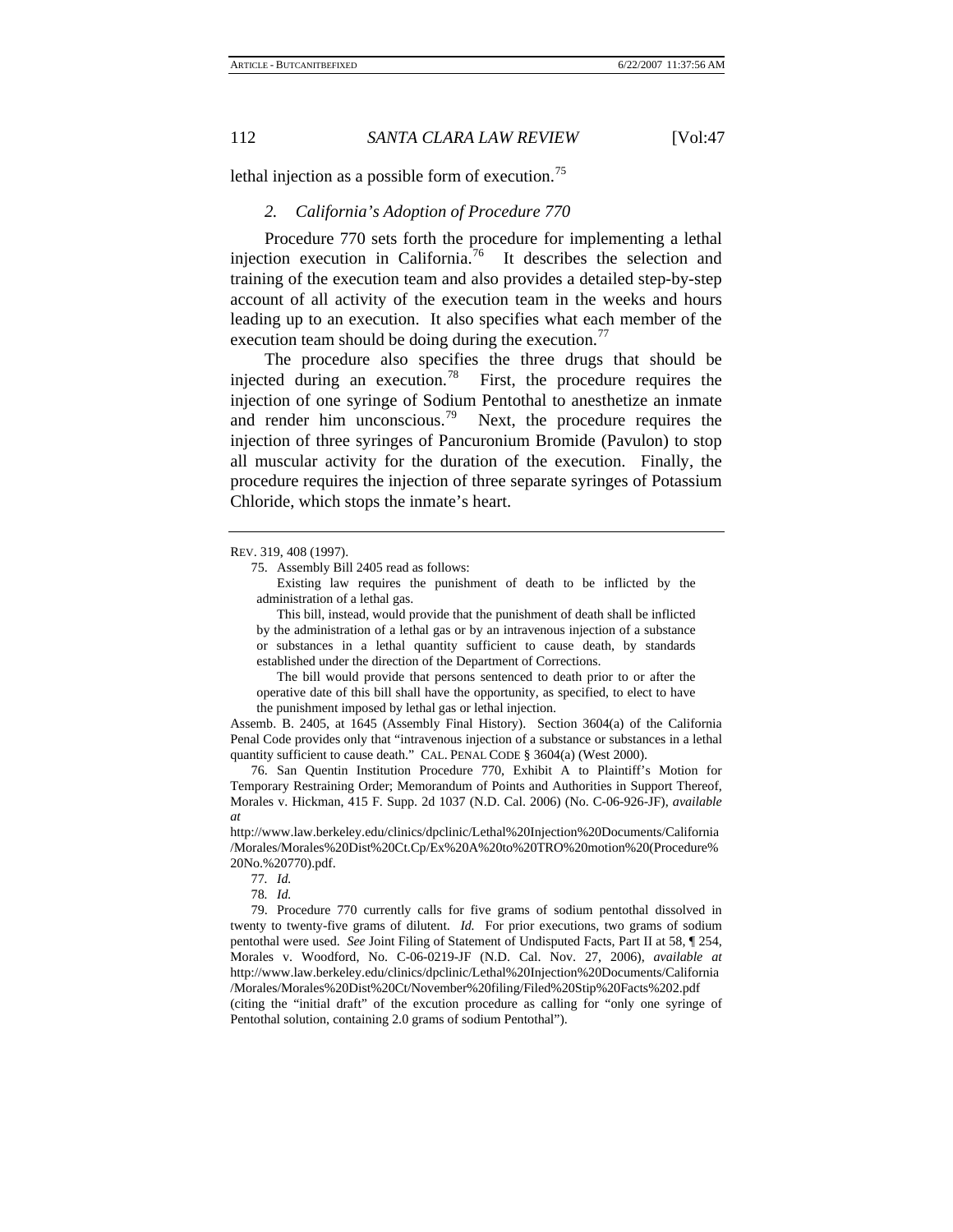According to former San Quentin Warden Daniel Vasquez, this procedure was adopted from the one used in Texas. Vasquez testified in an earlier hearing that he traveled to Texas to observe their method of executions and to bring back a recommendation for California to adopt.<sup>[80](#page-13-0)</sup> He recalled watching one lethal injection execution in Texas where a suitable vein could not be located for 45 minutes until finally an IV line was inserted in the inmate's scrotum. $81$  Despite this experience, Vasquez recommended adoption of the Texas procedure by California.

Interestingly, however, the procedures used in California differ from the procedures used in Texas in several significant respects. According to Vasquez, Texas uses three to four feet of IV line whereas California uses approximately twenty feet of line. $82$  Texas uses medical staff to inject the drugs, but California uses untrained prison guards.[83](#page-13-3) Texas procedure calls for five grams of the anesthesia, sodium pentothal, but California procedure, prior to March 2006, called for two grams of sodium pentothal. $84$  Vasquez does not recall consulting with any doctors independently about the procedure and could not provide any explanation for this deviation from the Texas protocol.<sup>[85](#page-13-5)</sup>

Apart from the information Vasquez brought back from Texas on their implementation of a lethal injection execution, there has been no independent assessment, evaluation, or examination of the protocol implemented as Procedure 770. Over the years there has never been any critical re-evaluation of the procedure to assess whether modern medical or scientific knowledge could improve the existing protocol.

#### *E. Lethal Injection Nationally*

As of November, 2006, thirty-seven states provide for lethal injection as a means of execution<sup>[86](#page-13-6)</sup>; eighteen of these states allow an inmate to choose between lethal injection and either electrocution, the

<sup>80</sup>*. Id.* at 57, ¶ 248.

<sup>81</sup>*. Id.* at 60-61, ¶ 265b

<span id="page-13-2"></span><span id="page-13-1"></span><span id="page-13-0"></span><sup>82.</sup> Plaintiff's Brief Submitted After Conclusion of Evidentiary Hearing at 13, Morales v. Tilton, No. C-06-0219-JF (N.D. Cal. Nov. 28, 2006), *available at* http://www.law.berkeley.edu/clinics/dpclinic/Lethal%20Injection%20Documents/California /Morales/Morales%20Dist%20Ct/November%20filing/Filed%20Post-Trial%20Brief.pdf.

<span id="page-13-3"></span><sup>83.</sup> Joint Filing of Statement of Undisputed Facts, *supra* note 79, at 56, ¶¶ 241, 259, 261.

<sup>84</sup>*. Id.* at 57-58, ¶¶ 248-57.

<sup>85</sup>*. Id.*

<span id="page-13-6"></span><span id="page-13-5"></span><span id="page-13-4"></span><sup>86.</sup> Death Penalty Info. Ctr., Methods of Execution, http://www.deathpenaltyinfo.org/article.php?scid=8&did=245 (last visited May 6, 2007).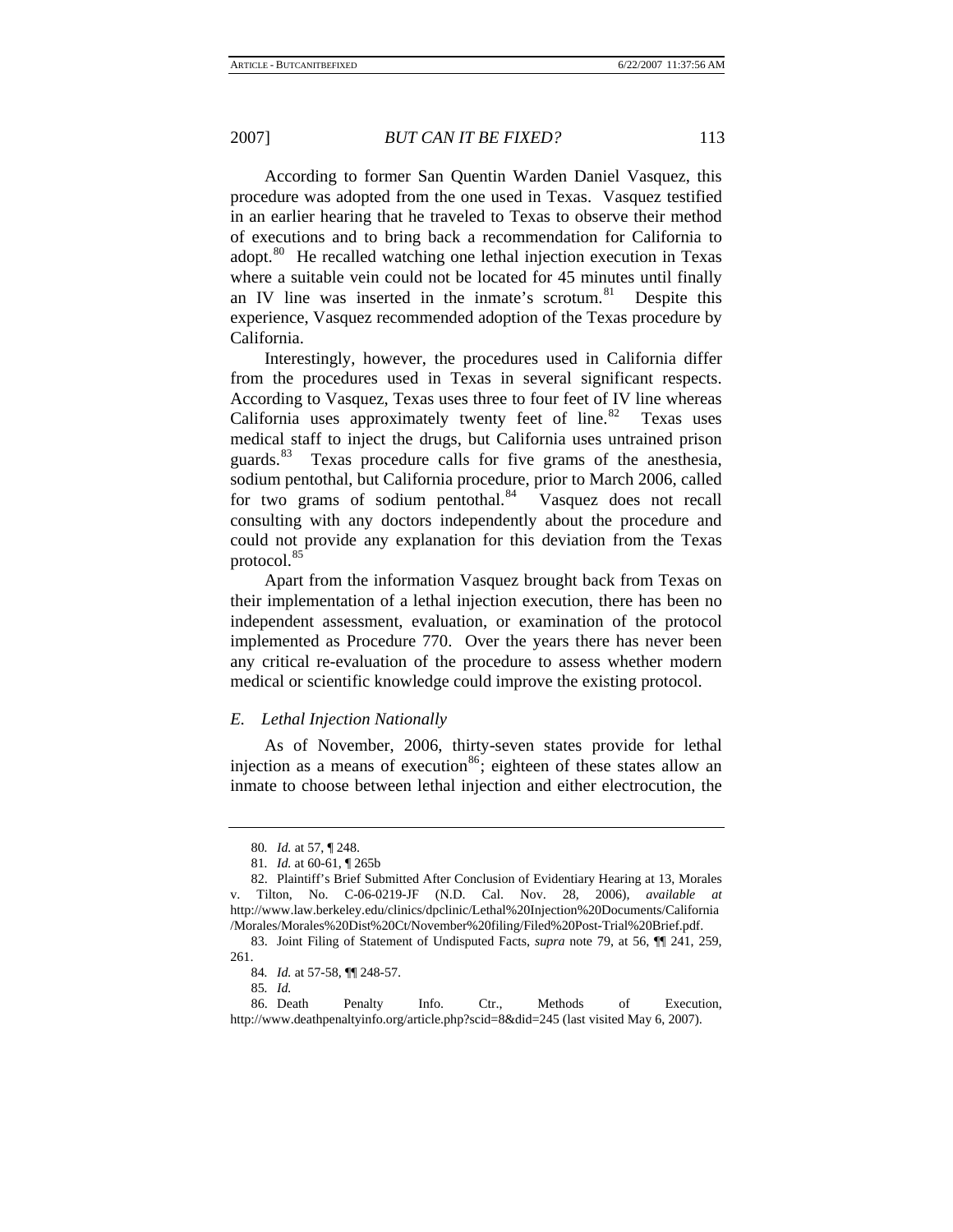gas chamber, hanging, or a firing squad.<sup>[87](#page-14-0)</sup> Of all the states that have the death penalty, only Nebraska does not provide lethal injection as an execution method and instead executes only by means of electrocution.<sup>[88](#page-14-1)</sup> Since 1977 an estimated 901 people have been executed in the United States by lethal injection.<sup>[89](#page-14-2)</sup>

Morales' challenge to California's lethal injection procedure was not isolated; inmates in other states filed similar challenges to their state's lethal injection procedure.<sup>[90](#page-14-3)</sup> The fundamental question in all cases is the same. A court is asked to decide whether the a state's lethal injection procedure is constitutional; whether it involves the unnecessary and wanton infliction of pain contrary to the contemporary standards of decency in violation of the Eighth Amendment.

#### III. CONSTITUTIONAL CHALLENGES TO METHODS OF EXECUTIONS

The Eighth Amendment of the Constitution prohibits the imposition of cruel and unusual punishment, $91$  and a violation of this prohibition can be challenged in different ways. There are both legal and strategic reasons behind a decision as to which legal procedure to use to make a challenge. Any lethal injection challenge is complicated because an inmate must also request a court to halt the impending execution while the challenge is being litigated. There are two principal legal avenues for filing a challenge; by a petition for writ of habeas corpus<sup>[92](#page-14-5)</sup> or by a civil rights lawsuit under 42 U.S.C. § 1983<sup>[93](#page-14-6)</sup> (§

<span id="page-14-3"></span>90. Hearings have been held in several states, including Missouri, Taylor v. Crawford, 457 F.3d 902 (8th Cir. 2006), Kentucky, Baze v. Rees, 217 S.W.3d 207 (Ky. 2006), Oklahoma, Patton v. Jones, 193 Fed. Appx. 785 (10th Cir. 2006), and Maryland, Evans v. Saar, 412 F. Supp. 2d 519 (D. Md. 2006).

91. U.S. CONST. amend. VIII.

<span id="page-14-5"></span><span id="page-14-4"></span>92. Habeas Corpus is a civil petition where an inmate challenges the constitutionality of a conviction or a sentence. 28 U.S.C. § 2254 states: "Justice . . . shall entertain an application for a writ of habeas corpus in behalf of a person in custody pursuant to the judgment of a State Court only on grounds that he is in custody in violation of the Constitution or laws or treaties of the United States."

<span id="page-14-6"></span>93. Section 1983 provides statutory authorization for federal court suits against local governments or state and local government officials to redress violations of a federal civil right. To bring this action a plaintiff must allege: (1) a violation of a constitutional right; and (2) that this right was violated by someone acting under color of state law. 42 U.S.C. § 1983 (2006).

 Typical actions brought under § 1983 include challenges to prison conditions, challenges to ex post facto laws, and other denials of procedural due process. *See* DAVID R.

<sup>87</sup>*. Id.*

<sup>88</sup>*. Id.*

<span id="page-14-2"></span><span id="page-14-1"></span><span id="page-14-0"></span><sup>89</sup>*. Id.* Texas was the first state to use lethal injection in an execution; Charlie Brooks Jr. was executed by lethal injection on December 7, 1982. Death Penalty Info. Ctr., Executions in the U.S. from 1976-1986, http://www.deathpenaltyinfo.org/article.php?scid=8&did=465 (last visited May 10, 2007).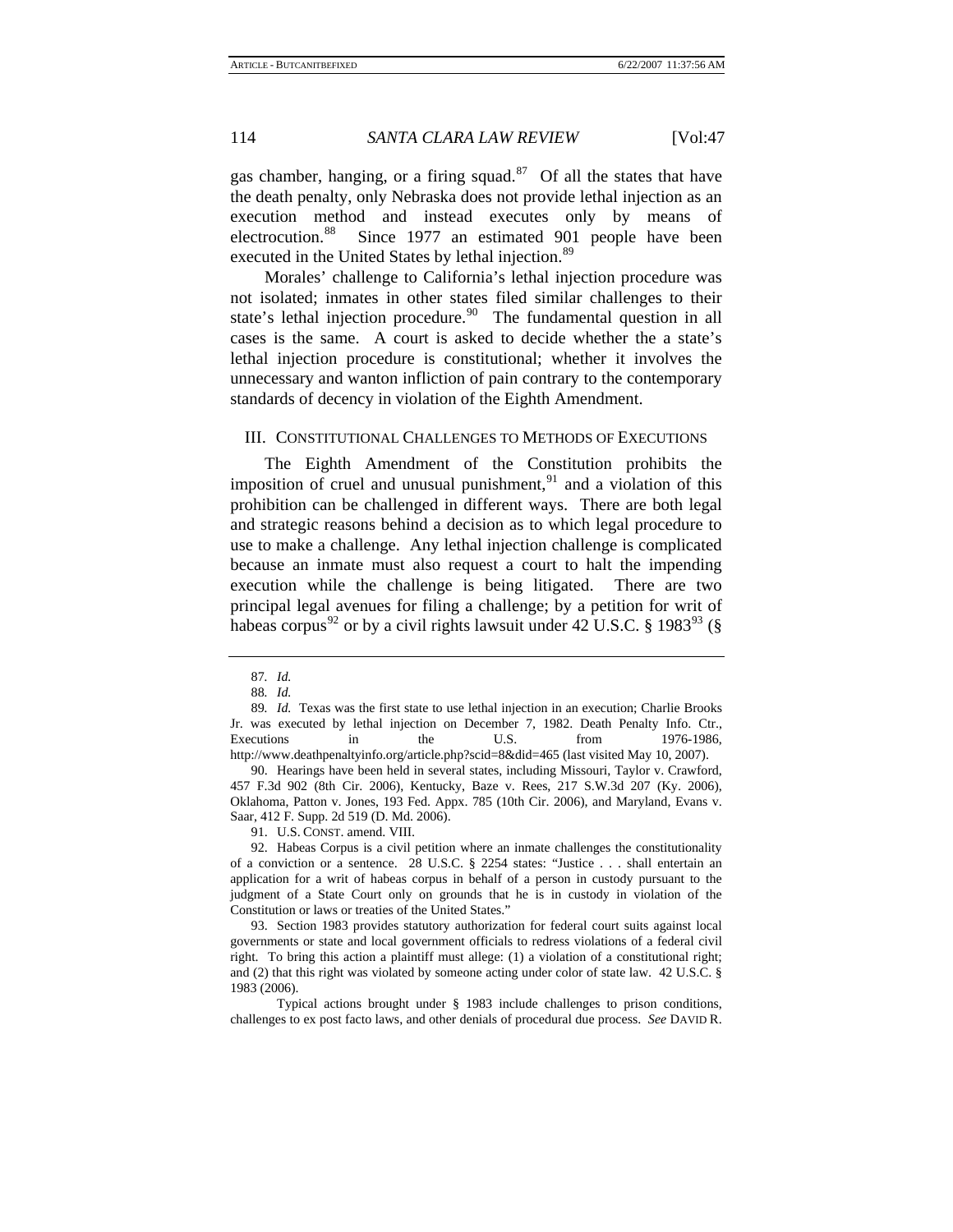1983).

# *A. Lethal Injection Challenges by a Petition for a Writ of Habeas Corpus*

With the passage of the Anti-terrorism and Effective Death Penalty Act (AEDPA) in  $1996<sup>94</sup>$  $1996<sup>94</sup>$  $1996<sup>94</sup>$  Congress imposed numerous limitations on and restrictions to the filing of a habeas corpus petition.<sup>[95](#page-15-1)</sup> AEDPA also severely limit an inmate's ability to file a second or successive petition in federal court. $96$  These restrictions make it difficult for an inmate to challenge his method of execution by filing a writ of habeas corpus.

An inmate usually files a habeas corpus petition in federal court raising all constitutional claims relating to the capital trial. These claims take years to make their way through the court system.<sup>[97](#page-15-3)</sup> At the point when a habeas corpus petition is first filed, it is usually too early in the process to challenge a method of execution because no execution date is set while these claims are being litigated.<sup>[98](#page-15-4)</sup> Moreover, during the time it takes to litigate a sentence of death,  $99$  a state may modify the

DOW, EXECUTED ON A TECHNICALITY: LETHAL INJUSTICE ON AMERICA'S DEATH ROW 146-78 (2005).These challenges are civil proceedings in which an inmate brings a cause of action against the state. The warden of a penal institution is named as the respondent. These actions argue that the methods the state uses in carrying out a lethal injection execution violate the inmate's rights under the Eighth Amendment. *See id.*

<sup>94.</sup> Pub. L. No. 104-132, 110 Stat. 1214 (Apr. 24, 1996).

<span id="page-15-1"></span><span id="page-15-0"></span><sup>95</sup>*. See* 28 U.S.C. § 2244. Some of the limitations that are still in effect include: strict filing deadlines, *see id.* § 2244(d); a requirement that claims be exhausted in state court, *see, e.g.*, *In re* Turner, 101 F.3d 1323 (9th Cir. 1996) (holding that § 224 does not apply to subsequent habeas petitions "where the first petition was dismissed by the district court without prejudice for failure to exhaust state remedies); and strict adherence to state procedural rules, *see* Rouse v. Iowa, 110 F. Supp. 2d 1117 (N.D. Iowa 2000) (holding that the tolling provisions of  $\S$  2244(d)(2) require compliance with the full range of state procedural rules).

<span id="page-15-2"></span><sup>96. 28</sup> U.S.C. § 2244(b) addresses follow-up or "successor" petitions. It prohibits claims that were raised in a prior federal habeas corpus petition and puts strict limitations on the ability to raise claims that were not raised in a prior habeas corpus petition. 28 U.S.C. § 2244(b). A successor petition is limited to previously unraised claims in situations where: (1) the Supreme Court has changed an applicable law that applies retroactively in collateral review; or (2) on claims of actual innocence where evidence that was not discoverable before would have made it impossible for a reasonable fact finder to find the person guilty. *Id.* § 2244(b)(2). Because lethal injection challenges contain neither of these characteristics, they are dismissed if they are filed or characterized as successor habeas corpus challenges.

<span id="page-15-5"></span><span id="page-15-4"></span><span id="page-15-3"></span><sup>97.</sup> According to the California Department of Corrections and Rehabilitation, since 1992, the average inmate had served 17.5 years on death row at the time of their execution. Cal. Dep't of Corrections & Rehabilitation, *supra* note 64. No one executed in California since 2000 had served fewer than 20 years. *Id.* 

<sup>98.</sup> Interview with John Philipsborm (May 24, 2007).

<sup>99</sup>*. See* Cal. Dep't of Corrections & Rehabilitation, *supra* note 64 (reporting an average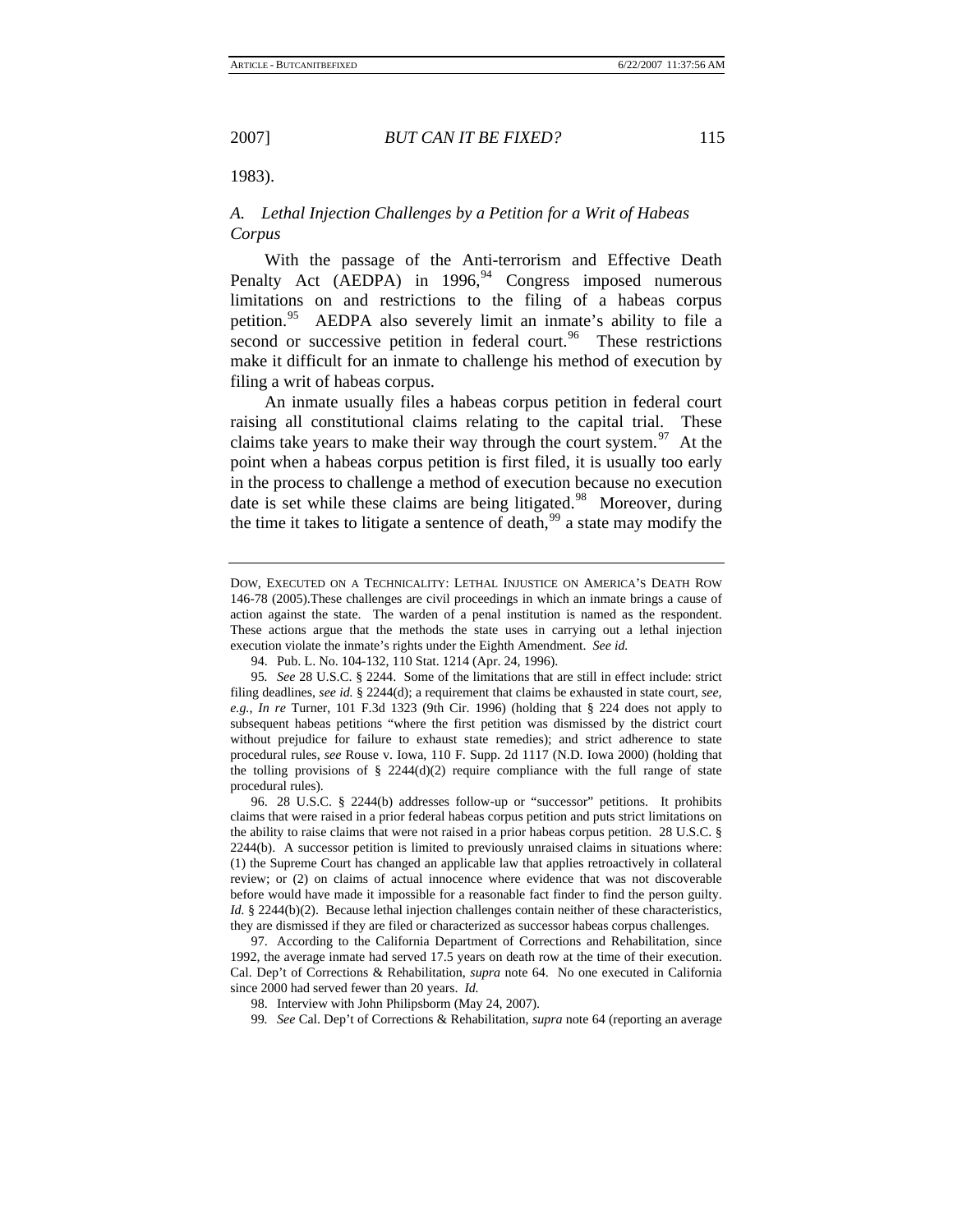details of its lethal injection procedure. If a different process is in place at the time of an inmate's execution, any challenge to a previously existing procedure would no longer apply. $100$  When an execution date is finally set, a challenge in a new writ of habeas corpus could be viewed as a "second" or "successive" petition and may not be permitted by courts already concerned about manipulation of the system by "unnecessary delays."<sup>[101](#page-16-1)</sup>

This presents an inmate with a difficult choice. A claim challenging the execution method may be filed early in the process to preserve the issue and prevent a later court from ruling that the claim cannot be raised.<sup>[102](#page-16-2)</sup> Nevertheless, if filed too soon, a court may dismiss the claim as premature.<sup>[103](#page-16-3)</sup> This dilemma, along with the complex restrictions under AEDPA, result in many inmates avoiding habeas corpus petitions as the means to litigate their lethal injection challenges.[104](#page-16-4)

### *B. Lethal Injection Challenges Under § 1983*

Challenges to the lethal injection procedures are more frequently filed under 42 U.S.C. § 1983.<sup>[105](#page-16-5)</sup> Under this "civil rights claim" the

<span id="page-16-3"></span>103. Stewart v. Martinez-Villareal, 523 U.S. 637 (1998). In *Stewart*, the Court determined that a challenge regarding an inmate's competency to be executed could not be litigated because his execution was not imminent. *Id.* 

<span id="page-16-0"></span>time served on death row since 1978 as 17.5 years).

<sup>100.</sup> Beardslee v. Woodford, 395 F.3d 1064, 1069, n.6 (9th Cir. 2005).

<span id="page-16-1"></span><sup>101.</sup> Bryan A. Stevenson, *The Politics of Fear and Death: Successive Problems in Capital Federal Habeas Corpus Cases*, 77 N.Y.U. L. REV. 699, 741-43 (2002).

<span id="page-16-2"></span><sup>102.</sup> Petiton for Writ of Habeas Corpus, *In re* Haley, No. S103000 (Cal. Dec. 18, 2001); Petition for Writ of Habeas Corpus, *In re* Hillhouse, No. S102296 (Cal. Nov. 26, 2001); Petition for Writ of Habeas Corpus, Barnett v. Woodford, No. Civ. S-99-2416 (E.D. Cal. Apr. 9, 2001). These claims are typically not the primary focus of these petitions, and are primarily raised in order to avoid procedural default if they are litigated later with greater emphasis.

<span id="page-16-4"></span><sup>104.</sup> The first challenge to the lethal injection procedure was filed in Texas with a writ of habeas corpus. The court granted a short hearing. *Ex parte* Granviel, 561 S.W.2d 503, 508 (Tex. App. 1978). A single witness, Dr. Gary Harold Wimbish, was brought in to testify, having been called jointly by the state and by the petitioner. *See id.* The court noted that:

Dr. Wimbish noted a wide variety of poisons that could potentially cause death if injected into a human's bloodstream, but he indicated that sodium thiopental was a drug unique in its effect and onset of action, and if he had been consulted by Director Estelle he would not have advised against its use in executions but would have given it high priority in consideration. There was no other proof offered at the habeas corpus hearing.

<span id="page-16-5"></span>*Id.* The court held that execution by the intravenous injection of a lethal substance does not constitute cruel and unusual punishment in violation of either the Federal or State Constitutions. *See id.* at 514.

<sup>105.</sup> Note, *A New Test for Evaluating Eighth Amendment Challenges to Lethal*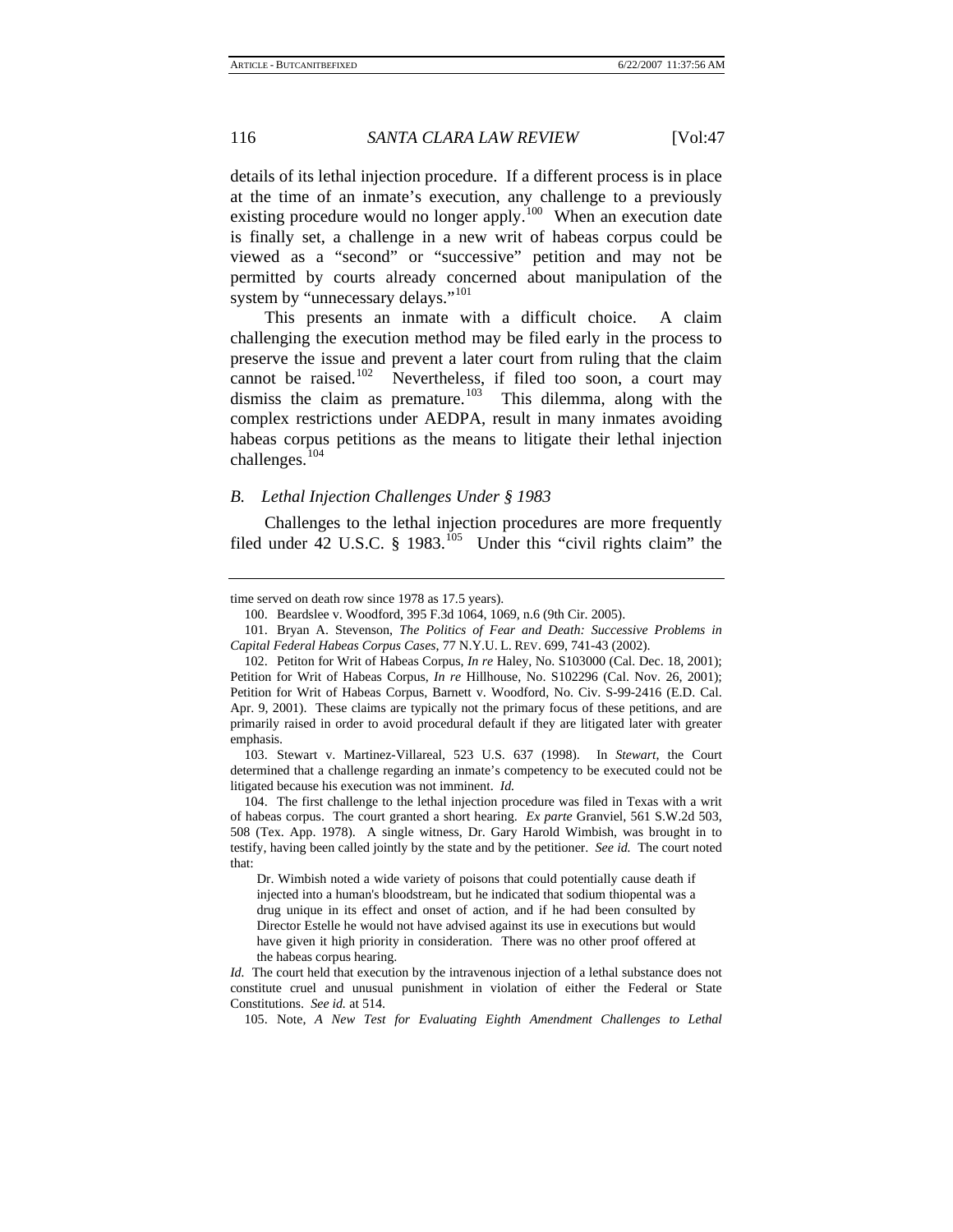plaintiff must prove that constitutional rights are violated by someone acting on behalf of the state.<sup>[106](#page-17-0)</sup> In a lethal injection challenge, an inmate argues that the execution procedure as administered by the prison on behalf of the state violates the Eighth Amendment prohibition against cruel and unusual punishment. In most cases arising under § 1983, a plaintiff must prove a case by a "preponderance of the evidence."[107](#page-17-1) This is not a demanding standard and requires only that the facts proposed by a plaintiff are more likely to be true than untrue.<sup>[108](#page-17-2)</sup>

A challenge to a lethal injection procedure is complicated, as there are frequently multiple proceedings going forward at the same time. For example, usually an inmate waits until an execution date is set before filing a challenge to the lethal injection procedure. At this point, an inmate also must file a request for a stay of execution (or a temporary injunction) with the court. This motion asks the court to prevent the state from proceeding with the execution while the challenge is being litigated in court.

### *1. The Granting of a Stay of Execution in § 1983 Litigation*

A stay of execution filed with a § 1983 claim is litigated in the same manner as a request for a temporary injunction.<sup>109</sup> In order to get a stay, an inmate must convince a court that the balance of various

106. Under § 1983:

42 U.S.C. § 1983 (2006).

<span id="page-17-1"></span>107. "In an action brought under 42 U.S.C. § 1983, the plaintiff has the burden of proving the case by a preponderance of the evidence, and ordinarily retains the burden of proof throughout trial." 15 AM. JUR. 2D, *Civil Rights* § 162 (2006). "The preponderance of the evidence standard is also the standard to be employed by this Court in entering its findings of fact on a section 1983 claim." Douglas N. Higgins, Inc. v. Florida Keys Aqueduct Auth., 565 F. Supp. 126, 130 (S.D. Fla. 1983).

<span id="page-17-3"></span><span id="page-17-2"></span>108. BLACK'S LAW DICTIONARY 1220 (8th ed. 2004) (defining preponderance of the evidence).

109. FED. R. CIV. P. 65.

<span id="page-17-0"></span>*Injections*, 120 HARV. L. REV. 1301, 1301 (2007) (discussing the "explosion of Eighth Amendment challenges to lethal injection protocols" that have hit federal courts since *Hill v. McDonough*, 126 S. Ct. 2096 (2006), which "empowered prisoners to bring challenges . . . under 42 U.S.C. § 1983").

Every person who, under color of any statute, ordinance, regulation, custom, or usage, of any State or Territory or the District of Columbia, subjects, or causes to be subjected, any citizen of the United States or other person within the jurisdiction thereof to the deprivation of any rights, privileges, or immunities secured by the Constitution and laws, shall be liable to the party injured in an action at law, suit in equity, or other proper proceeding for redress, except that in any action brought against a judicial officer for an act or omission taken in such officer's judicial capacity, injunctive relief shall not be granted unless a declaratory decree was violated or declaratory relief was unavailable.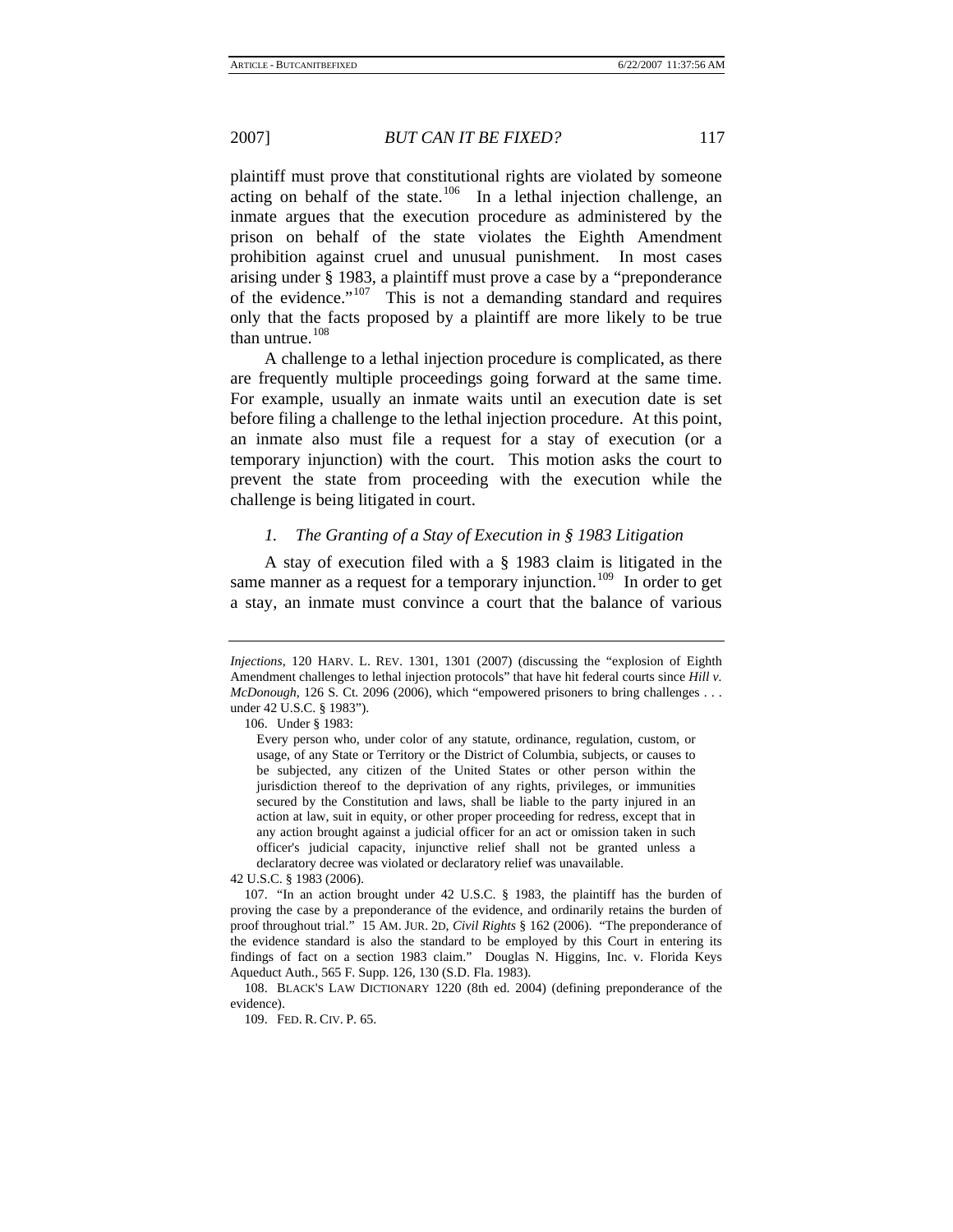interests justify the granting of a stay.<sup>[110](#page-18-0)</sup> Thus a decision to grant a stay requires a court to consider an entirely different set of issues and to apply a more demanding burden of proof than a pure examination of the § 1983 claim.

The court must consider the possibility of irreparable harm to the plaintiff and the likelihood of success on the merits of the claim in deciding whether to grant a stay of execution. A court must balance these interests against each other; the greater the possibility of irreparable harm, the lower a showing of success on the merits of the claim is required.<sup>[111](#page-18-1)</sup> In lethal injection challenges, a plaintiff argues that "irreparable harm" is the loss of life if the execution takes place. Balanced against a loss of life, it may seem that the courts would require only a minimal showing of success on the merits. An examination of case histories suggests this is not the case.<sup>[112](#page-18-2)</sup>

Courts are reluctant to grant a stay once an execution date has been set. In fact, courts have frequently applied a "strong equitable presumption" against the granting of the stay. $113$  The most important

*Id.* (citing United States v. Nutri-cology, Inc., 982 F.2d 394, 397 (9th Cir. 1992)).

<span id="page-18-0"></span><sup>110.</sup> Johnson v. Cal. State Bd. of Accountancy, 72 F.3d 1427, 1430 (9th Cir. 1995). The traditional common law criteria for granting preliminary injunctive relief are: (1) "a strong likelihood of success on the merits"; (2) "the possibility of irreparable injury to plaintiff if the preliminary relief is not granted"; (3) "a balance of hardships favoring the plaintiff"; and (4) "advancement of the public interest (in certain cases)." *Id.* (citing Dollar Rent A Car of Wash., Inc. v. Travelers Indem. Co., 774 F.2d 1371, 1374 (9th Cir. 1985)).

<span id="page-18-1"></span><sup>111.</sup> Roe v. Anderson, 134 F.3d 1400, 1401-02 (9th Cir. 1998).

We have repeatedly instructed that to obtain a preliminary injunction, the moving party must show either: (1) a combination of probable success on the merits and the possibility of irreparable injury; or (2) that serious questions are raised and the balance of hardships tips in its favor. These two formulations represent two points on a sliding scale in which the required degree of irreparable harm increases as the probability of success decreases.

<span id="page-18-2"></span><sup>112</sup>*. See, e.g.*, Harris v. Johnson, 376 F.3d 414, 417 (5th Cir. 2004); *In re* Sapp, 118 F.3d 460, 463 (6th Cir. 1997); Cooper v. Rimmer, No. C04-436-JF, 2004 WL 231325 (N.D. Cal. Feb. 6, 2004).

<span id="page-18-3"></span><sup>113.</sup> The "strong equitable presumption" against granting a stay was first noted in *Gomez v. United States District Court for Northern District of California*, 503 U.S. 653 (1992). That case was a challenge to the constitutionality of the gas chamber in California. After a stay was granted by the Ninth Circuit, the state asked the Supreme Court to lift the stay. The Supreme Court lifted the stay and held: "Harris seeks an equitable remedy. Equity must take into consideration the State's strong interest in proceeding with its judgment and Harris' obvious attempt at manipulation." *Id.* at 654. Harris was executed in the gas chamber while the challenge was still pending. *See* Fierro v. Gomez, 865 F. Supp. 1387, 1390 (N.D. Cal. 1994) (stating that Harris was executed in San Quentin's gas chamber after 6:00 a.m. on April 21, 1992). Judge Patel held hearings on the challenge because other inmates were named as plaintiffs. *See id.* at 1389 (naming the other two plaintiffs, David Fierro and Alejandro Gilbert Ruiz). Ultimately, Judge Patel held the gas chamber was unconstitutional. *See id.* at 1415. Until recently, courts have used this language from *Gomez*, and have routinely considered the timing of the filing of the challenge when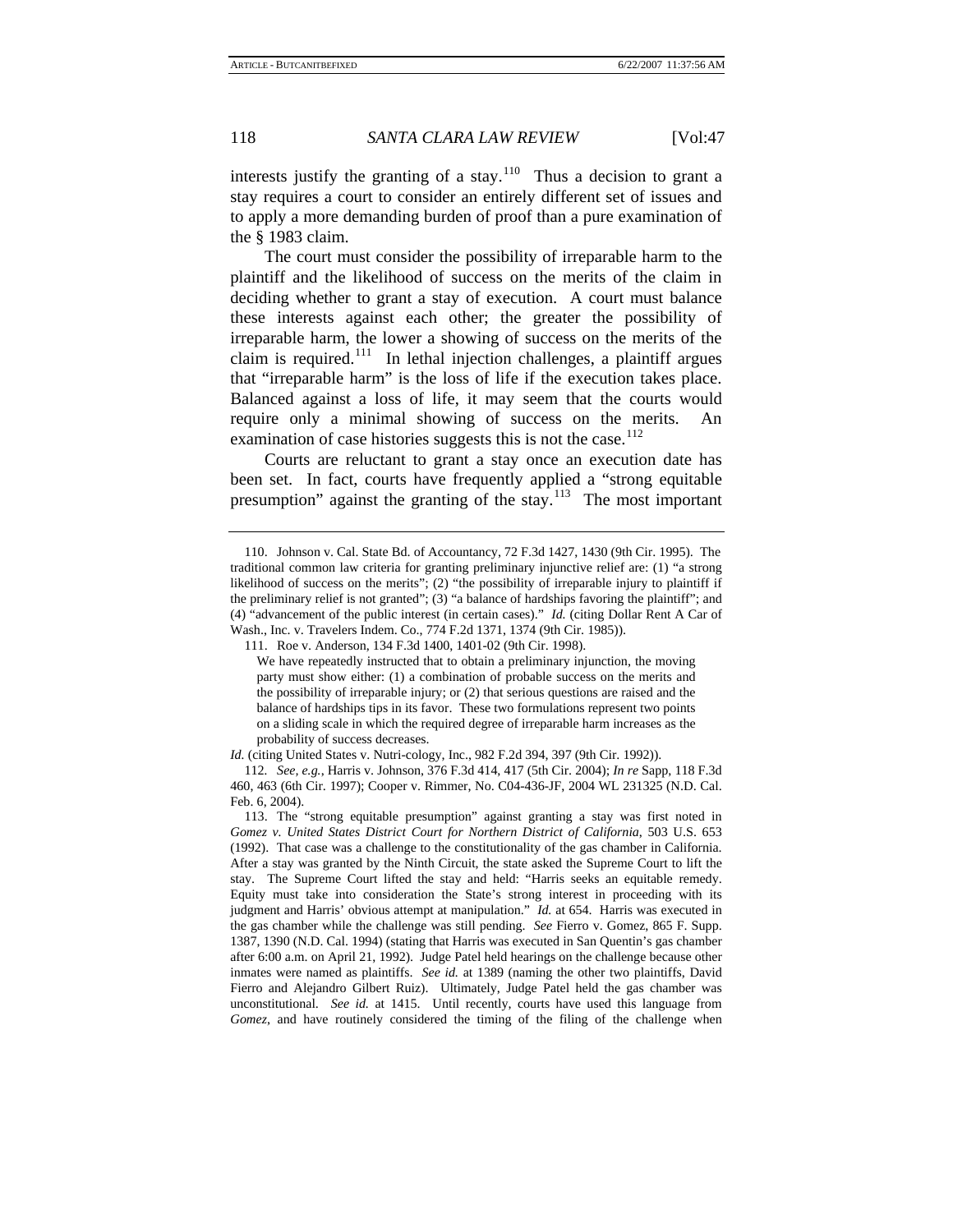factor to a court in its decision whether to grant a stay is whether a claim could have been brought earlier to allow the case to be heard without the need for a stay.  $114$  Because most lethal injection challenges are filed only after an execution date has been set, $115$  courts frequently hold that the claim could have been brought at an earlier time and apply the "strong equitable presumption" against granting a stay.<sup>[116](#page-19-2)</sup> The execution goes forward despite the pending litigation.<sup>[117](#page-19-3)</sup> Therefore, even though a § 1983 claim requires a plaintiff only to prove the constitutional challenge by a preponderance of the evidence, if an inmate does not make a greater showing, the execution stay will not be granted. The execution takes place before a hearing can be held on the constitutional issue.

In the summer of 2006, execution prior to a hearing was the outcome in *Hill v. McDonough*.<sup>[118](#page-19-4)</sup> In *Hill*, the U.S. Supreme Court considered whether Mr. Hill's challenge to Florida's lethal injection procedure was cognizable via 42 U.S.C. § 1983 or whether it was actually a successor habeas corpus petition. This distinction was critical since as a successor petition, it was procedurally barred and would have been dismissed.<sup>[119](#page-19-5)</sup> The Court unanimously held that Hill's challenge to the lethal injection procedure was an action under § 1983.<sup>[120](#page-19-6)</sup> In its ruling, however, the Court announced that, "[f]iling an action that can proceed under § 1983 does not entitle . . . [Hill] to an order staying  $\ldots$  [his] execution as a matter of course."<sup>[121](#page-19-7)</sup> The Supreme Court remanded Hill's case back to the federal court to examine his challenge to the lethal injection procedure.<sup>[122](#page-19-8)</sup> On remand, the federal court lifted the previously existing stay of execution.<sup>[123](#page-19-9)</sup> Hill then requested a hearing from the federal court to present evidence on his lethal injection challenge.<sup>[124](#page-19-10)</sup> He also requested a stay of execution

reviewing motions for a stay of execution connected to a challenge of a method of execution.

<span id="page-19-2"></span><span id="page-19-1"></span><span id="page-19-0"></span><sup>114</sup>*. Gomez*, 503 U.S. 653. This case arose out of the challenge to execution by lethal gas brought by Robert Harris. *See id.* 

<sup>115.</sup> Interview with John Philipsborm (May 24, 2007).

<sup>116</sup>*. See Harris*, 376 F.3d 414; *Sapp*, 118 F.3d 460; *Cooper*, 2004 WL 231325.

<sup>117</sup>*. See Harris*, 376 F.3d 414; *Sapp*, 118 F.3d 460; *Cooper*, 2004 WL 231325.

<sup>118.</sup> Hill v. McDonough, 126 S. Ct. 2096 (2006).

<sup>119. 28</sup> U.S.C. § 2244(b)(2) (2006).

<sup>120</sup>*. Hill*, 126 S. Ct. at 2102.

<span id="page-19-7"></span><span id="page-19-6"></span><span id="page-19-5"></span><span id="page-19-4"></span><span id="page-19-3"></span><sup>121</sup>*. Id.* at 2104 (citing Gomez v. U.S. Dist. Court for N. Dist. of Cal., 503 U.S. 653 (1992)).

<sup>122</sup>*. Id.*

<span id="page-19-10"></span><span id="page-19-9"></span><span id="page-19-8"></span><sup>123.</sup> Hill v. McDonough, No. 4:06-CV-032-SPM, 2006 WL 2556938 (N.D. Fla. Sept. 1, 2006).

<sup>124</sup>*. Id.*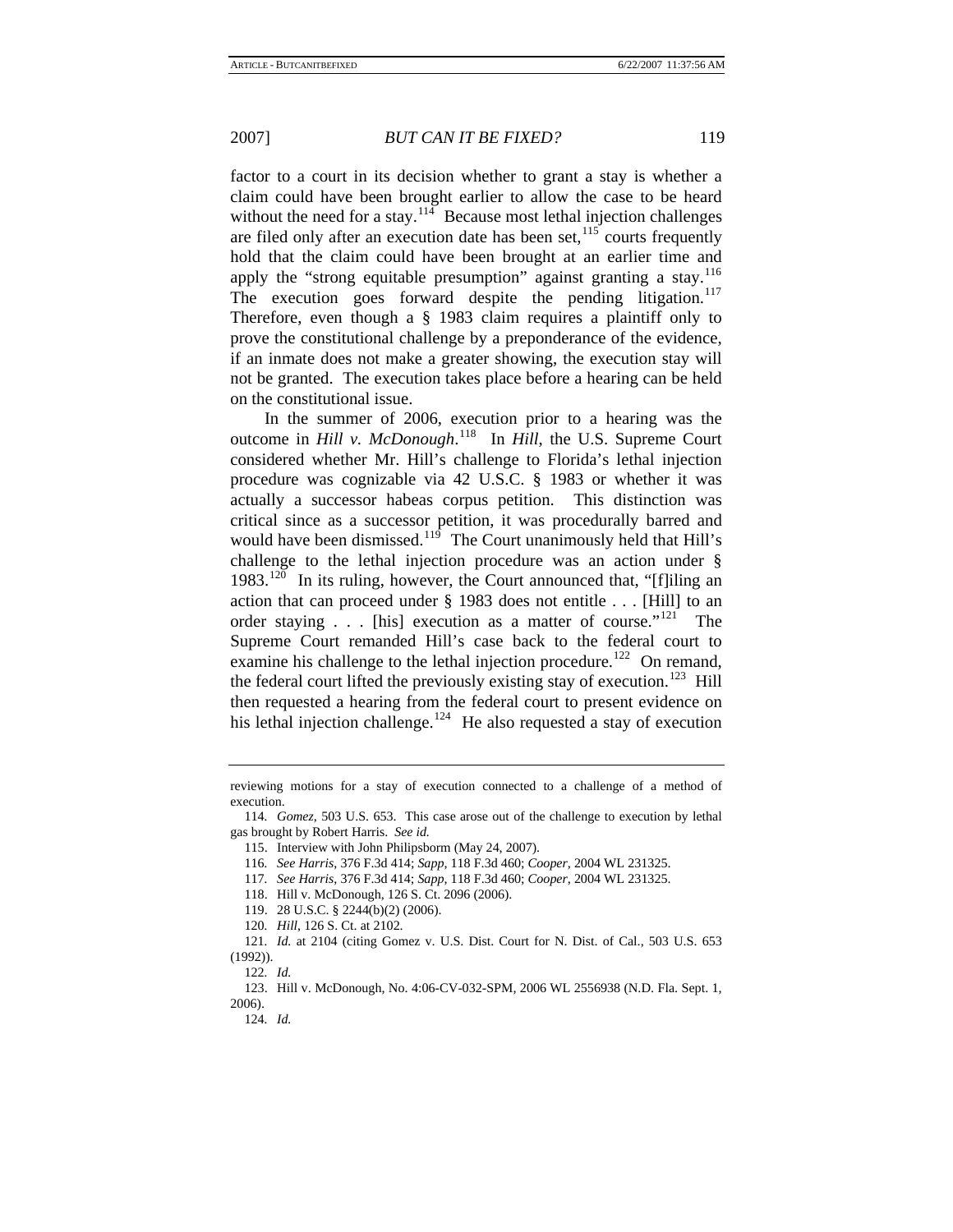while he litigated his case. The federal court denied a stay.<sup>[125](#page-20-0)</sup> Clarence Hill was executed on September 20, 2006, without having his hearing to present evidence challenging the lethal injection procedure.<sup>[126](#page-20-1)</sup>

The Ninth Circuit takes a more limited approach towards applying the "strong equitable presumption" against the granting of a stay.<sup>[127](#page-20-2)</sup> In Beardslee v. Woodford,<sup>[128](#page-20-3)</sup> the Ninth Circuit explained that a key consideration was whether the timing of the filing was an effort to manipulate the system.<sup>[129](#page-20-4)</sup> When this occurs, the court acknowledged that the presumption should apply against a plaintiff.<sup>[130](#page-20-5)</sup>

Beardslee filed his lethal injection challenge thirty-one days before his execution date. The district court denied a stay, finding, in part, that the motion was filed too close to his execution date.<sup>[131](#page-20-6)</sup> On appeal, the Ninth Circuit found that Beardslee "pursued his claims aggressively as soon as he viewed them as ripe."<sup>[132](#page-20-7)</sup> The court declined to apply the "strong equitable presumption" against granting a stay in his case.<sup>[133](#page-20-8)</sup>

The question of when a § 1983 challenge to lethal injection procedures is "ripe"[134](#page-20-9) remains unresolved. The Ninth Circuit has not answered this question directly.[135](#page-20-10) Nevertheless, as *Beardslee* shows, once an execution date is set, an inmate waits to file a challenge at significant peril.

<sup>125</sup>*. Id.*

<span id="page-20-3"></span><span id="page-20-2"></span><span id="page-20-1"></span><span id="page-20-0"></span><sup>126.</sup> Abby Goodnough, *Court Refuses Second Delay; Inmate Dies*, N.Y. TIMES, Sept. 21, 2006, at A27.

<sup>127.</sup> Beardslee v. Woodford, 395 F.3d 1064, 1069 (9th Cir. 2005).

<sup>128</sup>*. Id.*

<sup>129</sup>*. Id.*

<sup>130</sup>*. Id.*

<span id="page-20-6"></span><span id="page-20-5"></span><span id="page-20-4"></span><sup>131.</sup> Beardslee v. Woodford, No. C04-5381-JF, 2005 WL 40073, at \*2 (N.D. Cal. Jan. 7, 2005). "Plaintiff waited until the State scheduled his execution date before filing suit. Thus, although Plaintiff has been somewhat more diligent than Cooper, he still must make a showing of serious questions going to the merits that is sufficient to overcome that strong presumption."

<sup>132.</sup> Beardslee v. Woodford, 395 F.3d 1064, 1069 (9th Cir. 2005).

<span id="page-20-8"></span><span id="page-20-7"></span><sup>133.</sup> The court did however refuse to reverse on the denial of a stay of execution. In their conclusion they noted that Beardslee had not shown "enough of a likelihood that he will be conscious during the administration of pancuronium bromide and potassium chloride to experience pain." *Id.* at 1076.

<span id="page-20-10"></span><span id="page-20-9"></span><sup>134.</sup> For a claim to be ripe there must be a real controversy. A controversy may not exist if it cannot be shown that the plaintiff is going to be subjected to the challenged method. *See* BLACK'S LAW DICTIONARY (8th ed. 2004).

<sup>135</sup>*. Beardslee*, 395 F.3d at 1069 n.6.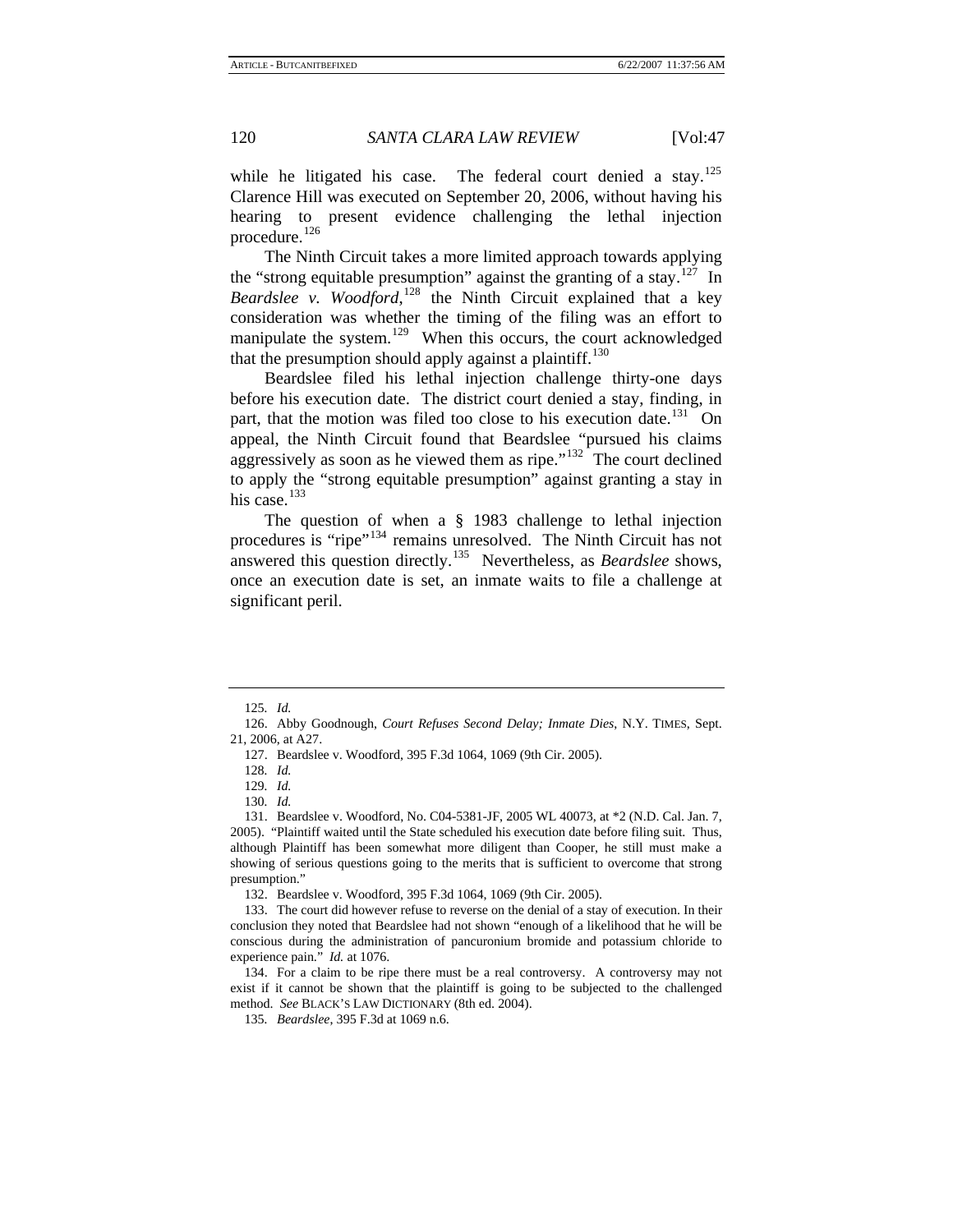#### *C. Lethal Injection Challenges Nationally*

In 2006, several challenges to lethal injections procedures were filed under § 1983 in federal courts across the country. Very few of these claims were granted hearings.<sup>[136](#page-21-0)</sup> Although many states' procedures are almost identical and the challenges cited comparable evidence, declarations, and exhibits, courts reached different conclusions in disposing these cases.<sup>[137](#page-21-1)</sup> For example, a district court in Ohio granted a hearing after finding that, "at the very least, Plaintiff has demonstrated a stronger likelihood of success on the merits than the plaintiffs who preceded him, given the growing body of evidence calling Ohio's lethal injection protocol increasingly into question."[138](#page-21-2)

The Tenth Circuit reviewed a case that presented similar evidence to that presented in Ohio, but came to the opposite conclusion and denied a hearing stating that:

[I]n light of (a) the unlikelihood of success on the merits of the underlying action, both as to the use of § 1983 to raise a constitutional challenge to the lethal injection procedure and as to the constitutional challenge itself, (b) the State's interest in the timely effectuation of its final criminal judgments, (c) the public's interest in the orderly administration of its criminal justice system free from belated efforts to derail it, and (d) [the inmates] unnecessary delay in bringing this challenge, we conclude that a stay of his execution is clearly inappropriate.<sup>1</sup>

In June 2006, a federal court in Missouri held a hearing on the constitutionality of that state's lethal injection procedure.<sup>[140](#page-21-4)</sup> After reviewing extensive evidence, District Court Judge Fernando Gaitan held that "Missouri's lethal injection procedure subjects condemned inmates to an unnecessary risk that they will be subject to unconstitutional pain and suffering when the lethal injection drugs are administered."<sup>[141](#page-21-5)</sup> Judge Gaitan ordered changes to Missouri's lethal

<span id="page-21-0"></span><sup>136.</sup> Some courts granted hearings. *See, e.g.*, Taylor v. Crawford, 457 F.3d 902 (8th Cir. 2006); Cooey v. Taft, 430 F. Supp. 2d 702 (S.D. Ohio 2006); Order, Nooner v. Norris, No. 5:06-CV-00110-SWW (E.D. Ark. June 26, 2006).

<span id="page-21-1"></span><sup>137.</sup> One federal judge noted this disparity stating thatrecently in Ohio and other states, some inmates challenging the lethal injection process in federal courts have been given stays of executions, while others, similarly situated, have been denied stays and have been executed. This inconsistent application of federal law in capital cases has raised concerns among a number of federal judges.Cooey v. Taft, No. 2:04-CV-1156, 2006 WL 3526424, at \*1-2 (S.D. Ohio Dec. 6, 2006).

<sup>138</sup>*. Cooey*, 430 F. Supp. 2d at 707.

<sup>139.</sup> Boltz v. Jones, 182 Fed. Appx. 824, 825 (10th Cir. 2006).

<span id="page-21-5"></span><span id="page-21-4"></span><span id="page-21-3"></span><span id="page-21-2"></span><sup>140.</sup> Taylor v. Crawford, No. 05-4173-CV-C-FJG, 2006 WL 1779035 (W.D. Mo. June 26, 2006).

<sup>141</sup>*. Id.* The most compelling evidence may have come from "John Doe 1," a doctor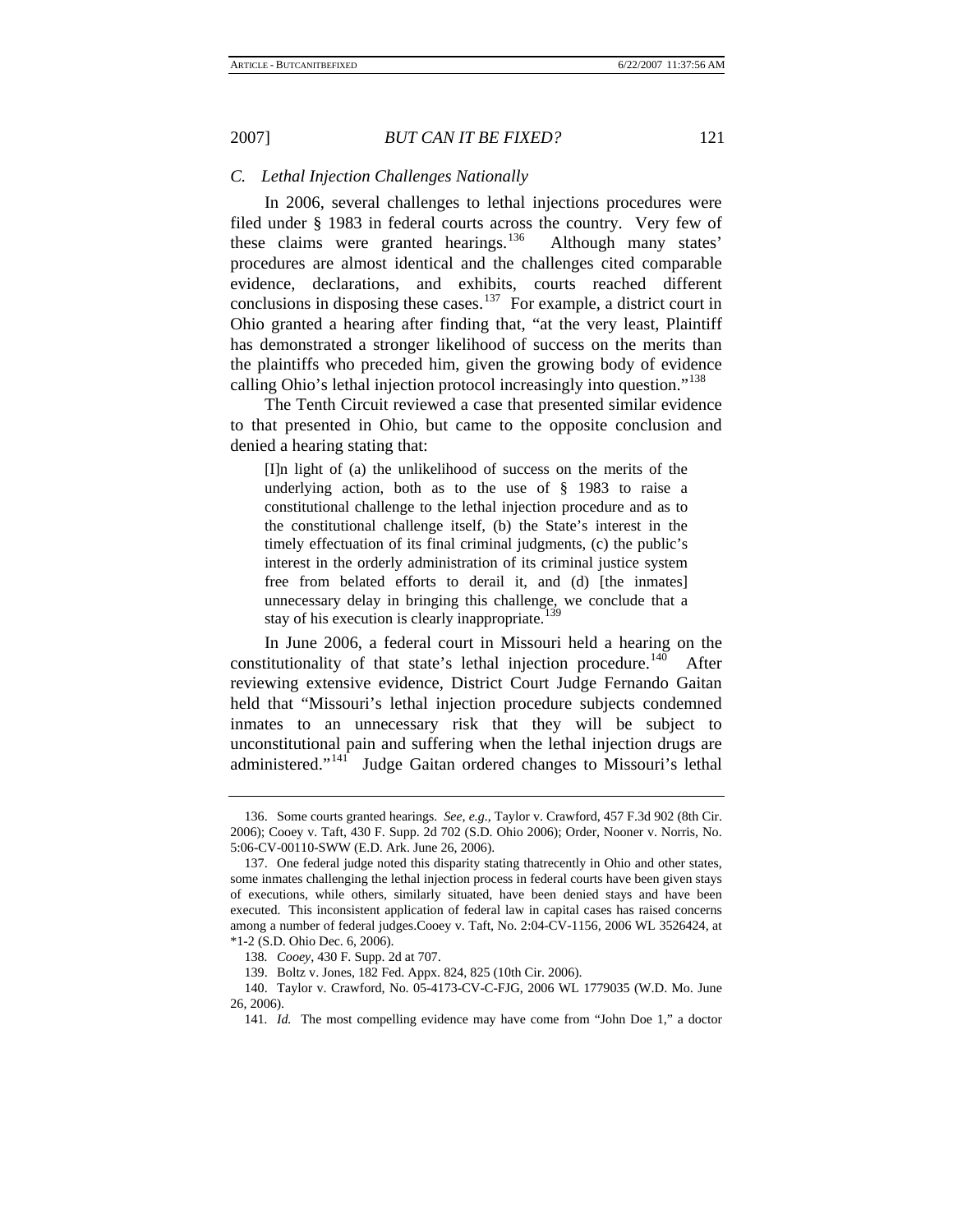injection procedure. The most important change ordered was that a board certified anesthesiologist be involved in the lethal injection process.[142](#page-22-0) Since the ruling in June 2006, as of February 2007, there have been no executions in Missouri as the state has been unable to obtain an anesthesiologist willing to perform this role.

As challenges to lethal injection executions continue to be filed around the country, more and more evidence is made public about how lethal injection executions are carried out. In some cases a stay may be granted and in others an execution is allowed to proceed. The result is what one judge referred to as a "dysfunctional patchwork of stays and executions" around the country.<sup>[143](#page-22-1)</sup>

#### *D. Lethal Injection Challenges in California Federal Courts*

The first hearing on California's lethal injection procedures was held in September 2006, before Judge Jeremy Fogel. Prior to this hearing, Judge Fogel had denied hearings to two California inmates who had filed similar challenges within the previous eighteen months.<sup>[144](#page-22-2)</sup> Judge Fogel's opinions in these earlier cases were brief and he dismissed each challenge to the lethal injection procedure without serious discussion.<sup>[145](#page-22-3)</sup>

Kevin Cooper filed the first of these recent challenges under § 1983 on February 2, 2004, just eight days prior to his execution date. Cooper requested a stay of execution and filed the most developed

*Id.* at \*5.

143. Alley v. Little, 447 F.3d 976, 977 (6th Cir. 2006) (Martin, J., dissenting).

<span id="page-22-2"></span><span id="page-22-1"></span>144. Beardslee v. Woodford, No. C04-5381-JF, 2005 WL 40073 (N.D. Cal. Jan. 7, 2005); Cooper v. Rimmer, No. C04-436-JF, 2004 WL 231325 (N.D. Cal. Feb. 6, 2004). Beardslee was executed, but Cooper was not.

who was the primary executioner in Missouri. John Doe 1, who admitted to being dyslexic, was the doctor who mixed the drugs, monitored the anesthetic depth and acknowledged that:

<sup>[</sup>I]t's not unusual for me to make mistakes. . . . But I am dyslexic and that is the reason why there are inconsistencies in my testimony. That's why there are inconsistencies in what I call drugs. I can make these mistakes, but it's not medically crucial in the type of work I do as a surgeon.

<span id="page-22-0"></span><sup>142.</sup> Gaitan ruled that an anesthesiologist should be responsible for the mixing of all drugs, or if the anesthesiologist does not actually administer the drugs through the IV, he or she shall directly observe those individuals who do so. *Id.* at \*8. Other changes were ordered including a requirement that the staff be provided a well-lit room and the ability to adequately monitor an inmate. *See id.* at \*9.

<span id="page-22-3"></span><sup>145</sup>*. Cooper*, 2004 WL 231325, at \*4. "Plaintiff has done no more than raise the possibility that California's lethal-injection protocol unnecessarily risks an unconstitutional level of pain and suffering. As he has neither demonstrated the likelihood of success on the merits nor serious questions going to the merits, he is not entitled to injunctive relief." *Beardslee*, 2005 WL 40073, at \*3. "Based upon the present record, a finding that there is a reasonable possibility that such errors will occur would not be supported by the evidence." *Id.*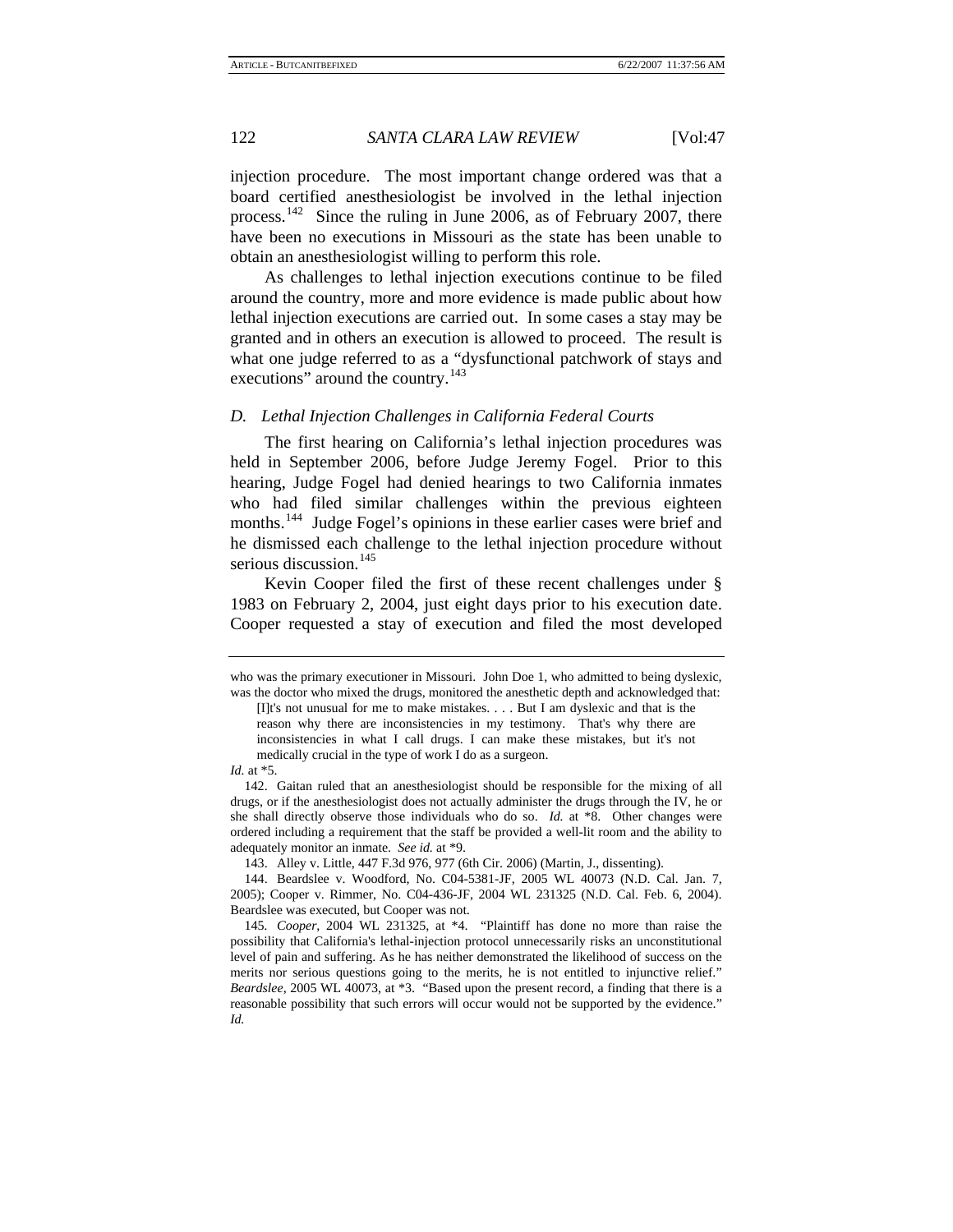standards.<sup>[147](#page-23-1)</sup>

2007] *BUT CAN IT BE FIXED?* 123

that Procedure 770 was unethical even under the AVMA euthanizing

challenge yet formulated to California's lethal injection procedure.<sup>[146](#page-23-0)</sup> He submitted affidavits from two medical professionals, eyewitness accounts of several prior executions, as well as the American Veterinary Medical Association (AVMA) standards as a basis to argue

The California Attorney General's Office opposed Cooper's challenge and his request for a stay of execution.<sup>[148](#page-23-2)</sup> Judge Fogel denied the stay,<sup>[149](#page-23-3)</sup> and on appeal, the Ninth Circuit affirmed the denial.<sup>[150](#page-23-4)</sup> While doing so, Ninth Circuit Judge Browning, concurring in the opinion, recognized that more lethal injection challenges would be coming—and possibly with additional evidence to support them. He cautioned that "[n]either the district court nor the parties should read today's decision as more than a preliminary assessment of the merits."<sup>[151](#page-23-5)</sup>

Donald Beardslee raised the next challenge to California's lethal injection procedure on December 20, 2004, almost one month prior to his execution date.<sup>[152](#page-23-6)</sup> Beardslee requested that the California

<span id="page-23-6"></span>152*. See* Plaintiff's Motion for Temporary Restraining Order, Preliminary Injunction, and Order to Show Cause, Memorandum of Points and Authorities in Support Thereof, Beardslee v. Woodford, No. C04-5381-JF, (N.D. Cal. Dec. 20, 2004).

If for any reason other than the pendency of an appeal pursuant to subdivision (b) of Section 1239 of this code a judgment of death has not been executed, and it remains in force, the court in which the conviction was had shall, on application of the district attorney, or may upon its own motion, make and cause to be entered an order appointing a day upon which the judgment shall be executed, which must not be less than 30 days nor more than 60 days from the time of making such

<span id="page-23-0"></span><sup>146.</sup> *See* Complaint for Equitable and Injunctive Relief, Copper v. Rimmer, No. C-04- 0436-JF (N.D. Cal. Feb. 1, 2004); Plaintiffs Motion for Temporary Restraining Order, Preliminary Injunction and Order to Show Cause, and Memorandum of Points and Authorities in Support Thereof, Copper v. Rimmer, No. C-04-0436-JF (N.D. Cal. Feb. 1, 2004).

<sup>147</sup>*. 2000 Report of the AVMA Panel on Euthanasia*, *supra* note 8.

<span id="page-23-2"></span><span id="page-23-1"></span><sup>148</sup>*. See* Defendants' Opposition to Motion for Temporary Restraining Order, Preliminary Injunction, and Order to Show Cause, Cooper v. Rimmer, No. C-04-0436-JF (N.D. Cal. Feb. 3, 2004), *available at* http://lang.dailybulletin.com/projects/cooperwatch/library/cooper\_tro\_opp.pdf.

<sup>149</sup>*. Cooper*, 2004 WL 231325.

<sup>150.</sup> Cooper v. Rimmer, 379 F.3d 1029 (9th Cir. 2004).

<span id="page-23-5"></span><span id="page-23-4"></span><span id="page-23-3"></span><sup>151</sup>*. Id.* at 1034 (Browning, J., concurring). Ultimately, the Ninth Circuit granted Cooper a stay of execution so that more testing could be done to look into his claims of actual innocence. His complaint under § 1983 was dismissed without prejudice, partly due to the fact that he had not exhausted all internal administrative remedies. The Ninth Circuit has since called into question whether internal administrative challenges must be exhausted in this particular type of claim because "by regulation the California Department of Corrections does not permit challenges to 'anticipated action[s].'" Beardslee v. Woodford, 395 F.3d 1064, 1069 (9th Cir. 2005).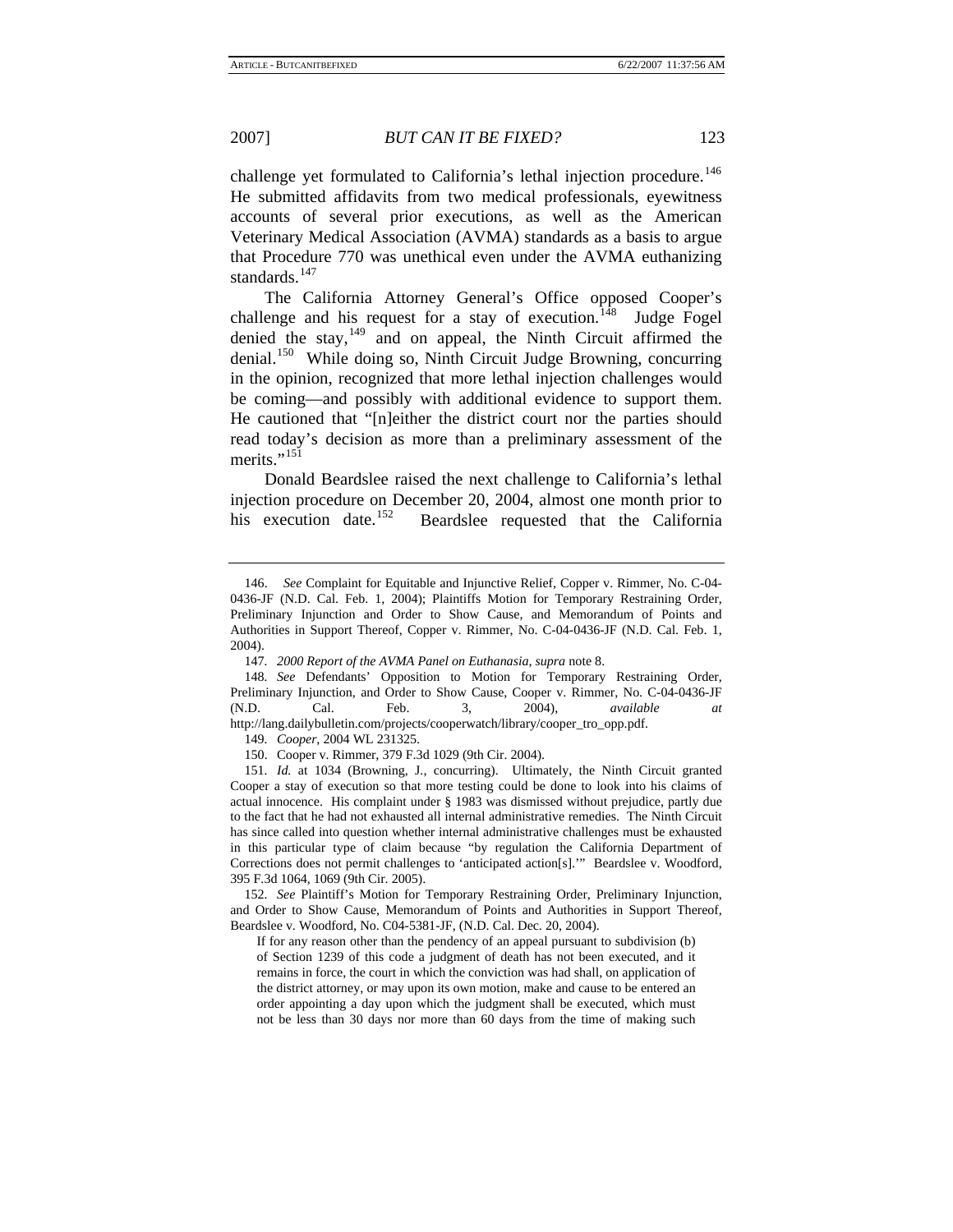Department of Corrections release specific details of the lethal injection procedure in California.<sup>[153](#page-24-0)</sup> Beardslee raised many of the same concerns as Cooper, but was able to offer additional detailed evidence about California's lethal injection executions.<sup>[154](#page-24-1)</sup>

Despite the more detailed showing, Beardslee's claim was also denied by Judge Fogel.<sup>[155](#page-24-2)</sup> The judge ruled that Beardslee's claim was filed too late and that the delay created a "strong equitable presumption" against relief.<sup>[156](#page-24-3)</sup> The Ninth Circuit found the presumption should not apply.<sup>[157](#page-24-4)</sup> Nevertheless, when the Ninth Circuit reviewed Beardslee's § 1983 claim, it ultimately decided that he "has not shown a sufficient likelihood that the administration will be improper in his case, or that there are specific risks unique to him that require modification of the protocol."<sup>[158](#page-24-5)</sup> Although the court expressed its concern about the existing lethal injection protocol, it did not grant Beardslee a stay of execution.<sup>[159](#page-24-6)</sup> The court remained unconvinced that Beardslee's additional evidence revealed that the lethal injection procedure created an unnecessary risk of pain.<sup>[160](#page-24-7)</sup> On January 19, 2005, Donald Beardslee was executed, without the opportunity to present his evidence challenging the lethal injection procedure in court.<sup>[161](#page-24-8)</sup>

order . . . .

<span id="page-24-0"></span>CAL. PENAL CODE § 1227 (West 2004).

<sup>153</sup>*. See* Plaintiff's Motion for Expedited Discovery and to Compel Production of Documents at 5-8, Beardslee v. Woodford, No. C04-5381-JF, (N.D. Cal. Dec. 20, 2004)

<span id="page-24-1"></span><sup>154.</sup> Beardslee submitted much of the same evidence as Cooper in support of his claim. Cooper's claim only contained records from three California executions, William Bonin, Jaturun Siripongs and Stephen Anderson. Beardslee's claim included these records as well as those from the execution of Keith Williams and Manuel Babbitt. Beardslee also submitted the results of a toxicology study done on inmates executed in North Carolina, South Carolina, and Arizona that used a manner of execution similar to the one in California. L. Koniaris et al., *Inadequate Anaesthesia in Lethal Injection for Execution*, 365 LANCET 1412 (2005). Note that this study has since been criticized as unsound, even by Dr. Mark Heath who assisted on behalf of Beardslee, Morales, and other inmates with similar challenges. Morales decided not to use this study as a part of his challenge.

<span id="page-24-4"></span><span id="page-24-3"></span><span id="page-24-2"></span><sup>155.</sup> Beardslee v. Woodford, No. C04-5381-JF, 2005 WL 40073, at \*2 (N.D. Cal. Jan. 7, 2005).

<sup>156</sup>*. Id.* at \*3.

<sup>157.</sup> Beardslee v. Woodford, 395 F.3d 1064, 1070 (9th Cir. 2005).

<sup>158</sup>*. Id.* at 1076.

<sup>159</sup>*. Id.* at 1075-76.

<sup>160</sup>*. See id.* at 1076; *infra* Part V.

<span id="page-24-8"></span><span id="page-24-7"></span><span id="page-24-6"></span><span id="page-24-5"></span><sup>161.</sup> Dean E. Murphy, *Late Efforts to Halt Execution in California Fail*, N.Y. TIMES, Jan. 19, 2005, at A17.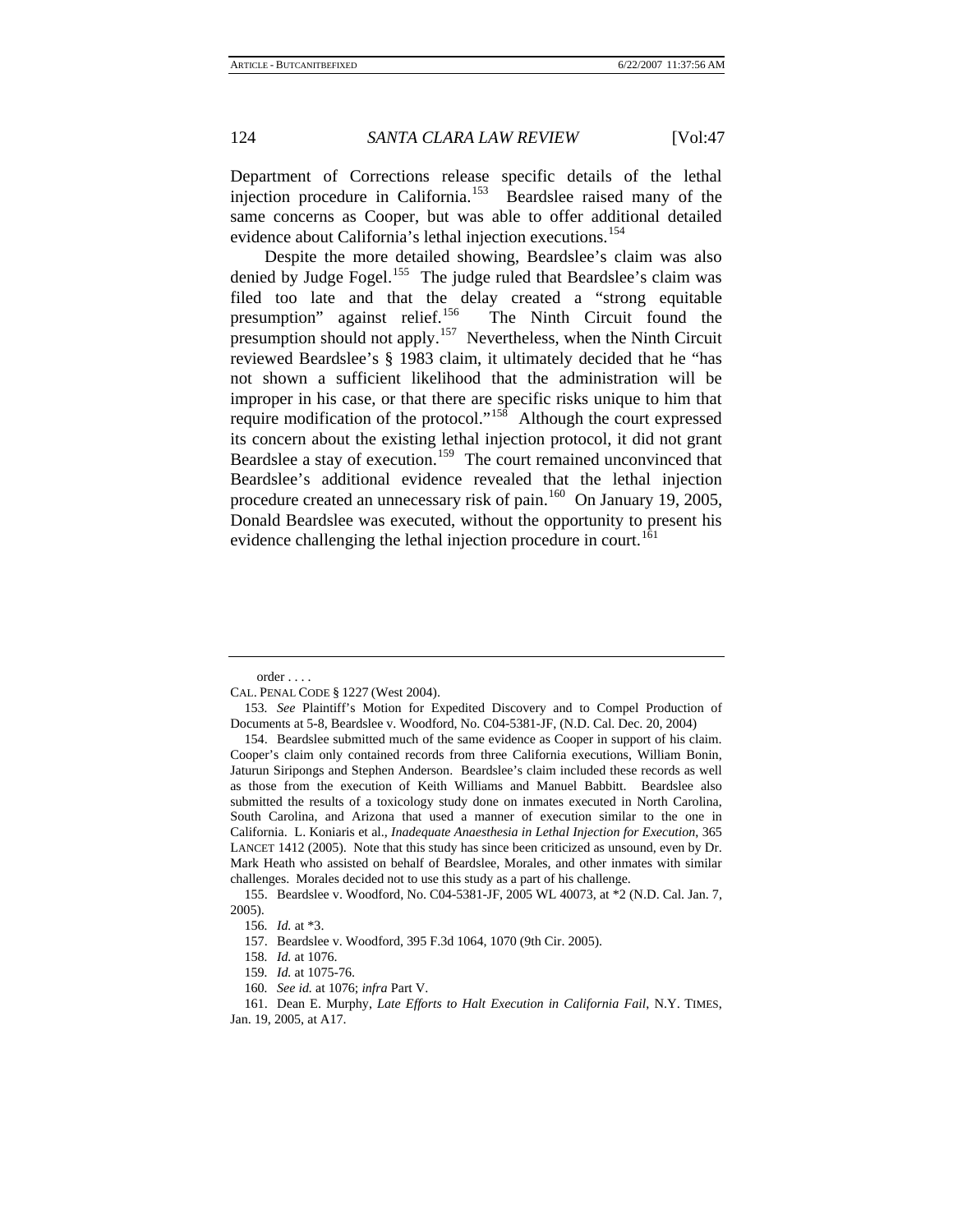# IV. CAPITAL PUNISHMENT AND EIGHTH AMENDMENT CHALLENGES

#### *A. Overview*

The Eighth Amendment of the U.S. Constitution prohibits states from inflicting cruel and unusual punishment on its citizens.<sup>[162](#page-25-0)</sup> As a result, it provides the basis for numerous challenges to capital punishment in the United States. These challenges address different aspects of the death penalty. The broadest challenge asks whether capital punishment is ever constitutional.<sup>[163](#page-25-1)</sup> Still other challenges examine whether the death penalty serves any legitimate penological purpose (usually retribution or deterrence), especially as applied to a particular crime or a specific class of offender.<sup>[164](#page-25-2)</sup> More specific challenges look at the structure of death penalty statutes to see whether they impose the death penalty in a fair and rational manner.<sup>[165](#page-25-3)</sup> Finally, challenges are also made to the process of execution—in *Morales* the challenge is to the lethal injection procedure.<sup>[166](#page-25-4)</sup>

Challenges have been made under the Eighth Amendment to executions by the use of a firing squad,<sup>[167](#page-25-5)</sup> hanging,<sup>[168](#page-25-6)</sup> the electric chair,<sup>[169](#page-25-7)</sup> the gas chamber,<sup>[170](#page-25-8)</sup> and now, lethal injection.<sup>[171](#page-25-9)</sup> Some of

<sup>162.</sup> U.S. CONST. amend. VIII.

<sup>163.</sup> Furman v. Georgia, 408 U.S. 238 (1972).

<span id="page-25-2"></span><span id="page-25-1"></span><span id="page-25-0"></span><sup>164.</sup> When the death penalty does not further a penological purpose, then the punishment is "nothing more than the purposeless and needless imposition of pain and suffering." Atkins v. Virginia, 536 U.S. 304, 319 (2002); *see also* Gregg v. Georgia, 428 U.S. 153, 183 (1976) ("[T]he sanction imposed cannot be so totally without penological justification that it results in the gratuitous infliction of suffering.").

<sup>165.</sup> McClesky v. Kemp, 481 U.S. 279 (1987).

<sup>166.</sup> Morales v. Hickman, 415 F. Supp. 2d 1037 (N.D. Cal. 2006).

<span id="page-25-5"></span><span id="page-25-4"></span><span id="page-25-3"></span><sup>167.</sup> Andrews v. Shulsen, 600 F. Supp. 408 (D. Utah 1984) (upholding the firing squad as a method of execution).

<span id="page-25-6"></span><sup>168.</sup> Campbell v. Wood, 18 F.3d 662, 683 (9th Cir. 1994) ("We do not consider hanging to be cruel and unusual simply because it causes death, or because there may be some pain associated with death.").

<span id="page-25-7"></span><sup>169.</sup> Dawson v. State, 274 Ga. 327, 335 (2001) ("[W]e hold that death by electrocution, with its specter of excruciating pain and its certainty of cooked brains and blistered bodies, violates the prohibition against cruel and unusual punishment . . . .").

<span id="page-25-8"></span><sup>170.</sup> Fierro v. Gomez, 77 F.3d 301, 309 (9th Cir. 1996), *vacated*, 519 U.S. 918 ("The district court's findings of extreme pain, the length of time this extreme pain lasts, and the substantial risk that inmates will suffer this extreme pain for several minutes require the conclusion that execution by lethal gas is cruel and unusual."); Hunt v. Nuth, 57 F.3d 1327, 1337-38 (4th Cir. 1995), *cert denied*, 521 U.S. 1131 (1997) ("Lethal gas currently may not be the most humane method of execution—assuming that there could be a humane method of execution—but the existence and adoption of more humane methods does not automatically render a contested method cruel and unusual.").

<span id="page-25-9"></span><sup>171</sup>*. Morales*, 415 F. Supp. 2d 1037; Cooey v. Taft, 430 F. Supp. 2d 702 (S.D. Ohio 2006); Taylor v. Crawford, No. 05-4173-CV-C-FJG, 2006 WL 1779035 (W.D. Mo. 2006).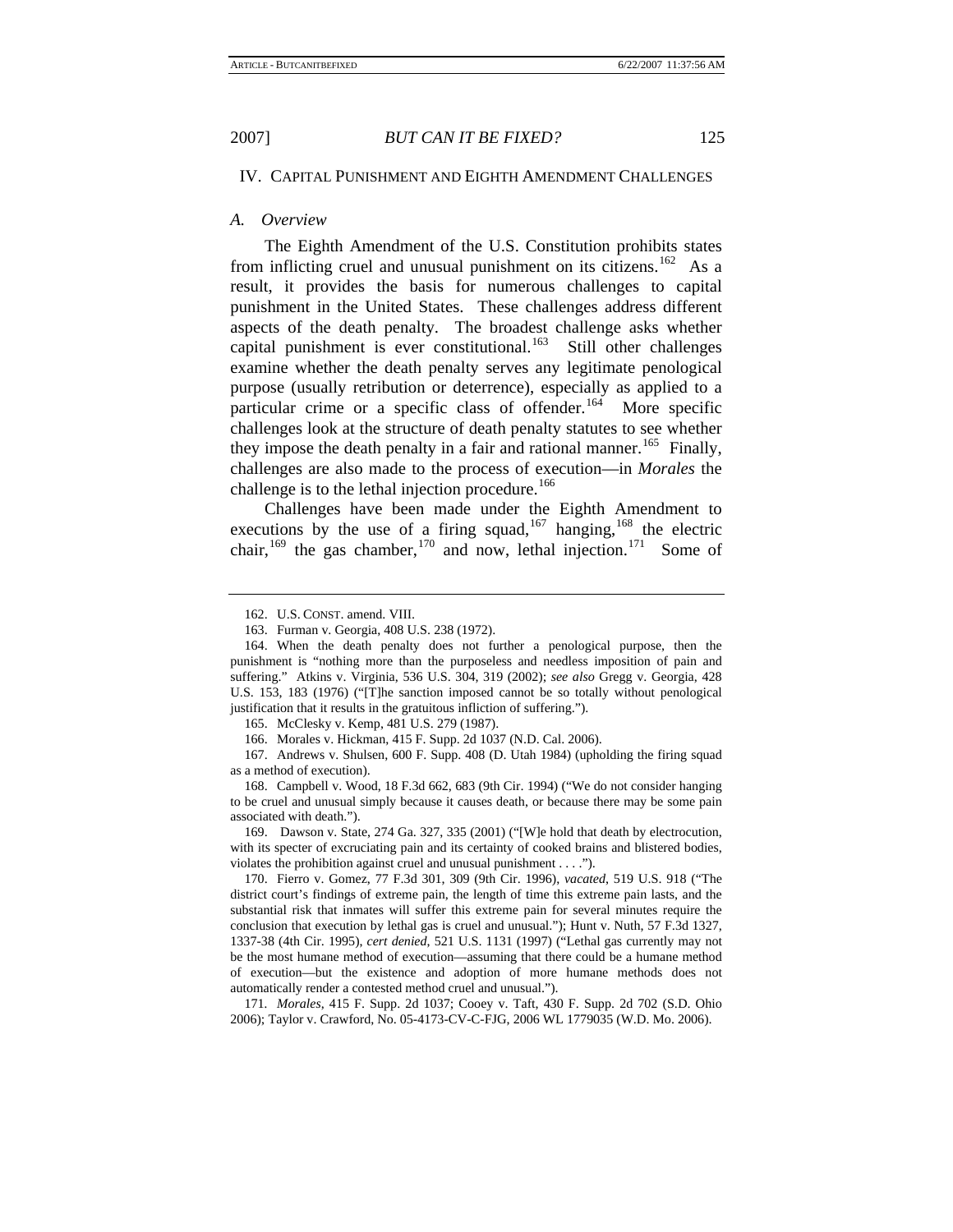these challenges argue that the method of execution is "per se "unconstitutional, that it was in all cases and under all circumstances a violation of the Eighth Amendment.<sup>[172](#page-26-0)</sup>

 To understand the current Eighth Amendment jurisprudence, it is necessary to review how the modern death penalty statutes emerged. In the 1960's and early 1970's societal support declined for the death penalty, with fewer death sentences and a de facto moratorium.<sup>[173](#page-26-1)</sup> The paucity of death sentences and executions led opponents of capital punishment to challenge the death penalty as per se unconstitutional under the Eighth Amendment. This type of challenge took place in *Furman v. Georgia*. [174](#page-26-2)

#### *1.* Furman*: The Early Challenges*

In *Furman*, defense lawyers argued that the death penalty was per se unconstitutional.<sup>[175](#page-26-3)</sup> They also argued that existing death penalty statutes were unconstitutional because the statutes applied the death penalty in an arbitrary and capricious manner.<sup>[176](#page-26-4)</sup> The U.S. Supreme Court's decision in the case was far less sweeping than opponents of the death penalty had hoped.<sup>[177](#page-26-5)</sup> Although it struck down the Georgia statute by a vote of 4-4, there was no majority opinion for the reasoning of the Court.<sup>[178](#page-26-6)</sup> In fact, nine separate opinions were issued with each Justice providing his own rationale for striking down the challenged statute.

Only two of the Justices in *Furman* held that the death penalty was unconstitutional in all circumstances.<sup>[179](#page-26-7)</sup> The other three Justices

<span id="page-26-5"></span><span id="page-26-4"></span>177*. Id.*

179*. Furman*, 408 U.S. 238.

<sup>172</sup>*. Fierro*, 77 F.3d 301.

<span id="page-26-3"></span><span id="page-26-2"></span><span id="page-26-1"></span><span id="page-26-0"></span><sup>173.</sup> The last execution before the death penalty was reinstated was in 1967, when the state of Colorado executed Luis Monge. *See* Death Penalty Info. Ctr., Executions in the U.S. 1608-1987: The Espy File, Executions by Date, http://www.deathpenaltyinfo.org/ESPYdate.pdf (last visited May 10, 2007).

<sup>174.</sup> Furman v. Georgia, 408 U.S. 238 (1972).

<sup>175.</sup> CARTER & KREITZBERG, *supra* note 16, at 23.

<sup>176</sup>*. Id.*

<span id="page-26-7"></span><span id="page-26-6"></span><sup>178</sup>*. Id.*

In sum, the punishment of death is inconsistent with all four principles: Death is an unusually severe and degrading punishment; there is a strong probability that it is inflicted arbitrarily; its rejection by contemporary society is virtually total; and there is no reason to believe that it serves any penal purpose more effectively than the less severe punishment of imprisonment. The function of these principles is to enable a court to determine whether a punishment comports with human dignity. Death, quite simply, does not.

*Id.* at 304 (Brennan, J., concurring)."There is but one conclusion that can be drawn from all of this—i.e., the death penalty is an excessive and unnecessary punishment that violates the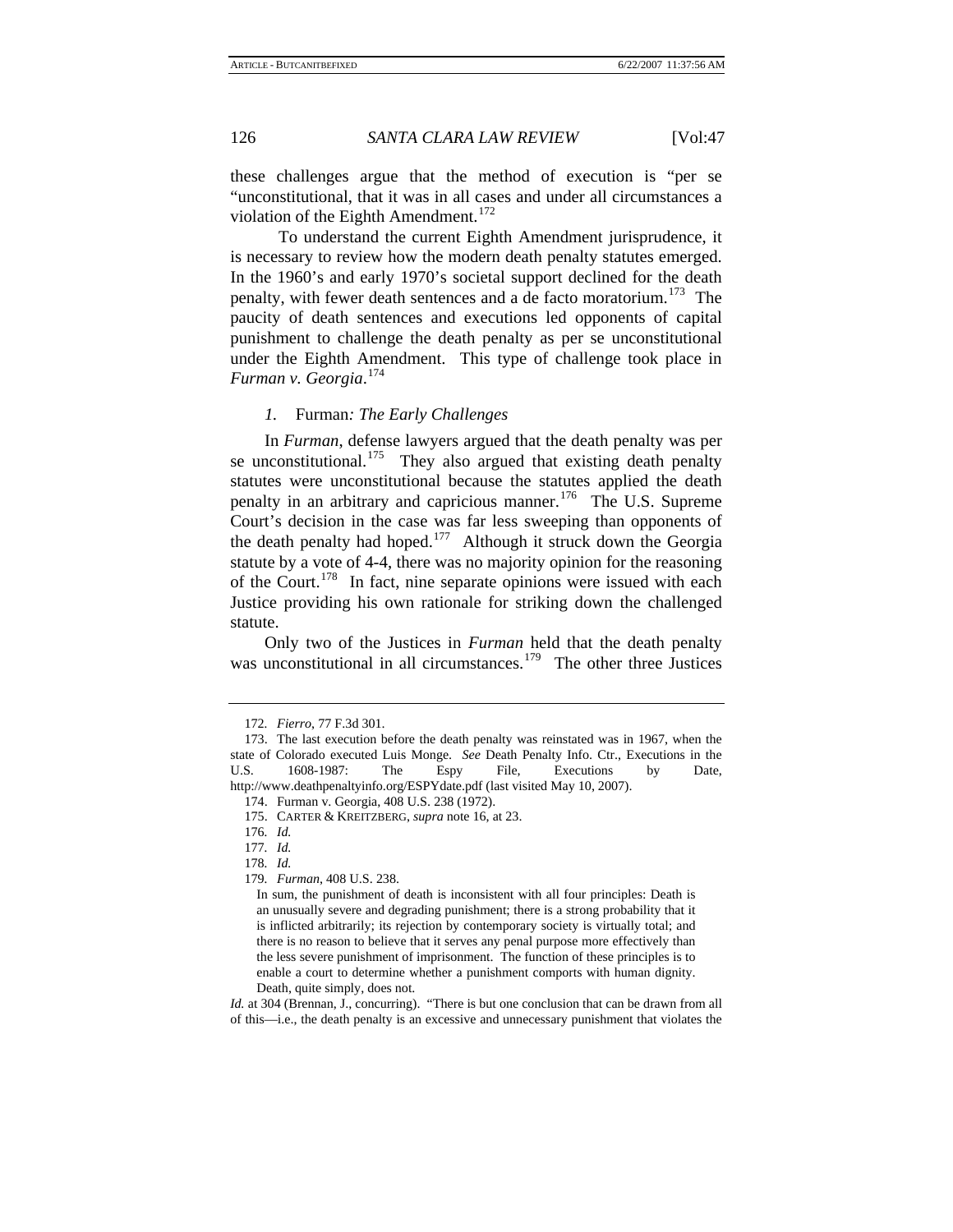who comprised the majority looked primarily at the existing practices of imposing death sentences in Georgia and found them to be unconstitutional.<sup>[180](#page-27-0)</sup> These three justices found that the procedures involved in existing death penalty statutes created a substantial risk that the death penalty would be imposed in an arbitrary and capricious manner.<sup>[181](#page-27-1)</sup>

The *Furman* decision effectively struck down all existing death penalty statutes and vacated more than 600 death sentences in effect at the time.<sup>[182](#page-27-2)</sup> States aggressively responded to the decision by promptly passing new death penalty statutes.<sup>[183](#page-27-3)</sup> By 1976, the new statutes resulted in more than 420 new capital convictions.<sup>[184](#page-27-4)</sup> The Supreme Court began its review of these new legislations that same year.

Five death penalty cases went to the Supreme Court in 1976.<sup>[185](#page-27-5)</sup> In two of the cases, the Court struck down statutes that imposed a mandatory death sentence on defendants convicted of capital murder.<sup>[186](#page-27-6)</sup> In the three remaining cases, the Court upheld the statutes because they adequately addressed the constitutional defects discussed in *Furman*. [187](#page-27-7)

<span id="page-27-1"></span>181. The dominant theme of the dissenters in *Furman* (Justices Blackmun, Powell, and Rehnquist) was that there should be deference to the state legislatures to determine the appropriate punishments in their states. They also found that the death penalty served the goals of retribution and deterrence. CARTER & KREITZBERG, *supra* note 16, at 24.

<span id="page-27-2"></span>182. Robert Sherill, *Death Trip: The American Way of Execution, Part 2*, NATION, Jan. 8, 2001, *available at* http://www.deathpenaltyinfo.org/article.php?scid=17&did=453.

Eighth Amendment." *Id.* at 359 (Marshall, J., concurring).

<span id="page-27-0"></span><sup>180. &</sup>quot;I vote to vacate each judgment, believing that the exaction of the death penalty does violate the Eighth and Fourteenth Amendments." *Furman*, 408 U.S. at 240 (Douglas, J., concurring). "I simply conclude that the Eighth and Fourteenth Amendments cannot tolerate the infliction of a sentence of death under legal systems that permit this unique penalty to be so wantonly and so freakishly imposed." *Id.* at 310 (Stewart, J., concurring). "In joining the Court's judgments, therefore, I do not at all intimate that the death penalty is unconstitutional per se or that there is no system of capital punishment that would comport with the Eighth Amendment." *Id.* at 310-11 (White, J., concurring). "[T]he death penalty is exacted with great infrequency even for the most atrocious crimes and that there is no meaningful basis for distinguishing the few cases in which it is imposed from the many cases in which it is not." *Id.* at 313 (White, J., concurring).

<sup>183.</sup> CARTER & KREITZBERG, *supra* note 16, at 25.

<span id="page-27-4"></span><span id="page-27-3"></span><sup>184</sup>*. See* Death Penalty Info. Ctr., Size of Death Row by Year – (1968 - present), http://www.deathpenaltyinfo.org/article.php?scid=9&did=188#year (last visited May 6, 2007).

<span id="page-27-7"></span><span id="page-27-6"></span><span id="page-27-5"></span><sup>185.</sup> Gregg v. Georgia, 428 U.S. 153 (1976); Jurek v. Texas, 428 U.S. 262 (1976); Profitt v. Florida, 428 U.S. 242 (1976); Roberts v. Louisiana, 428 U.S. 325 (1976); Woodson v. North Carolina, 428 U.S. 280 (1976).

<sup>186</sup>*. Roberts*, 428 U.S. 325; *Woodson*, 428 U.S. 280.

<sup>187</sup>*. Gregg*, 428 U.S. 153; *Jurek*, 428 U.S. 262; *Profitt*, 428 U.S. 242.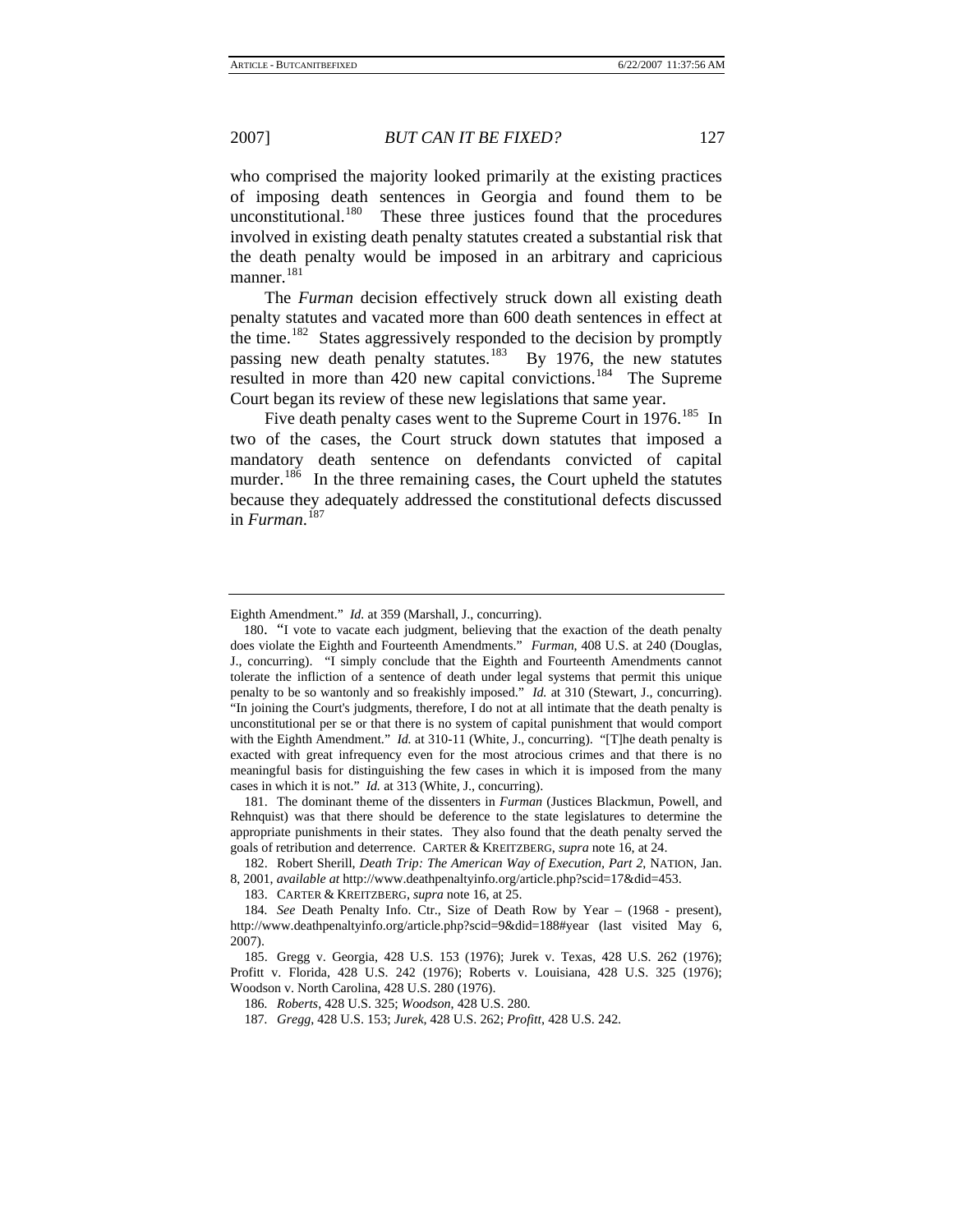#### *2. Post-*Furman *Challenges*

Since *Furman*, most of the challenges to the death penalty have focused on the structure of death penalty statutes.<sup>[188](#page-28-0)</sup> As a result of those challenges, the Supreme Court has elaborated that to satisfy the Eighth Amendment, a death penalty statute must adequately narrow the class of persons eligible for a sentence of death, must guide the discretion of the jury in making its decision, and must allow for individualized consideration of a defendant's character and background before imposing a sentence of death.<sup>[189](#page-28-1)</sup>

Other Eighth Amendment challenges to the death penalty argue that the death penalty is disproportionate and serves no legitimate purpose of punishment when applied to a particular crime or to a particular class of defendants.<sup>[190](#page-28-2)</sup> Recently, these challenges resulted in the Supreme Court holding that the death penalty is unconstitutional when applied to the crime of rape of an adult woman,<sup>[191](#page-28-3)</sup> to minor participants in a crime,  $192$  to those who are mentally retarded,  $193$  and to those who are under eighteen at the time of the commission of the offense.[194](#page-28-6)

The Supreme Court has not yet reviewed a challenge to a method of execution under the Eighth Amendment. Although an 1890 decision upheld the use of electrocution as a method of execution, the Court decided this case under the Privilege and Immunities Clause of the Fourteenth Amendment, and not under the Eighth Amendment.<sup>[195](#page-28-7)</sup>

#### *3. Eighth Amendment Test for Execution Procedures*

According to the Supreme Court, "the Eighth Amendment has a

<span id="page-28-0"></span><sup>188.</sup> CARTER & KREITZBERG, *supra* note 16, at 27.

<span id="page-28-1"></span><sup>189</sup>*. Id.*

<sup>190.</sup> McClesky v. Kemp, 481 U.S. 279, 306 (1987).

<sup>191</sup>*. See* Coker v. Georgia, 433 U.S. 584 (1977).

<sup>192</sup>*. See* Tison v. Arizona, 459 U.S. 882 (1982).

<sup>193</sup>*. See* Atkins v. Virginia, 536 U.S. 304 (2002).

<sup>194</sup>*. See* Roper v. Simmons, 543 U.S. 551 (2005).

<span id="page-28-7"></span><span id="page-28-6"></span><span id="page-28-5"></span><span id="page-28-4"></span><span id="page-28-3"></span><span id="page-28-2"></span><sup>195</sup>*. See In re* Kemmler, 136 U.S. 436 (1890). The Privileges and Immunities Clause of the Fourteenth Amendment to the United States Constitution states: "No State shall make or enforce any law which shall abridge the privileges or immunities of citizens of the United States." U.S. CONST. amend. XIV, § 1. In *In re Kemmler*, the U.S. Supreme Court upheld the New York statute providing for electrocution as a form of execution. *In re* Kemmler, 136 U.S. 436 (1890). This case was decided under the Fourteenth Amendment's Privileges and Immunities Clause, because at that time, the Eighth Amendment had not been applied to the states. *See id.* at 446. The only other times the Supreme Court has reviewed a similar issue include *Wilkerson v. Utah*, 99 U.S. 130, 135-147 (1878), and *Louisiana ex rel. Francis v. Resweber*, 329 U.S. 459, 464 (1947) (upholding second attempt at electrocution after first attempt failed to cause death). *But see* Glass v. Louisiana, 471 U.S. 1080 (1985) (Brennan, J., dissenting).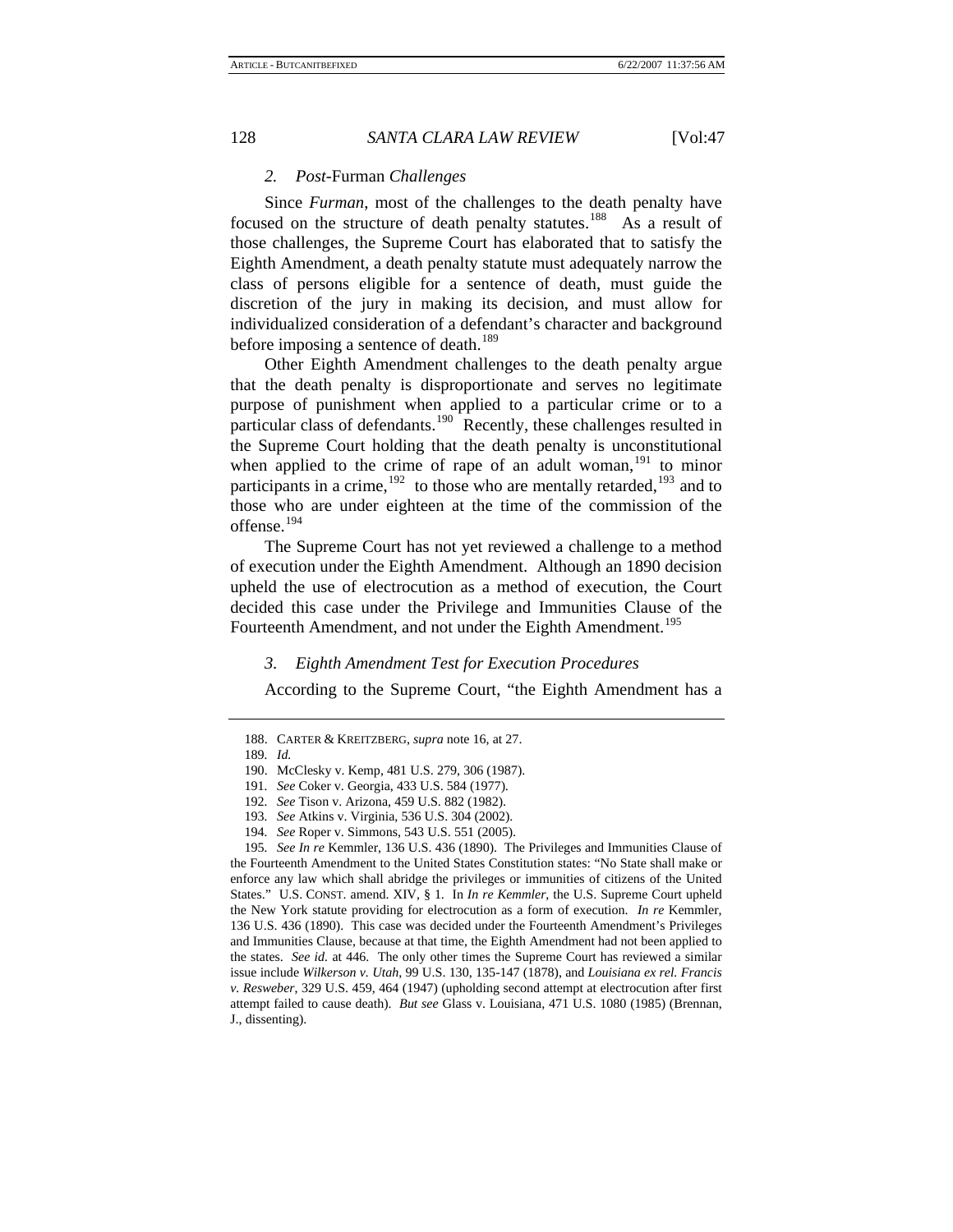further component based on a concept of preserving human dignity regardless of the punishment imposed."[196](#page-29-0) It is not cruel or unusual simply because the punishment results in death or in the pain associated with death. However, if the death penalty punishment results in unnecessary pain or a long, uncomfortable death, then, human dignity is not being preserved. In making this determination, lower courts have focused on two considerations: the length of time to die and the pain involved in an execution.<sup>[197](#page-29-1)</sup>

In the only two cases in which the Ninth Circuit considered a challenge to the method of execution, the court drew a distinction between an execution protocol that was constitutional because it recognized and prevented a foreseeable risk of pain and a procedure that was unconstitutional because it inherently involved a substantial risk of pain.[198](#page-29-2) The Ninth Circuit held that courts should examine "objective evidence of the pain involved in the challenged method."<sup>[199](#page-29-3)</sup> And focus on whether a specific execution method imposes an unnecessary *risk* of pain or suffering.<sup>[200](#page-29-4)</sup>

When the State of Washington argued that hanging was a constitutional form of execution, the state acknowledged the risk of asphyxiation or decapitation that was present in the procedure.<sup>[201](#page-29-5)</sup> Nonetheless, the Ninth Circuit upheld hanging as a form of execution because, in its view, Washington had created a sufficiently detailed protocol that "minimized [the risk of pain from asphyxiation or decapitation] as much as possible."<sup>[202](#page-29-6)</sup> In contrast, the Ninth Circuit later struck down California's use of the gas chamber when evidence was presented to show that "executions in the gas chamber subjected an inmate to a '"substantial risk'" of several minutes of intense

<sup>196</sup>*. See* Gregg v. Georgia**,** 428 U.S. 153, 173 (1976)

<span id="page-29-1"></span><span id="page-29-0"></span><sup>197.</sup> Campbell v. Wood, 18 F.3d 662, 682 (9th Cir. 1994). In *Campbell*, the Ninth Circuit cited Justice Brennan's dissent in *Glass v. Louisiana*, 471 U.S. at 1084 (Brennan, J., dissenting), asserting that "first and foremost among objective factors by which courts should evaluate the constitutionality of a challenged method of punishment is whether the method involves the unnecessary and wanton infliction of pain." *Campbell*, 18 F.3d at 682.

<span id="page-29-2"></span><sup>198.</sup> During the 1990s, the United States Court of Appeals for the Ninth Circuit reviewed two different forms of execution: death by hanging in *Campbell*, 18 F.3d at 683, and death by the gas chamber in *Fierro v. Gomez*, 77 F.3d 301 (9th Cir. 1996). In both cases, the court was asked whether the specific method of execution offended contemporary standards of decency. The Ninth Circuit in *Campbell* found that hanging was a constitutional form of execution, but in *Fierro* that the gas chamber was not.

<sup>199</sup>*. Campbell*, 18 F.3d at 682.

<span id="page-29-5"></span><span id="page-29-4"></span><span id="page-29-3"></span><sup>200</sup>*. See Fierro*, 77 F.3d at 307; *Campbell*, 18 F.3d at 687.

<sup>201</sup>*. Campbell*, 18 F.3d at 686.

<span id="page-29-6"></span><sup>202</sup>*. Id.* at 684-85, 687 n.17.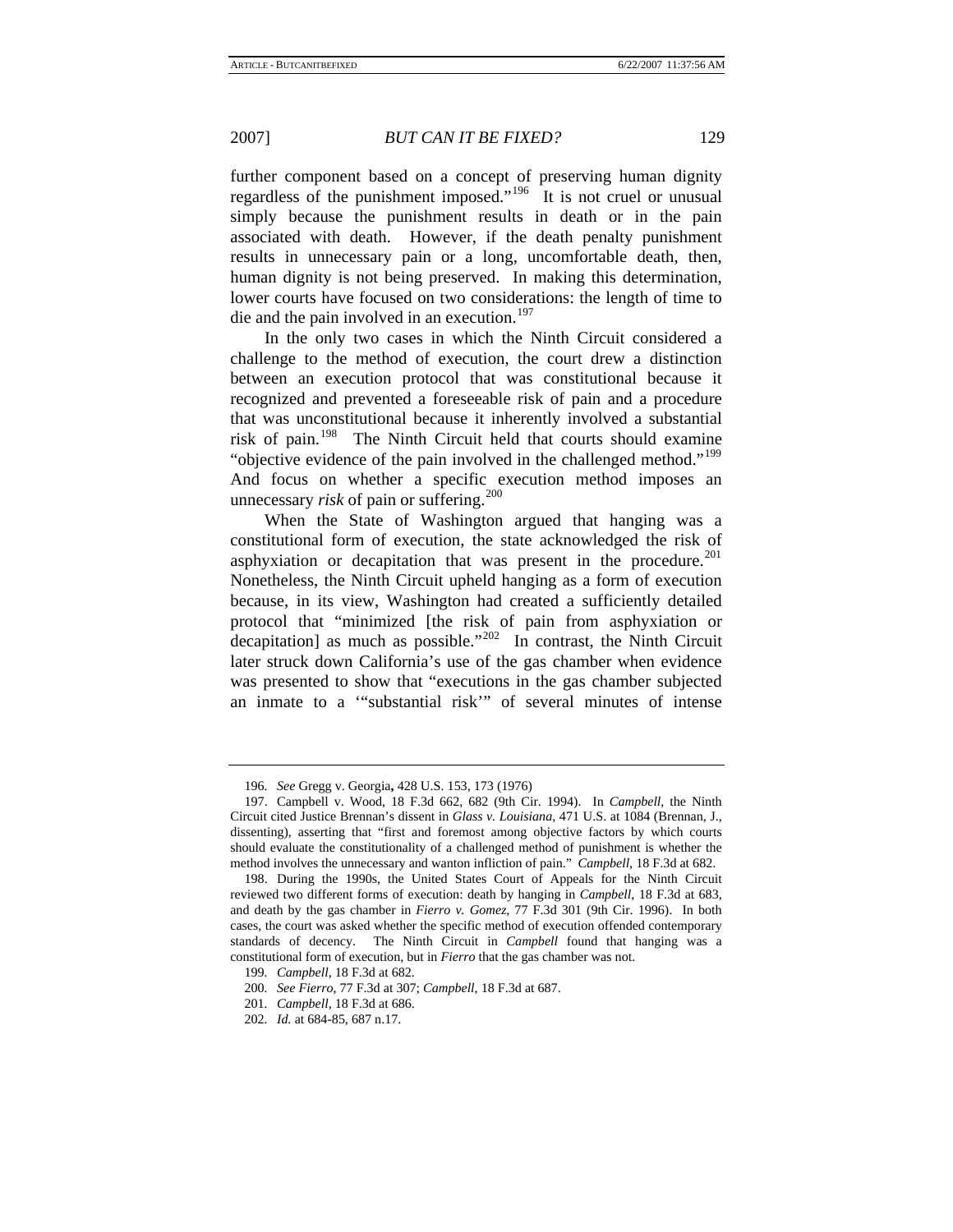pain."[203](#page-30-0)

Since individuals react differently to drugs and medicines, it is impossible for a court to determine in advance whether a particular inmate will suffer unnecessary pain during his execution by lethal injection. The state is also unable to test any proposed lethal injection procedures on human subjects to learn its effects with any certainty. Courts, therefore, look at whether the process inflicts an unnecessary *risk* of unconstitutional pain and suffering.<sup>[204](#page-30-1)</sup>

An execution need not be free of pain in order to be constitutional. The risk of pain becomes unnecessary, and therefore unconstitutional, when the procedure fails to minimize foreseeable risks of prolonged pain.<sup>[205](#page-30-2)</sup> A court may find a particular method unconstitutional when an examination of the methodology involved and past experiences expose foreseeable problems that have not been taken into account in designing the execution protocol.

 There are several objective criteria that provide insight into the pain or risk of pain of a particular execution method.<sup>[206](#page-30-3)</sup> One criterion is the period of time it takes for unconsciousness to occur.<sup>[207](#page-30-4)</sup> Once an inmate is unconscious, there is presumably no sensation and therefore no pain.<sup>[208](#page-30-5)</sup> Consciousness may be determined by measuring the time it takes for breathing to stop.<sup>[209](#page-30-6)</sup> An inmate is not fully anesthetized until

<span id="page-30-1"></span>Fierro v. Gomez, 865 F. Supp. 1387, 1415 (N.D. Cal. 1994).

204*. Fierro*, 77 F.3d at 308.

<span id="page-30-0"></span><sup>203</sup>*. Fierro*, 77 F.3d at 308. In *Fierro v. Gomez*, the district court held that the gas chamber was unconstitutional because:

The evidence presented concerning California's method of execution by administration of lethal gas strongly suggests that the pain experienced by those executed is unconstitutionally cruel and unusual. This evidence, when coupled with the overwhelming evidence of societal rejection of this method of execution, is sufficient to render California's method of execution by lethal gas unconstitutional under the eighth amendment.

<span id="page-30-2"></span><sup>205</sup>*. Campbell*, 18 F.3d at 711 ("[I]f a state chooses to execute defendants, it must adopt a method of execution that minimizes the risk that any person who is put to death will suffer unnecessary pain.").

<span id="page-30-3"></span><sup>206</sup>*. See* Cooper v. Rimmer, 379 F.3d 1029, 1033 (9th Cir 2004); *Fierro*, 77 F.3d at 307; *Campbell*, 18 F.3d at 687.

<sup>207</sup>*. See Cooper*, 379 F.3d at 1032-33; *Fierro*, 77 F.3d at 306-07.

<sup>208</sup>*. See Cooper*, 379 F.3d at 1032-33; *Fierro*, 77 F.3d at 307.

<span id="page-30-6"></span><span id="page-30-5"></span><span id="page-30-4"></span><sup>209.</sup> Lethal Injection - Execution Record, Exhibit 2 to Declaration of Dr. Mark Heath, Exhibit C to Plaintiff's Motion for Temporary Restraining Order; Memorandum of Points and Authorities in Support Thereof, Morales v. Hickman, 415 F. Supp. 2d 1037 (N.D. Cal. 2006) (No. C-06-926-JF), *available at* http://www.law.berkeley.edu/clinics/dpclinic/Lethal%20Injection%20Documents/California /Morales/Morales%20Dist%20Ct.Cp/Ex%202%20to%20Heath%20Decl%20(California%20 Execution%20Logs).pdf.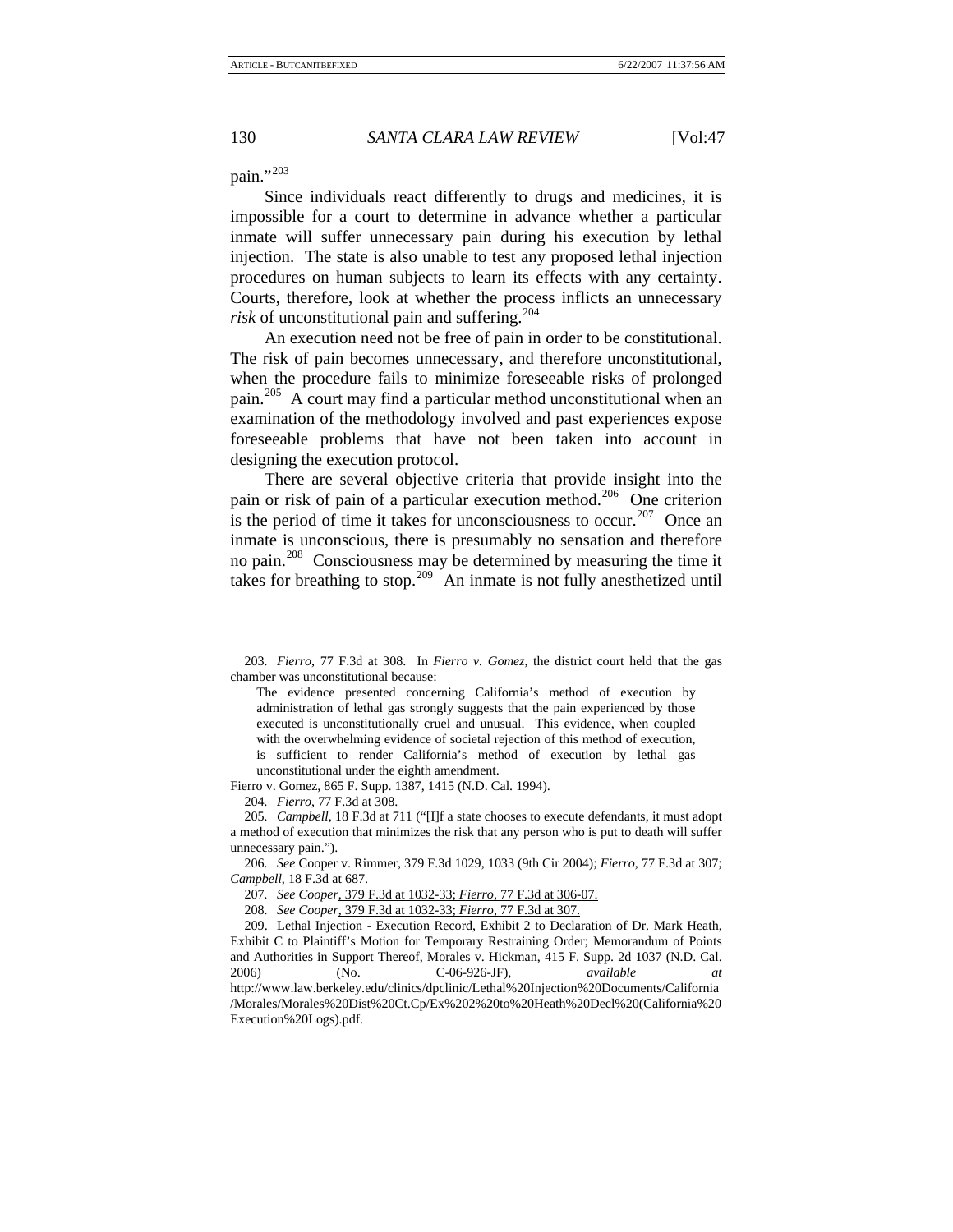breathing has stopped.<sup>[210](#page-31-0)</sup> Once this occurs, there is presumably no sensation and therefore no pain.<sup>[211](#page-31-1)</sup> Consciousness may also be evaluated by evidence of an inmate's voluntary or involuntary movements or expressions.<sup>[212](#page-31-2)</sup>

# *4.* Morales *Eighth Amendment Challenge*

*Morales v. Tilton*<sup>[213](#page-31-3)</sup> raised a narrow issue. In his case, Morales argued that California's lethal injection protocol, as described in Procedure 770 and implemented by the California Department of Corrections, is unconstitutional in violation of the Eighth Amendment.<sup>[214](#page-31-4)</sup> Specifically, Morales argued that this procedure "creates a substantial risk that he will be fully conscious and in agonizing pain during the execution process."<sup>[215](#page-31-5)</sup> The court must determine whether the risk of pain is "unnecessary," and therefore unconstitutional under the Eight Amendment.<sup>[216](#page-31-6)</sup> This examination

<span id="page-31-2"></span>212*. See* Lethal Injection - Execution Record, *supra* note 209 (providing execution record of Manuel Babbitt from May 4, 1999). This record describes "[b]rief spasmodic movements of upper abdomen/chest @ 0032 lasting <10 seconds." *Id.*

213. Morales v. Tilton, 465 F. Supp. 2d 972 (N.D. Cal. 2006).

<span id="page-31-4"></span><span id="page-31-3"></span>214. U.S. CONST. amend. VIII ("Excessive bail shall not be required, nor excessive fines imposed, *nor cruel and unusual punishments inflicted*" (emphasis added)).

<span id="page-31-5"></span>215. Plaintiff's Motion for Temporary Restraining Order; Memorandum of Points and Authorities in Support Thereof at 2, Morales v. Hickman, 415 F. Supp. 2d 1037 (N.D. Cal. 2006) (No. C-06-926-JF), *available at* http://www.law.berkeley.edu/clinics/dpclinic/Lethal%20Injection%20Documents/California

<span id="page-31-0"></span><sup>210.</sup> At the hearings, Dr. Heath expressed serious concerns that "[a] person who's breathing is not in a deep plane of anesthesia." Transcript of Proceedings, *supra* note 2, at 532 (providing the direct examination of Dr. Mark Heath).

<span id="page-31-1"></span><sup>211.</sup> Memorandum of Intended Decision, *supra* note 6, at 12. Judge Fogel noted that there were "anomalies in six execution logs [that] raise substantial questions as to whether certain inmates may have been conscious when pancuronium bromide or potassium chloride was injected." *Id.* 

This may mean that the cessation of chest movement of the inmate may have been due to the muscle blocker as opposed to the inmate being properly anesthetized. *See* Lethal Injection - Execution Record, *supra* note 209 (providing execution records for Jaturun Siripongs and Manuel Babbitt).

<sup>/</sup>Morales/Morales%20Dist%20Ct.Cp/Morales%20Motion%20for%20TRO%20-

<sup>%20</sup>final.pdf; *see also* Campbell v. Wood, 18 F.3d 662, 683 (9th Cir. 1994) (holding that hanging is constitutional as it does *not* involve the unnecessary and wanton infliction of pain). In reaching this test the Court examined several Supreme Court precedents that spoke to this question. *See, e.g.*, *In re* Kemmler, 136 U.S. 436, 447 (1890) ("Punishments are cruel when they involve torture or a lingering death . . . something in human and barbarous, something more than the mere extinguishment of life"); Louisiana *ex rel.* Francis v. Resweber, 329 U.S. 459, 464 (1947) ("The cruelty against which the Constitution protects a convicted man is cruelty inherent in the method of punishment, not the necessary suffering involved in any method employed to extinguish life humanely.").

<span id="page-31-6"></span><sup>216.</sup> Fierro v. Gomez, 77 F.3d 301, 307 (9th Cir. 1996) ("[T]he key question to be answered in a challenge to a method of execution is how much pain the inmate suffers. . . . .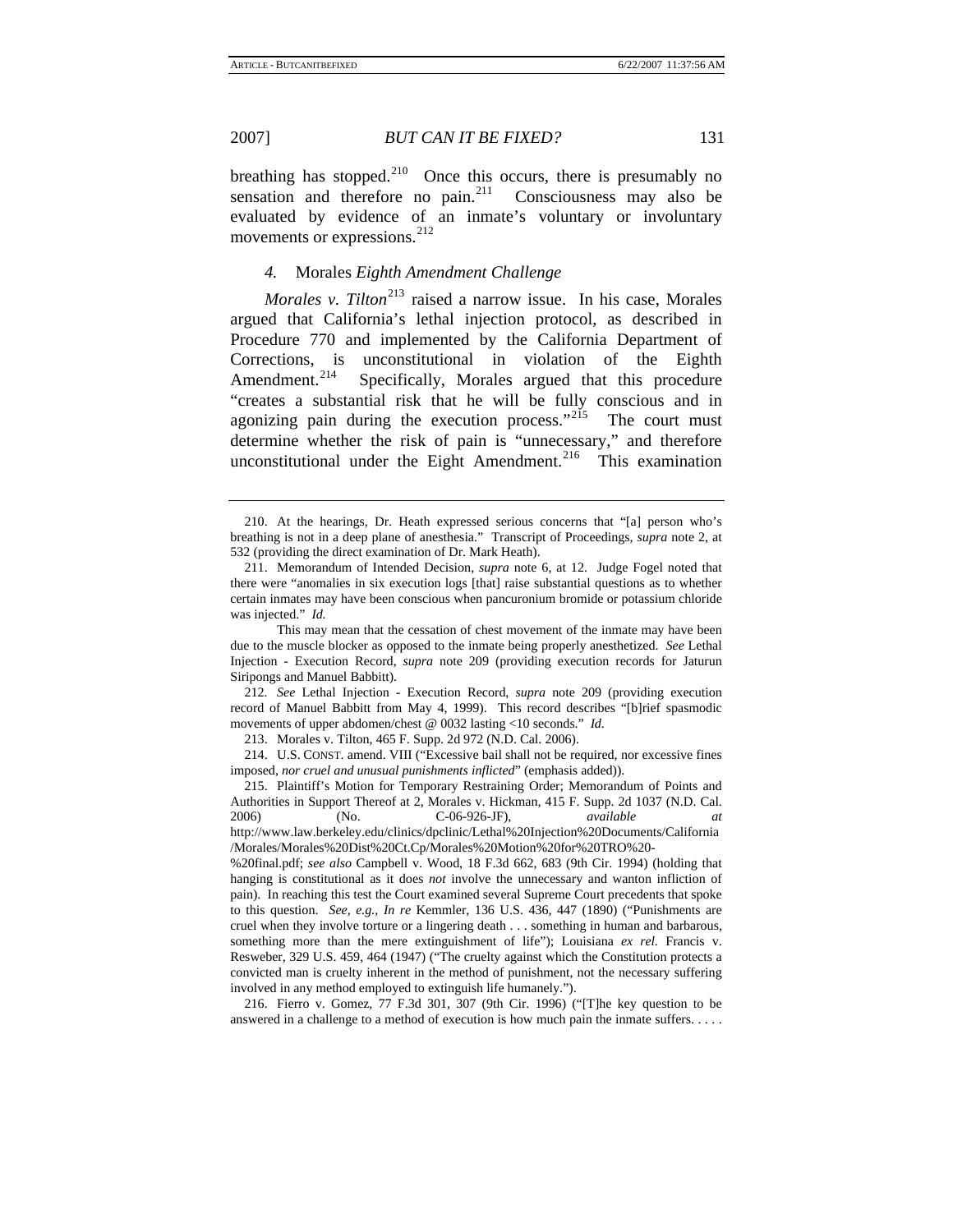requires the court to evaluate the lethal injection process according to "evolving standards of decency" and "contemporary values."<sup>[217](#page-32-0)</sup> An execution procedure, touted as humane when first introduced, could, over time, come to offend contemporary values.<sup>[218](#page-32-1)</sup>

There are two different components to Morales' Eighth Amendment challenge: whether death by California's lethal injection procedure was acceptable at the time the Bill of Rights was adopted; and whether such a death is consistent with our evolving standards of decency.<sup>[219](#page-32-2)</sup>

Lethal injection neither existed nor was contemplated at the end of the Eighteenth century when the Bill of Rights was adopted. To our founding fathers, the proscription of "cruel and unusual punishment" was seen as outlawing "torture and other cruel punishments."<sup>[220](#page-32-3)</sup> The Court in *Furman* observed that the Eighth Amendment forbids punishments such as "disembowelment, beheading, quartering, burning at the stake and breaking at the wheel," practices that were employed previously and viewed as acceptable forms of punishment under English law."<sup>[221](#page-32-4)</sup>

The second component to Morales' Eighth Amendment challenge questioned whether the California death penalty conforms to underlying values consistent with human dignity. $222$  Because the Eighth Amendment must "draw its meaning from the evolving standards of decency that mark the progress of a maturing society," $223$ as the concepts of dignity and civility evolve, what is considered cruel

Death where unconsciousness is likely to be immediate or within a matter of seconds is apparently within constitutional limits. . . . [T]he method of execution must be considered in terms of the *risk* of pain.").

<sup>217.</sup> Gregg v. Georgia, 428 U.S. 153, 173 (1976).

<span id="page-32-1"></span><span id="page-32-0"></span><sup>218</sup>*. Fierro*, 77 F.3d at 303 n.1 (holding that the California Supreme Court held execution by gas chamber to be constitutional in 1953, but its examination was limited by scientific knowledge at the time), *vacating as moot* 519 U.S. 918 (in light of amendments to California Penal Code Section 3604); Dawson v. State, 274 Ga. 327, 335 (2001) ("Based on this evidence of the electrocution process and comparing that process with lethal injection, a method of execution the Legislature has now made available in this State, we conclude that death by electrocution involves more than the "mere extinguishment of life.").

<sup>219</sup>*. Gregg*, 428 U.S. at 176-179; *see also* CARTER & KREITZBERG, *supra* note 16, at 25.

<sup>220.</sup> Furman v. Georgia, 408 U.S. 238, 319 (1972) (Marshall, J., concurring).

<span id="page-32-4"></span><span id="page-32-3"></span><span id="page-32-2"></span><sup>221</sup>*. See id.* at 264-65 (Brennan, J., concurring) (quoting Wilkerson v. Utah, 99 U.S. 130, 136 (1878)).

<span id="page-32-5"></span><sup>222.</sup> Complaint for Equitable and Injunctive Relief at 5, Morales v. Hickman, 415 F. Supp. 2d 1037 (N.D. Cal. 2006) (No. C-06-926-JF), *available at* http://www.law.berkeley.edu/clinics/dpclinic/Lethal%20Injection%20Documents/California /Morales/Morales%20Dist%20Ct.Cp/Morales%20--%20complaint%20final.pdf.

<span id="page-32-6"></span><sup>223.</sup> Trop v. Dulles 356 U.S. 86, 101 (1958) (denationalizing the plaintiff as a punishment for deserting the U.S. Army during wartime is barred by the Eighth Amendment).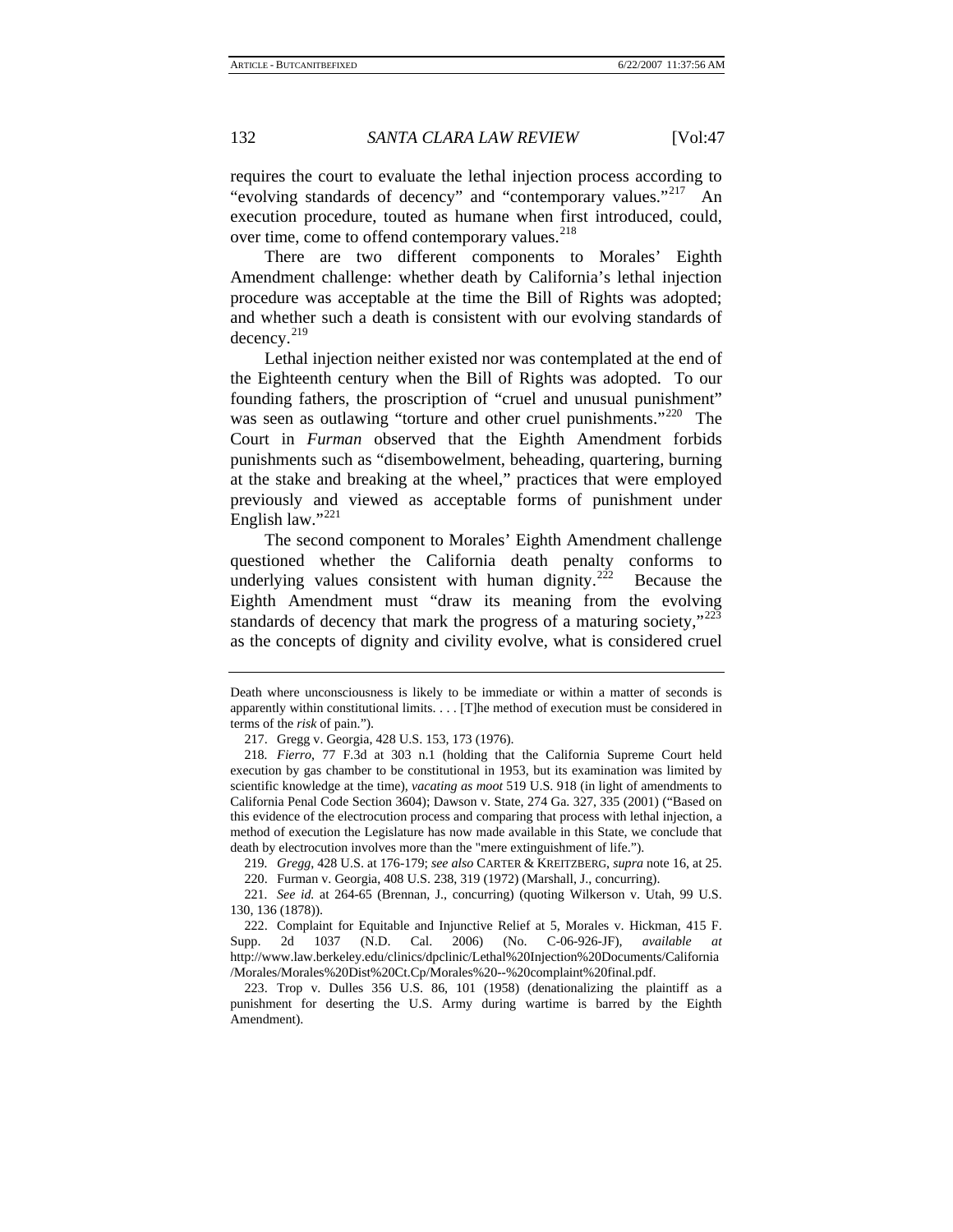and unusual must also evolve. $224$  Even when a punishment is acceptable to contemporary society, the punishment is unconstitutional if it is inconsistent with "human dignity."[225](#page-33-1)

#### *a. Evidence Presented by* Morales

In evaluating the presumption of dignity in *Morales*, the federal district court assessed how painful the procedure is, how long until death occurs, and the *risk* that pain may occur.<sup>[226](#page-33-2)</sup>

The court heard eyewitness accounts of prior executions in North Carolina and California.<sup>[227](#page-33-3)</sup> Witnesses testified to, and evidence was presented of observations of, an inmate's breathing patterns and movements in the moments leading to death.<sup>[228](#page-33-4)</sup> Expert testimony was presented on the effect of lethal injection drugs on humans and animals as well as scientific studies analyzing the effects of those drugs. $^{229}$  $^{229}$  $^{229}$ 

 Attorneys for Morales called several experts to support his claim that California's lethal injection procedure is unconstitutional. $^{230}$  $^{230}$  $^{230}$ These included: an expert in veterinary anesthesiology, who opined he would not follow California's Procedure 770 because he needed to be in direct contact with a patient and he did not feel comfortable with the drug combination; $^{231}$  $^{231}$  $^{231}$  an expert in the field of pharmacokinetics and pharmacodynamics, who offered his opinion the California procedure

228*. See id.*

<span id="page-33-0"></span><sup>224.</sup> In *Fierro*, which involved a challenge to lethal gas, neither party argued that execution by lethal gas was a form of punishment considered unacceptable at the time of the adoption of the Bill of Rights. *See* Fierro v. Gomez, 77 F.3d 301 (9th Cir. 1996). Thus, the Ninth Circuit proceeded directly to the second prong of the analysis to determine whether it violated our evolving standards of decency. When upholding hanging as a form of punishment, the Ninth Circuit focused primarily on the second prong of the analysis finding that even a form that was acceptable at the time of the Bill of Rights could still offend modern standards. Ultimately they determined that hanging did not. Campbell v. Wood, 18 F.3d 662 (9th Cir. 1994).

<span id="page-33-1"></span><sup>225.</sup> Glass v. Louisiana, 471 U.S. 1080, 1080 (1985); CARTER & KREITZBERG, *supra*  note 16, at 26.

<span id="page-33-2"></span><sup>226</sup>*. See* Morales v. Tilton, 465 F. Supp. 2d 972 (N.D. Cal. 2006); Campbell v. Wood, 18 F.3d 662, 687 (9th Cir. 1994); *see also* Memorandum of Intended Decision, *supra* note 6, at 13-14.

<span id="page-33-3"></span><sup>227</sup>*. See* Transcript of Proceedings at 199-213, Morales v. Tilson, No. C-06-0219-JF (N.D. Cal. Jan. 26, 2006) (testimony of Heather Wells Jarvis); *id.* at 214-37 (testimony of Cindy Adcock); *id.* at 238-49 (testimony of Margo Rocconi).

<span id="page-33-5"></span><span id="page-33-4"></span><sup>229</sup>*. Campbell*, 18 F.3d at 684 (examining the specific methodology used by Washington state to conduct a state hanging identifying those factors that contribute to rapid unconsciousness and death).

<span id="page-33-7"></span><span id="page-33-6"></span><sup>230</sup>*. See* Transcript of Proceedings, *supra* note 227, at 250-89 (testimony of Dr. Kevin Concannon); *id.* at 289-430 (testimony of Dr. William F. Ebling); *id.* at 431-842 (testimony of Dr. Mark Heath).

<sup>231</sup>*. See id.* at 250-89 (testimony of Dr. Kevin Concannon).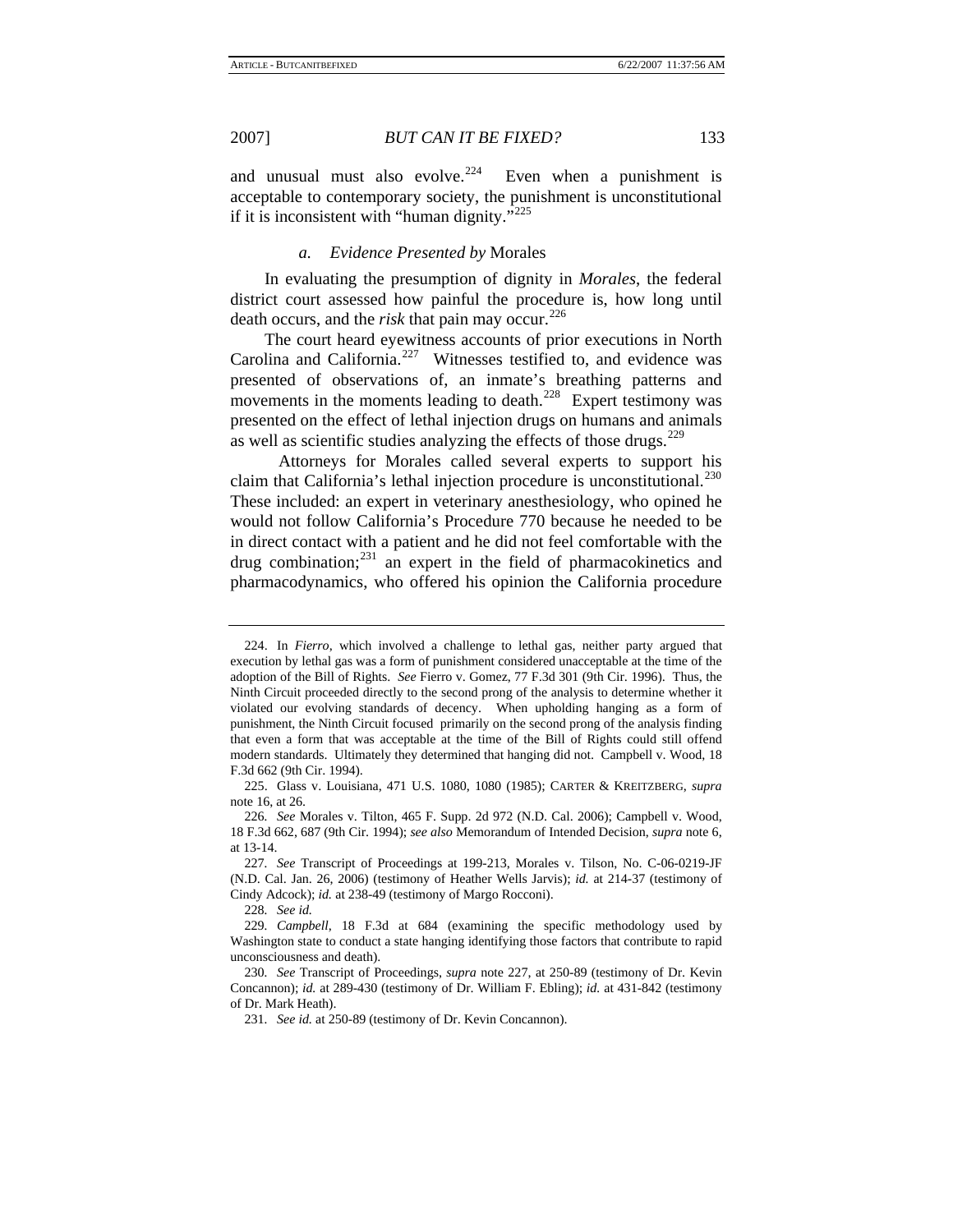does not adequately eliminate the risk of pain; $^{232}$  $^{232}$  $^{232}$  and an anesthesiologist, who reviewed numerous problems with the protocol including the facilities, the selection and training of the execution team and the inadequate monitoring of the anesthetic depth of the inmate.<sup>[233](#page-34-1)</sup>

Some of the experts called by the California Department of Corrections supported Morales' claims that Procedure 770 created an unnecessary risk of pain. For example, Dr. Brent Ekins, a clinical pharmacologist, agreed that the second drug, pancuronium bromide may block respiration and may account for the cessation of chest movements rather than the anesthesia. $2^{34}$  In addition, Dr. Mark Singler, an expert in clinical anesthesia, testified that it would be "terrifying" to be awake and injected with the contemplated dosage of pancuronium bromide and that it would be "unconscionable" to inject a conscious person with the contemplated amount of potassium chloride.<sup>[235](#page-34-3)</sup>

Interestingly, most of the specifics as to how the lethal injection procedure was carried out by the Department of Corrections were not in dispute.<sup>[236](#page-34-4)</sup> The state argued that the lethal injection procedure as

<span id="page-34-0"></span><sup>232</sup>*. See id.* at 289-430 (testimony of Dr. William F. Ebling). Tendered as an expert in the field of pharmacokinetics and pharmacodynamics, Dr. Ebling said, "My opinion is that procedure 770 will not allow one to eliminate the risk of having a—a painful—a painful execution given the information that I have from—from all these different sources. *Id.* at 318-19.

Part of this has to do with the—with having an understanding of the unique properties of thiopental itself, and placing the pharmacokinetic characteristics of thiopental within the context of—of that protocol leaves lots of room for doubt that—that there is possibilities that patients or I should say inmates could emerge and experience a painful execution.

*Id.* Most of Dr. Ebling's testimony had to do with the way that the human body processes sodium thiopental. *See generally id.* at 289-430. He discussed several elements of the California protocol that decreased the likelihood that the state could ensure that the thiopental was effective at the time that the potassium chloride was injected. *See generally id.* 

<span id="page-34-1"></span><sup>233</sup>*. See id.* at 431-842 (testimony of Dr. Mark Heath who, after reviewing numerous records and logs of procedures and past executions, offered his opinion of the inadequacies of the protocol and the problems with the implementation of the executions including the inadequate facilities, the arbitrary selection and training of the execution team and the inadequate monitoring of the anesthetic depth of the inmate).

<span id="page-34-2"></span><sup>234</sup>*. See id.* at 844-972 (testimony of Dr. Brent Elkins, tendered as an expert in toxicology and pharmacology).

<span id="page-34-3"></span><sup>235.</sup> Memorandum of Intended Decision, *supra* note 6, at 9; Transcript of Proceedings, *supra* note 5, at 972-1208 (testimony of Dr. Robert Singler).

<span id="page-34-4"></span><sup>236.</sup> Following the hearing in *Morales*, a Joint Filing of Undisputed Facts, Parts I and II (redacted Nov. 27, 2006) were filed with Judge Fogel. *See* Joint Pre-hearing Conference Statement, Morales v. Woodford, 2006 U.S. Dist. Lexis 42153 (N.D. Cal. 2006) (No. C-06- 926-JF-RS), *available at*

http://www.law.berkeley.edu/clinics/dpclinic/Lethal%20Injection%20Documents/California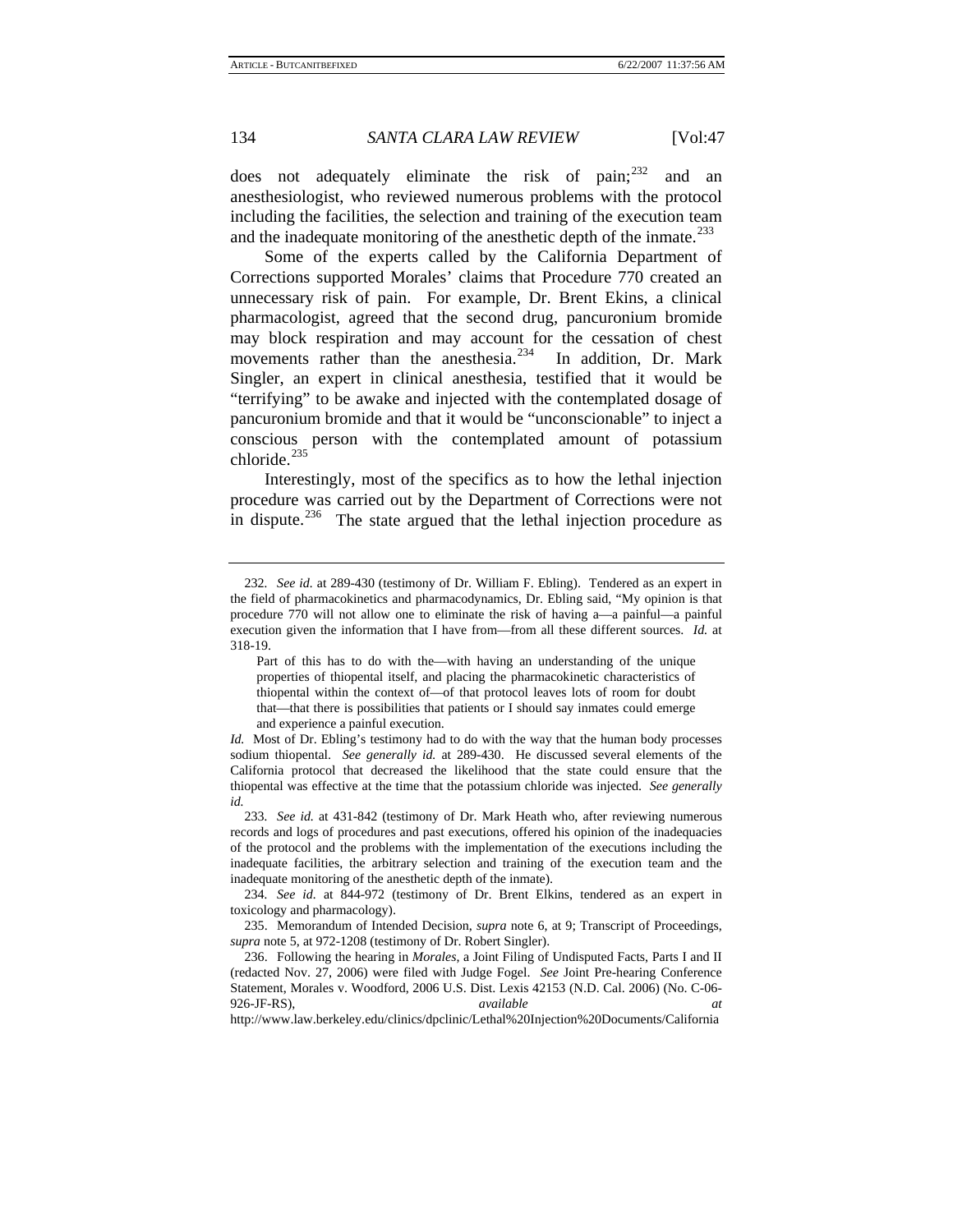implemented, was constitutional while Morales maintained that the procedure could not satisfy the Eighth Amendment.

# V. THE CONSTITUTIONAL TEST: THE *RISK* OF UNNECESSARY PAIN AND ITS IMPLICATION FOR *MORALES*

#### *A. California's Procedure 770 and the Risk of Unnecessary Pain*

Morales argued that the California lethal injection procedure, as administered under Procedure  $770$ ,  $^{237}$  $^{237}$  $^{237}$  is unconstitutional because it creates a significant and substantial risk of unnecessary pain.[238](#page-35-1) "[A]lthough executions following Procedure 770, if performed properly under ideal circumstances, may not inherently involve unnecessary pain and suffering, Procedure 770 creates a procedure that is rife with potential problems and opportunities for untrained personnel to commit grave errors, all of which can lead to an excruciating death."<sup>[239](#page-35-2)</sup>

Procedure 770 covers numerous aspects of the execution process. Three main areas of constitutional concern are: (1) the selection and training of the execution team; (2) inadequate facilities and oversight for the injection procedure; and  $(3)$  the selection and dose of drugs.<sup>[240](#page-35-3)</sup> Morales presented evidence to address what he viewed as the failings of Procedure 770 in each of these areas. $241$ 

## *1. The Selection and Training of the Execution Team*

The execution team is responsible for carrying out the death sentence. Each member of the team is assigned a specific area of responsibility from tasks as straightforward as walking the inmate to

<sup>/</sup>Morales/Morales%20Dist%20Ct/2006.09.15%20refiled%20joint%20prehearing%20stmt.p df. These included stipulations to many of the procedures for lethal injection executions as well as many of the errors that occurred in previous executions. *See id.* 

<span id="page-35-0"></span><sup>237.</sup> Pursuant to court order, the Office of the Attorney General released a redacted version of Procedure 770 on January 6, 2006. *See* San Quentin Institution Procedure 770, *supra* note 76, at 8 n.1; *see also* Cal. State Prison, San Quentin Operation Procedure No. 770 (redacted version on file with author). A full version has never been made public and it is not clear what portions have been redacted. *Id.* Previously, the procedure was kept confidential. The Procedure 770 states that its purpose "is to establish the procedure for the care and treatment of inmates from the time an execution date is set through execution by lethal injection." San Quentin Institution Procedure 770, *supra* note 76, at 1. "In addition, this plan identifies staff responsibilities pursuant to preparation for executions and operation of the Lethal Injection Chamber." *Id.* 

<sup>238.</sup> Plaintiff's Motion for Temporary Restraining Order, *supra* note 215, at 8.

<span id="page-35-2"></span><span id="page-35-1"></span><sup>239</sup>*. Id.*

<span id="page-35-4"></span><span id="page-35-3"></span><sup>240</sup>*. Id.*

<sup>241</sup>*. Id.*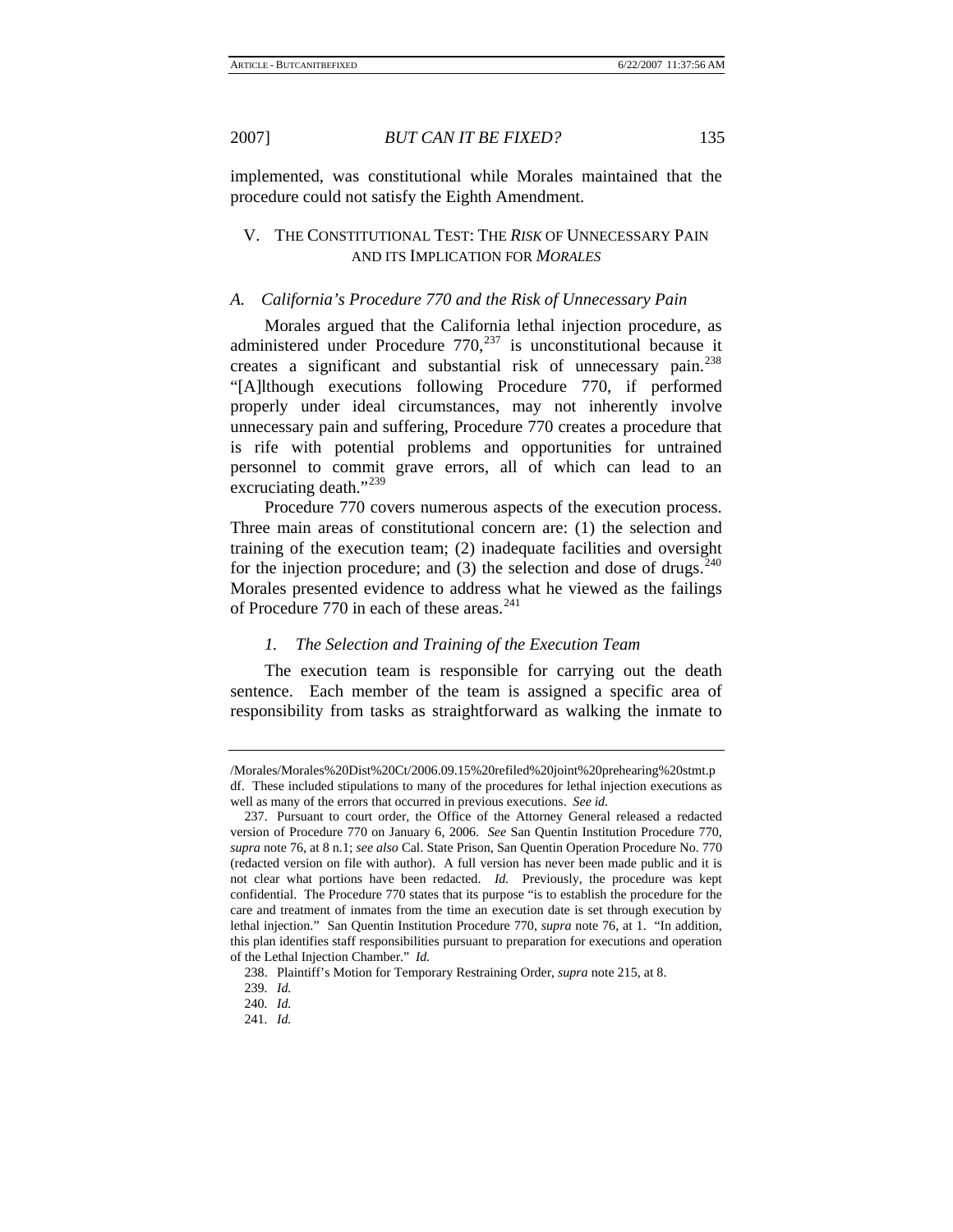the execution chamber to complex responsibilities like inserting an IV line. Simply put, the team members are responsible for bringing about the death of another person and the pressure they feel is extraordinary.<sup>[242](#page-36-0)</sup> Members of the execution team describe their work as "awesome and very stressful—the most stressful thing that a person in the Department of Corrections is asked to do."<sup>[243](#page-36-1)</sup> To ensure a smooth execution, the execution team should be selected thoughtfully and trained extensively.

Morales argued that California's ad hoc process of selecting execution team members creates an execution team that is not well suited to the unique task of implementing a complex, emotional, and stress-ridden procedure.<sup>[244](#page-36-2)</sup> Team members are apt to make a procedural mistake creating a substantial risk of unnecessary pain.<sup>[245](#page-36-3)</sup> For such a demanding task as executing another human being, one could reasonably expect a rigorous standardized training routine and strict performance criteria. Evidence given in Morales' hearings suggested that this is not the case in California.<sup>[246](#page-36-4)</sup>

San Quentin Operational Procedure 770 provides for the selection of the execution team. $247$  The protocol does not provide specific qualification requirements for a team member nor does it provide a process for reviewing or re-evaluating whether a team member should continue to participate in executions. $248$  There are no minimum

<span id="page-36-0"></span><sup>242.</sup> DAVE GROSSMAN, ON KILLING: THE PSYCHOLOGICAL COST OF LEARNING TO KILL IN WAR AND SOCIETY (1995) (discussing military techniques used to overcome an individual's powerful reluctance to kill, how killing affects a soldier, and the implications this has for society).

<span id="page-36-1"></span><sup>243.</sup> Joint Pre-hearing Conference Statement, *supra* note 236. Dr. Heath offered his opinion that it is very important that the execution team members handle stress well "because clearly this is a very stressful thing for the folks who participate. So you would not want to have somebody doing this who had problems with handling stress greater than the normal problems of handling stress that we all have." Transcript of Proceedings, *supra*  note 2, at 577-78. He also suggested it would be "almost cruel" to put an employee who was suffering from post- traumatic stress related to his job on the execution team. *Id.* at 578.

<span id="page-36-2"></span><sup>244.</sup> According to Dr. Heath: "They are trying to figure it out for themselves, and they are sort of adrift. I think they are doing the best they can within a very dysfunctional system." Transcript of Proceedings, *supra* note 2, at 510.

<sup>245</sup>*. See id.*

<sup>246</sup>*. See id*.

<span id="page-36-5"></span><span id="page-36-4"></span><span id="page-36-3"></span><sup>247.</sup> According to the Joint Filing of Statement of Undisputed Facts, assembly of the execution team has occurred in a number of ways. *See* Joint Pre-hearing Conference Statement, *supra* note 236. Wardens Calderon selected members of the team himself. *See id.* at 3,  $\P$  8. Warden Woodford "assured herself" of the competence and the professionalism of each team member. *Id.* Warden Ornoski, on the other hand, claimed there were no guidelines and left the selection of the executions teams up to the team leader. *Id.* at 4, ¶ 11.

<span id="page-36-6"></span><sup>248</sup>*. See generally* San Quentin Institution Procedure 770, *supra* note 76.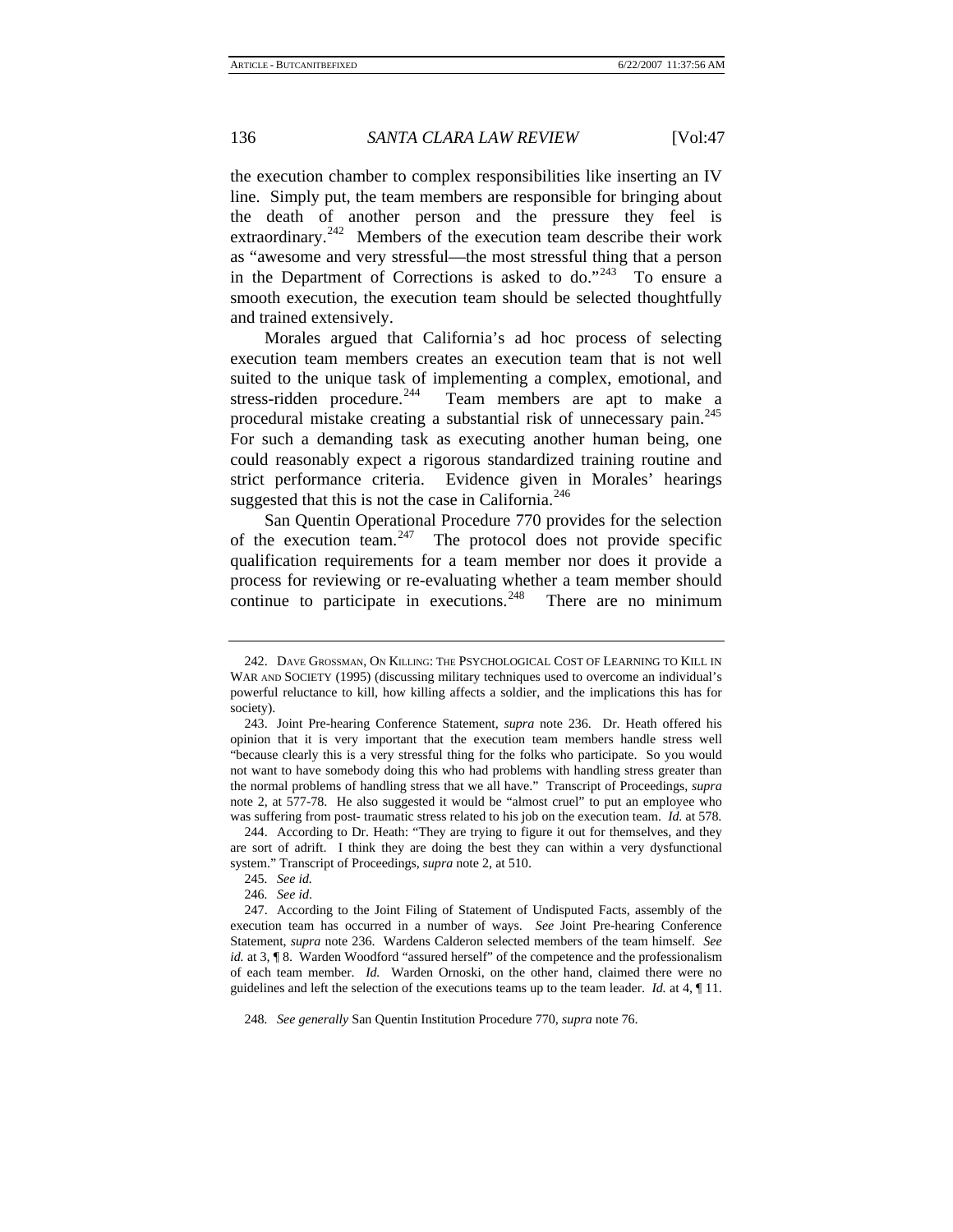qualifications or expertise required to be on the team.<sup>[249](#page-37-0)</sup> Morales presented evidence to show that the selection process varied somewhat depending on the warden. Some wardens indicated they selected the team themselves; others allowed the team leader to make the selection.<sup>[250](#page-37-1)</sup> The state also disclosed troubling background information of the execution team members. For example, some team members were involved in criminal activity, $251$  another member received institutional disciplinary reports,  $252 \text{ rad}$  $252 \text{ rad}$  a prison guard led the execution team despite having suffered from psychological disorders and receiving treatment with anti-depressant medication.<sup>[253](#page-37-4)</sup> This evidence raised questions about whether the team members were well suited to participate in state executions.<sup>[254](#page-37-5)</sup>

In choosing lethal injection as its primary method of execution, the state has chosen a procedure that requires special training in

252*. See id.* at 4.

<span id="page-37-5"></span><span id="page-37-4"></span><span id="page-37-3"></span><span id="page-37-2"></span>254. The identity of the execution team is confidential. During the hearing and in filings, members of the execution team were referred to by a witness number. *Id.* These included Witness #5, a licensed peace officer, and guard who was a member of the team. *Id. 4, ¶¶* 10-12. He was terminated from CDCR then reinstated with a five month suspension without pay for bringing illegal narcotics into San Quentin Prison. *Id.* After this incident, he was approved by Wardens Calderon and Woodford as a member of the team and selected as team leader by Warden Calderon. *Id.* He has participated in ten California executions. *Id.* Warden Ornoski had Witness #5 select his teammates. *Id.* at 4,  $\P$  11. This was done without Witness #5 reviewing any personnel files before or during the time they were team members. *Id.* at 4, ¶ 12.

 Witness #1 was also a member of the execution team. In 1995, Witness #1 was diagnosed with psychiatric disorders including clinical depression and post traumatic stress disorder as a result of working in the prison system. *Id.* at 4, ¶ 13. He was treated for these disorders from 1995-1998. *Id.* In 1998, Witness #1 was arrested and convicted for driving while intoxicated. *Id.* at 4,  $\P$  14. From 1999-2006, Witness #1 participated in the executions of eight inmates. *Id.* at 4, ¶ 15. In January 2006, Witness #1 was diagnosed for clinical depression and prescribed 300 mg of daily anti-depressant medication. *Id.* at 5, ¶ 16. At this time, Witness #1 was elevated to be co-leader of the execution team. *Id.* at 5, ¶ 17. Among other things, he was responsible for observing and directing the actions of all members of the execution team, including the mixing of the execution drugs. *Id.* In February 2006, Witness #1 was sole team leader for the scheduled execution of Morales. *Id.*  at 5, ¶ 19. At that time he was still receiving treatment for clinical depression and taking 300 mg of anti-depressant medication. *Id.* 

<sup>249</sup>*. See* Joint Pre-hearing Conference Statement, *supra* note 236, at 3.

<span id="page-37-1"></span><span id="page-37-0"></span><sup>250.</sup> Warden Arthur Calderon presided over four lethal injection executions and claimed that he personally selected all the teammates that participated. *Id.* at 3, ¶ 8. Jeanne Woodford became warden in 1999 and presided over four lethal injection executions and claims that she "personally assured herself that each member of the execution team had a high degree of skill, competence, professionalism, patience, and stability." *Id.* Warden Ornoski presided over the executions of Stanley Williams and Clarence Ray Allen (the two executions that immediately preceded this challenge) and claims that he left it to the team leader (Witness #5) to select the teammates. *Id.* at 3-4, ¶¶ 7, 8, 11.

<sup>251</sup>*. See id.* at 4, ¶¶ 10-12.

<sup>253</sup>*. See id.*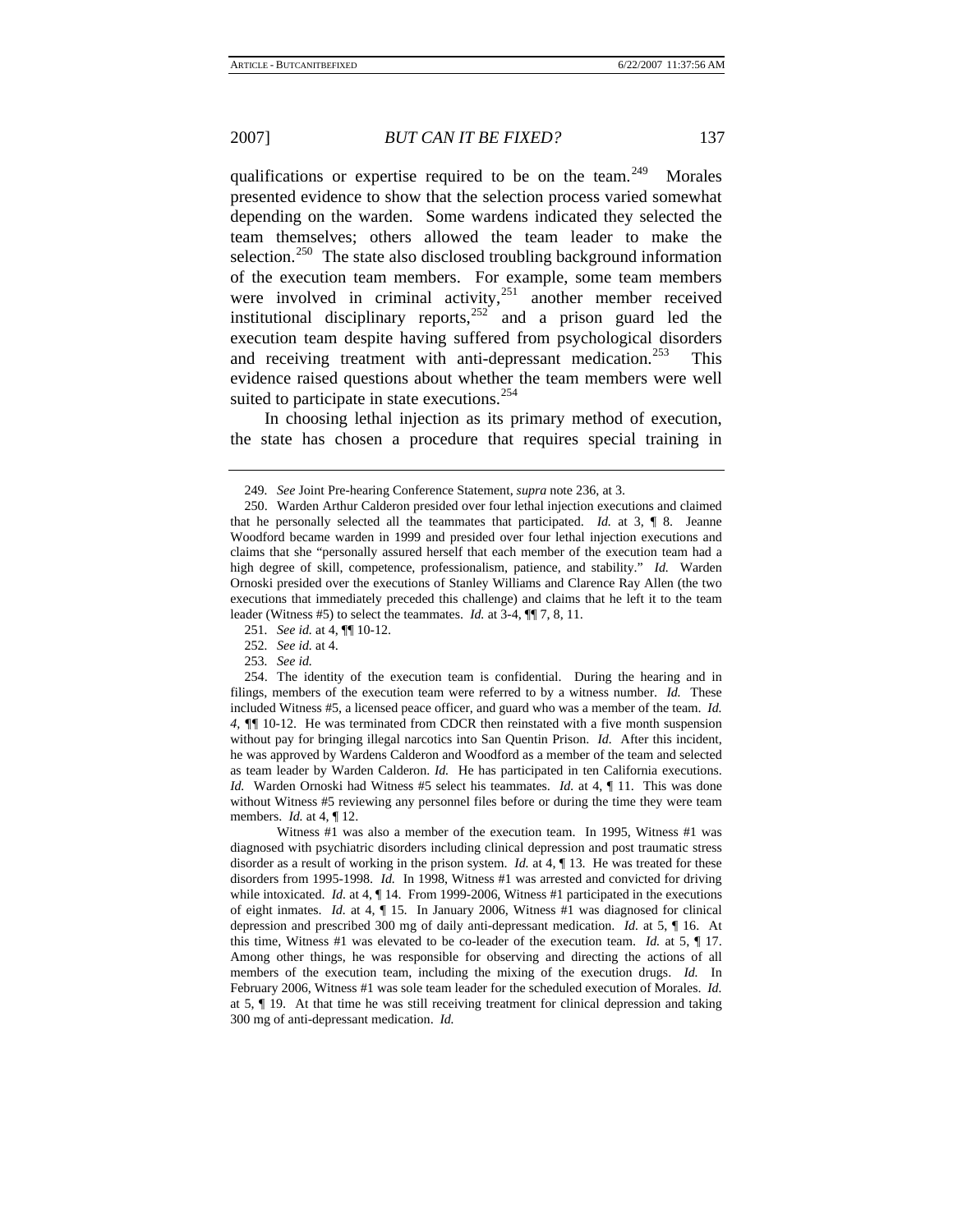medical procedures including the injection of drugs and the necessity to monitor an inmate's anesthetic depth.<sup>[255](#page-38-0)</sup> Yet medical personnel do not participate in the implementation of the procedure.<sup>[256](#page-38-1)</sup> Members of the execution team, for the most part, have no prior medical or pharmacological education, experience, or training. Team training is extremely important, therefore, to ensure that the procedure runs smoothly and efficiently.<sup>[257](#page-38-2)</sup> Evidence did show a significant amount of time dedicated to training team members in the weeks prior to the execution.<sup>[258](#page-38-3)</sup> One week before the date, in fact, the team trains several hours a day going "over and over and over" the procedure several times per hour.<sup>[259](#page-38-4)</sup> Unfortunately, testimony also showed that members of the execution team had never read Procedure 770, were often unfamiliar with the names of the drugs, and others who actually administered the drugs could not report the dosage of the drugs they administered.<sup>[260](#page-38-5)</sup>

Q: What does monitoring anesthetic depth entail?

 A: It's an integration of multiple streams of information that's performed usually by one person or sometimes a couple of people if you have two anesthesiologists working together. But usually it's one person who's at the bedside. It's a bedside procedure, as it were, and who is observing monitors and able to physically examine the patient to integrate all of that information and make a determination about what the anesthetic depth is.

 It also involves observing the stimulus that's being done. The surgical stimulation varies in intensity through a procedure. Some parts hurt a lot more than others. And so the anesthesiologist needs to be aware of what the surgeons are doing, how much that would hurt and what the anticipated physiological response would be for a given depth of anesthesia.

 And so we're constantly reviewing those things to come up with our best determination of what the depth is.

*Id.*

<span id="page-38-1"></span>256. There is no requirement that a registered nurse be on the team. At the time of Morales execution, there were no RNs on the team. There have been RNs and LVNs on the execution team in the past. Joint Pre-hearing Conference Statement, *supra* note 236, at 3, ¶ 6.

<span id="page-38-2"></span>257*. See* Transcript of Proceedings, *supra* note 2, at 560-76. Dr. Heath discusses the inadequate training that the team receives. *Id.* In addressing two particular team members who showed a lack of understanding of the drugs that were used he stated, "Both of these folks need specific training to help to get them up to a level where they should be participating in a lethal injection procedure." *Id.* at 567.

258*. See* Joint Pre-hearing Conference Statement, *supra* note 236, at 7.

<span id="page-38-4"></span><span id="page-38-3"></span>259*. Id.* at 7, ¶ 29. Execution practice sessions consists of meetings and dry runs through the procedure exactly as it is expected to proceed in an execution, except that the thiopental is not actually mixed into solution, the catheters are not inserted into anyone's veins; water is used in syringes and IV bags; the IV lines empty the fluid into a bucket. *Id.* at 7, ¶ 30. No one takes down any notes while the training is going on. *Id.* at 7, ¶ 31.

<span id="page-38-5"></span>260*. See id.* at 7-9. During the last eight California executions, there were no practice sessions where people practiced mixing Pentothal. *Id.* at 8, ¶ 33. Witness #1 has not been trained in mixing drugs. *Id.* Despite this, Witness #1 was responsible to ensure that the

<span id="page-38-0"></span><sup>255</sup>*. See* Transcript of Proceedings *supra* note 2, at 480-81 (testimony of Dr. Mark Heath).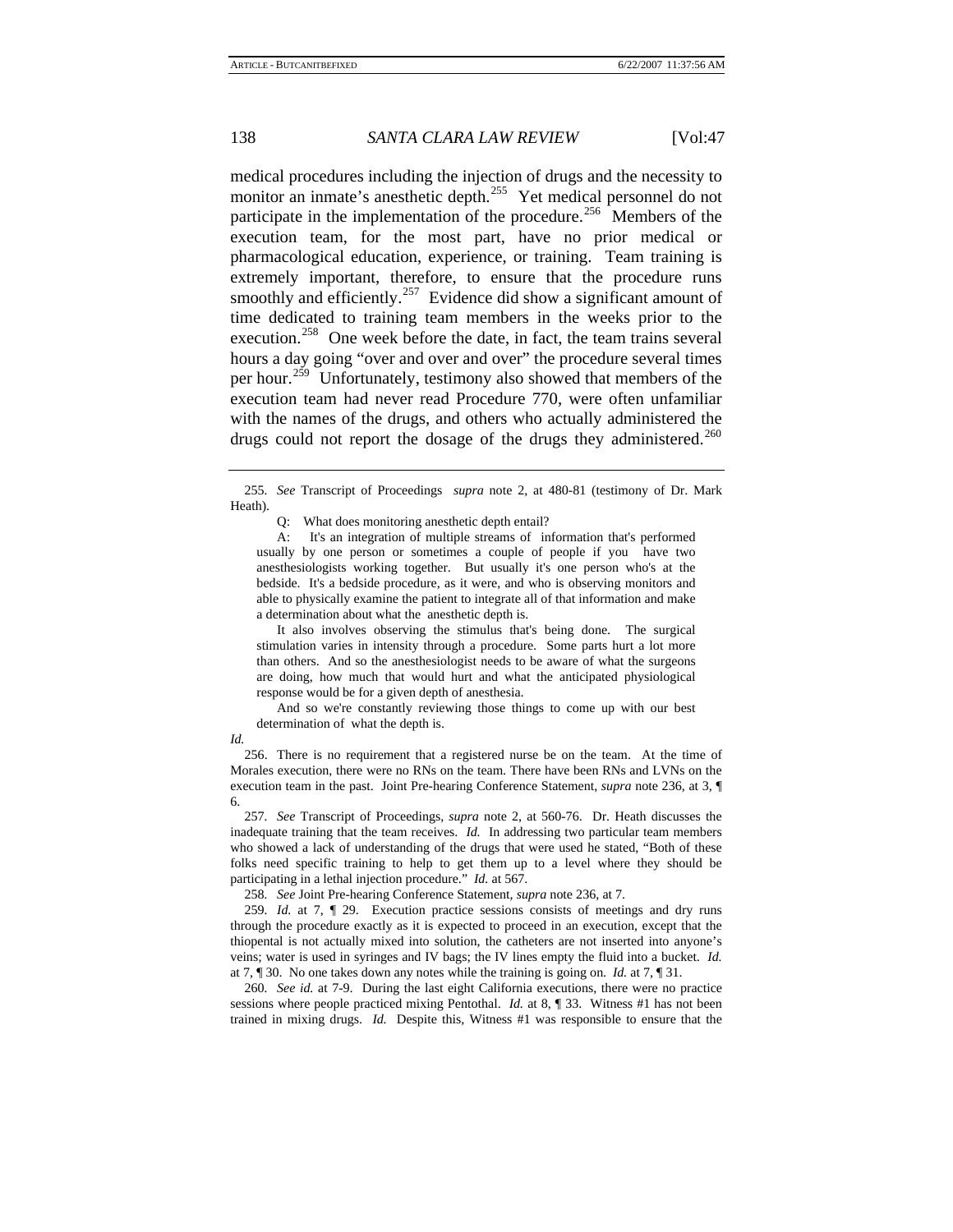This suggests that the state's procedural training is inadequate.<sup>[261](#page-39-0)</sup>

## *2. Unreliable Record Keeping and Oversight of Drugs*

Morales argued that the execution procedure at San Quentin was critically deficient in its failure to require maintenance of reliable records for the various aspects of the execution procedure.<sup>[262](#page-39-1)</sup> Records were inadequate to verify whether the proper amount of anesthesia for any execution was used. Testimony presented during Morales' trial suggested that in some of the executions it was not.<sup>[263](#page-39-2)</sup>

Serious questions were also raised about the oversight, control, and possible diversion of controlled drugs at San Quentin.<sup>[264](#page-39-3)</sup> Sodium Thiopental, the anesthetic used in the lethal injection procedure, is classified by the federal government as a controlled substance.<sup>[265](#page-39-4)</sup> Its use is closely monitored with an accounting of every amount used or wasted.<sup>[266](#page-39-5)</sup> The *Morales* hearings showed that San Quentin failed to meet accepted standards for the dispensing, control or monitoring of this drug.<sup>[267](#page-39-6)</sup> For example, evidence was presented that on multiple occasions execution team members checked out significant amounts of sodium thiopental sometimes for an execution, other times for practice.<sup>[268](#page-39-7)</sup> Sodium thiopental was never used during any practice. However, records did not reflect that the drug was returned to the pharmacy. Additionally, large amounts of sodium thiopental were reported unused after executions, although the San Quentin records do not reflect that the drugs were returned.<sup>[269](#page-39-8)</sup> No explanation was offered.

San Quentin failed to demonstrate any serious concern for the

drugs were mixed correctly. *Id.* The first time Witness #4 mixed Pentothal was on the evening of a scheduled execution. *Id.* at 8, ¶ 34. Prior to mixing Pentothal for an execution, Witness #4 had never received any training in doing that. *Id.* Witness #4 may have read ten to twelve pages of Procedure 770, but only once after Beardslee's execution. *Id.* at 11, ¶ 53. Witness #3 never has read Procedure 770. *Id.* Dr. Calco who was present for the executions of Keith Williams, Babbitt, Siripongs, Anderson, Rich, Massey, and Stanley Williams, and perhaps others has not read procedure 770. *Id.* 

<sup>261.</sup> Transcript of Proceedings, *supra* note 2, at 529.

<span id="page-39-1"></span><span id="page-39-0"></span><sup>262.</sup> Memorandum of Intended Decision, *supra* note 6, at 10-11. From procedures as diverse as the operation of the electrocardiogram to the recording of the controlled drugs used for the execution, the Court found that the lethal injection procedure was replete with inaccuracies and failures. *See id.* at 15-17.

<sup>263</sup>*. Id.* at 10-11.

<sup>264</sup>*. See* Joint Pre-hearing Conference Statement, *supra* note 236, at 9-12, 15.

<span id="page-39-8"></span><span id="page-39-7"></span><span id="page-39-6"></span><span id="page-39-5"></span><span id="page-39-4"></span><span id="page-39-3"></span><span id="page-39-2"></span><sup>265</sup>*. See id.* at 8, ¶ 25h. The public cannot obtain this drug except through a licensed pharmacist. *Id.* 

<sup>266.</sup> Transcript of Proceedings, *supra* note 2, at 511-13.

<sup>267</sup>*. Id.* at 513-15.

<sup>268</sup>*. See* Joint Pre-hearing Conference Statement, *supra* note 236, at 9-11.

<sup>269</sup>*. See id.* at 6-11.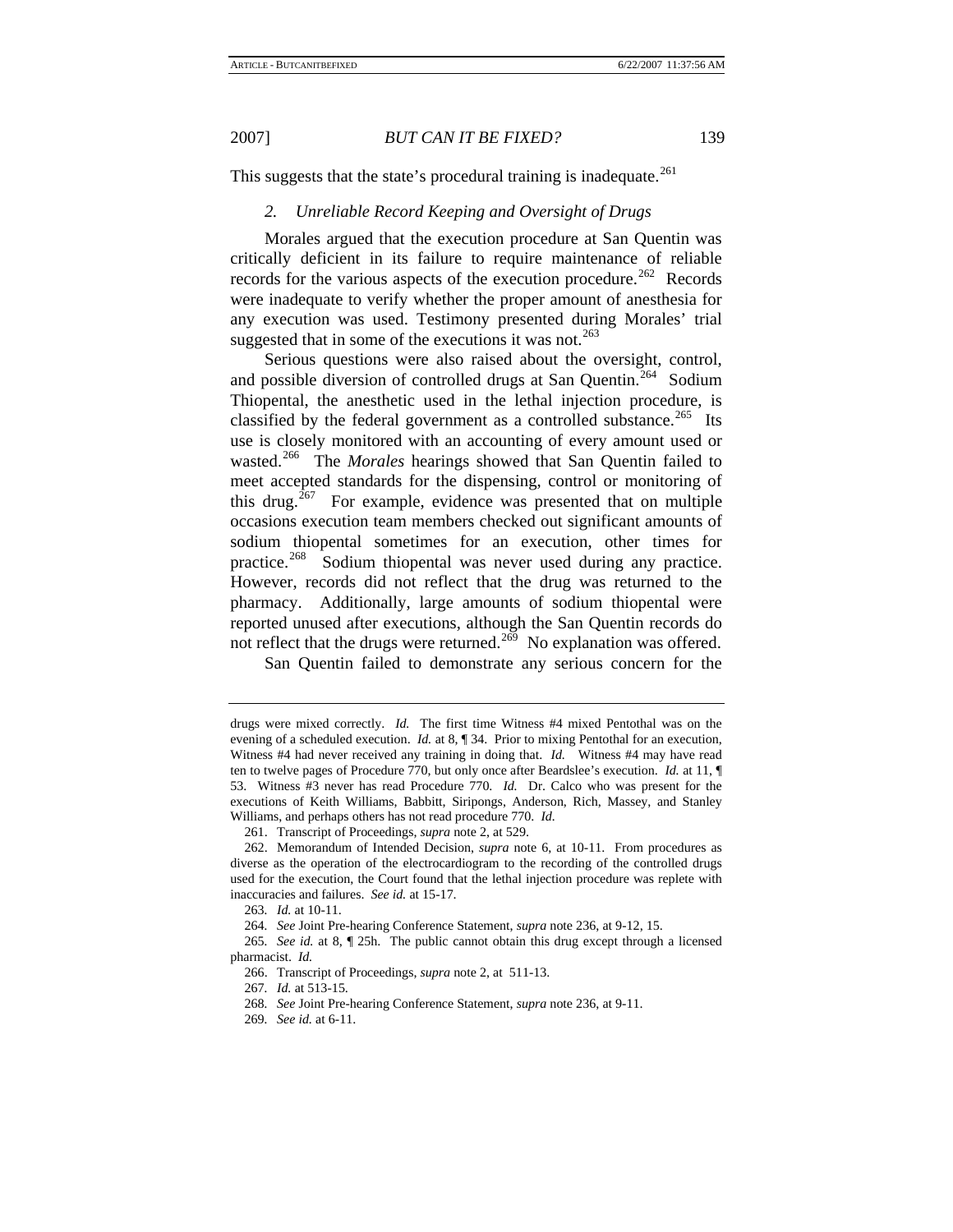serious problem of possible drug diversion. The problem is heightened because at least one execution team member responsible for handling the drugs had been disciplined for a drug offense, $270$  while another had been treated for significant psychological disorders.<sup>[271](#page-40-1)</sup> The possibility of drug diversion also raises questions whether the amounts intended for use as an anesthesia were actually used for that purpose or whether any diversion resulted in inadequate anesthesia during an execution.<sup>[272](#page-40-2)</sup> No answers to these concerns were provided.

#### *3. Inadequate Facilities and Oversight*

Morales argued that the physical conditions under which the execution team members operate raise concerns about the ability of the team to monitor whether an inmate is properly anesthetized before otherwise pain inflicting drugs are administered to cause death.<sup>[273](#page-40-3)</sup> For example, Procedure 770 does not allow any execution team member to be present in the execution chamber once the execution begins. $274$  An inmate is strapped to a gurney, the IV line is inserted and the inmate is left alone.<sup>[275](#page-40-5)</sup> The execution chamber is then sealed shut so that no member of the team can hear anything the condemned inmate might say during the execution.<sup>[276](#page-40-6)</sup>

Team members gather in the anteroom and all lights are extinguished except for one small red bulb.<sup>[277](#page-40-7)</sup> Despite the fact that the team is behind one-way glass, this added procedure is thought necessary to preserve anonymity.<sup>[278](#page-40-8)</sup> The anteroom is small and

<span id="page-40-3"></span>272. Transcript of Proceedings, *supra* note 2, at 514-16.

<sup>270</sup>*. Id.* at 3, ¶ 9.

<span id="page-40-2"></span><span id="page-40-1"></span><span id="page-40-0"></span><sup>271</sup>*. Id*. at 4, ¶¶ 13-16.

<sup>273.</sup> Motion for Temporary Restraining Order, *supra* note 215.

<span id="page-40-4"></span><sup>274</sup>*. See id.*

<span id="page-40-5"></span><sup>275</sup>*. See* Joint Pre-hearing Conference Statement, *supra* note 236, at 11, ¶ 48.

<span id="page-40-6"></span><sup>276</sup>*. See* Transcript of Proceedings *supra* note 2, at 589-90. Dr. Heath noted: [T]o determine if someone is suffering you need to be able to visualize them well, but you also need to hear if -- what they are doing because one of the ways we have evidence that somebody is suffering is the sounds they make. And by doing that it made the chamber almost soundproof. When we were in there there were some attorneys in the room at one point and the door was sealed and we couldn't get their attention. We had to start banging on the windows, as I recall, to get their attention in there. So certainly if somebody were moaning or whatever, that would not be evident to the personnel in the anteroom.

*Id.* 

<span id="page-40-8"></span><span id="page-40-7"></span><sup>277.</sup> Joint Pre-hearing Conference Statement, *supra* note 236, at 9, ¶ 41. A lamp fixture consisting of an incandescent light bulb with red glass and a silver, cylindrical reflective metal sheath. On the night of a scheduled execution, this lamp is turned on at approximately 11:40 p.m. *Id.*

<sup>278</sup>*. See id.* at 9.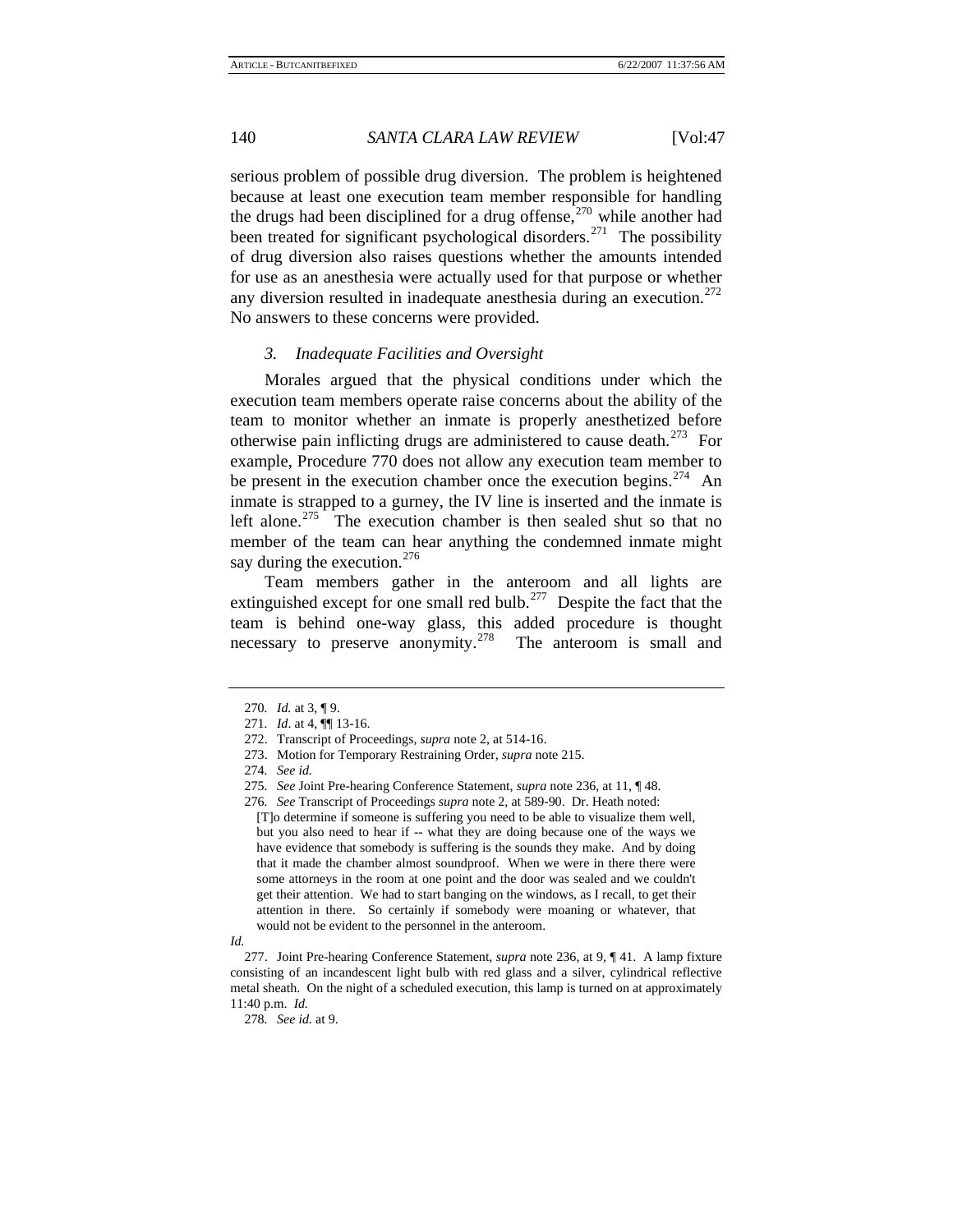comfortably accommodates no more than sixteen or seventeen people, but during an execution many more people may be present.<sup>[279](#page-41-0)</sup> One team member described handing a syringe of lethal drugs to a hand that emerged from the crowd in the anteroom, without ever being able to see to whom it was being given.<sup>[280](#page-41-1)</sup>

Procedure 770 specifically prohibits any execution team member from asking questions that require a verbal response.<sup>[281](#page-41-2)</sup> Presumably this code of silence, like an executioner's hood, maintains the anonymity of the execution team. Thus, there is no ability to ask or confirm verbally to whom the syringe is given. This call for silence would seem inappropriate under these circumstances. There is no mechanism to communicate a failure or to adjust a procedure once the execution process begins. As a result of this compelled silence, the execution of Stanley "Tookie" Williams in 2005 proceeded even though the required back up IV line was never inserted into his arm.<sup>[282](#page-41-3)</sup> Neither the warden nor the team leader knew of the failure until the execution was complete.<sup>[283](#page-41-4)</sup>

<span id="page-41-0"></span><sup>279</sup>*. Id.* at 9, ¶ 43. Dr. Calvo testified that there are "so many people in the room that you didn't even know who they were and [why] they were there." *Id.* Warden Ornoski reports that he would "shuffle from side to side a foot or two . . . it's fairly crowded back there. *Id.* Dr. St. Clair noted that "some big fellow from Sacramento was in [his] way . . . he'd block the light that comes from that little room that helped to allow me to see what I'm doing." *Id.* at 10,  $\P$  44. During Stanley William's execution, a "rather large" CDCR official, that did not take any part or role in the execution of Mr. Williams, was standing in front of the anteroom window to the execution chamber. *Id.* at 10, ¶ 45. Witness #4 was attaching the syringe of lethal drugs from the cart to be administered from Stanley Williams . . . and the large man "was standing in Witness #4's way"; witness #4 had to nudge him a couple of times. *Id.*

<span id="page-41-1"></span><sup>280.</sup> Transcript of Proceedings, *supra* note 2, at 587. Dr. Heath read from the testimony a Witness #7, a member of the execution team, who reported that:

When I took [the syringe] off of the cart I handed it to the officers, whoever it was going to be, and it usually was kind of around a person or corner or something because there were so many people in [the anteroom]. And so I never paid any attention. I just handed it to whoever and after that, you know, I don't know.

*Id.* And when asked his opinion of this conduct, Heath replied. "It's the opposite of the way things should be. They should have a clear working space so that they can accomplish this task properly." *Id.*

<sup>281</sup>*. See* San Quentin Institution Procedure 770, *supra* note 76, at 39.

<sup>282.</sup> Joint Pre-hearing Conference Statement, *supra* note 236, at 16, ¶ 85.

<span id="page-41-4"></span><span id="page-41-3"></span><span id="page-41-2"></span><sup>283.</sup> *See* Transcript of Proceedings, *supra* note 2, at 523-25; Joint Pre-hearing Conference Statement, *supra* note 236, at 16, ¶ 85. During Stanley Williams' execution, an RN was responsible to set one catheter. The vein blew when she set the IV. She again attempted to start the IV and the vein blew again. She was visibly upset to other execution team members. The RN then failed to properly set the catheter a third time, taped the catheter to William's leg and began to exit the chamber. The Warden then said to "proceed" and the execution proceeded without the IV line in the left arm properly set or operating. Transcript of Proceedings, *supra* note 2, at 523-25. "The folks [at the execution] didn't know . . . [there was no back up IV working] [Witness #5, the team leader] didn't find out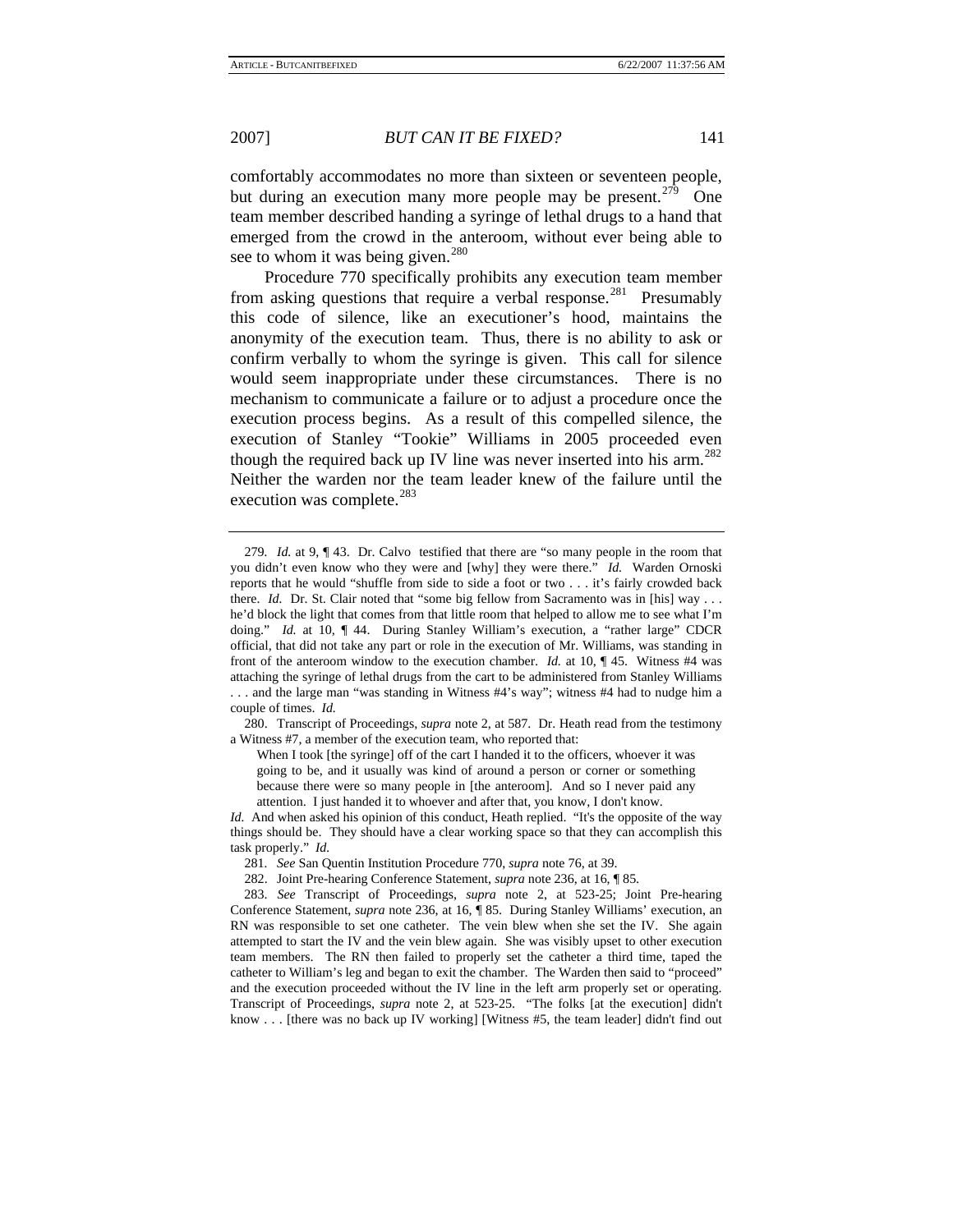The injection of drugs for the execution does not conform to medical practices for anesthesia or the administration of drugs through IV lines.<sup>[284](#page-42-0)</sup> During an execution, drugs are administered remotely along IV lines that may be as long as seventy-two inches, increasing the risk that the drug flow may be interrupted or blocked.<sup>[285](#page-42-1)</sup> The procedure followed and the dosage of the drugs remain the same regardless of the inmate's size, weight, medical condition, other drugs taken, or the condition of an inmate's veins. <sup>[286](#page-42-2)</sup> The failure to individualize the procedure to a specific inmate increases the likelihood of unnecessary pain or suffering.

#### *4. The Choice of Drugs*

Morales argued that the three-drug cocktail combination is not designed to eliminate the risk of unnecessary pain.<sup>[287](#page-42-3)</sup> There is universal recognition that the last drug, potassium chloride, when given in doses sufficient to cause death by cardiac arrest, is excruciatingly painful.<sup>[288](#page-42-4)</sup> This drug activates the nerves in the inmate's veins before it causes the heart to stop.<sup>[289](#page-42-5)</sup> The choice of potassium chloride makes it imperative that an inmate be completely anesthetized prior to the administration of this drug to avoid unnecessary pain.<sup>[290](#page-42-6)</sup>

The first drug, sodium thiopental, is a sedative designed to anesthetize.<sup>[291](#page-42-7)</sup> Medically, this drug is used in small doses as an "ultra-short" acting drug in procedures such as tracheotomies.<sup>[292](#page-42-8)</sup> It is designed to cause patients to become unconscious for a short period of

<span id="page-42-0"></span><sup>[</sup>the back up IV wasn't working] until they—until after it was all over." *Id.* at 525.

<sup>284.</sup> Transcript of Proceedings, *supra* note 2, at 596.

<span id="page-42-1"></span><sup>285</sup>*. See* Joint Pre-hearing Conference Statement, *supra* note 236, at 17, ¶ 86. The length of the IV line increases the risk of unnecessary pain because it alters the timing of the drug delivery. Plaintiff's Brief Submitted After Conclusion of Evidentiary Hearing, Morales v. Tilton, 465 F. Supp. 2d 972 (N.D. Cal. 2006) (No. C-06-926-JF), at 74.

<sup>286.</sup> Plaintiff's Motion for Temporary Restraining Order, *supra* note 215, at 12.

<sup>287.</sup> Plaintiff's Motion for Temporary Restraining Order, *supra* note 215, at 1-2.

<span id="page-42-4"></span><span id="page-42-3"></span><span id="page-42-2"></span><sup>288.</sup> Memorandum of Intended Decision, *supra* note 6, at 8-9 ("[T]he parties agree that it would be unconstitutional to inject a conscious person with pancuronium bromide and potassium chloride in the amounts contemplated by OP 770.").

<sup>289.</sup> Plaintiff's Motion for Temporary Restraining Order, *supra* note 215, at 9.

<sup>290.</sup> Transcript of Proceedings, *supra* note 5, at 826.

<span id="page-42-7"></span><span id="page-42-6"></span><span id="page-42-5"></span><sup>291.</sup> San Quentin Institution Procedure 770, *supra* note 76 (stating that Sodium thiopental is the generic name of Sodium Pentothal; the two names are frequently used interchangeably in litigation and news reporting on this issue).

<span id="page-42-8"></span><sup>292.</sup> Declaration of Dr. Mark Heath at 9, ¶ 18, Morales v. Hickman, 415 F. Supp. 2d 1037 (N.D. Cal. 2006) (No. C-06-926-JF), *available at* http://www.law.berkeley.edu/clinics/dpclinic/Lethal%20Injection%20Documents/California /Morales/Morales%20Dist%20Ct.Cp/Ex%20C%20to%20TRO%20Motion%20(Heath%20D ecl).pdf.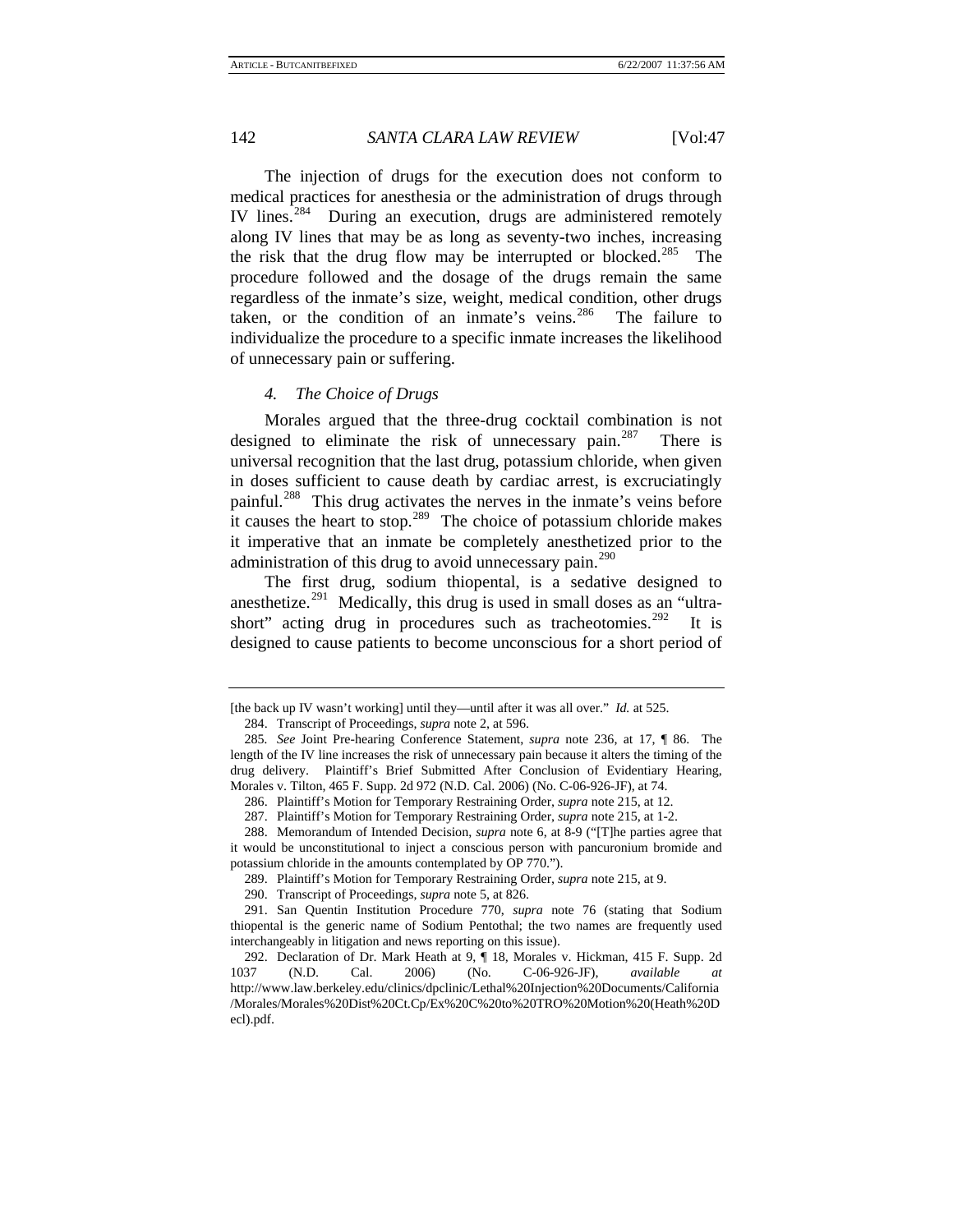time with the expectation they will awaken to begin breathing again on their own.[293](#page-43-0) Morales argued that this "ultra-short-acting" property creates a risk that the anesthetic effects will wear off before the execution is complete.<sup>[294](#page-43-1)</sup>

Although five grams of sodium thiopental should produce unconsciousness for a sufficient period, Morales argued that there is no way to ensure the drug is properly delivered to the inmate.<sup>[295](#page-43-2)</sup> Morales presented evidence of witnesses' testimony to prior executions, and prison logs documenting inmate activity during executions that suggest inmates were breathing and not sufficiently anesthetized before the second and third drugs were administered.<sup>[296](#page-43-3)</sup> There was also uncertainty about the drug dosage used. Poor record keeping by the state preclude accurate accounting of the exact amount of sodium thiopental used for both practices and actual executions. $297$ 

The second drug administered is pancuronium bromide. This drug is the most controversial in the execution "cocktail."<sup>[298](#page-43-5)</sup> It is a paralytic and completely paralyzes both the involuntary muscles and the diaphragm of the inmate.<sup>[299](#page-43-6)</sup> An inmate who is not properly anaesthetized by the sedative remains conscious, but the paralysis caused by the pancuronium bromide prohibits any verbal or physical communication while the inmate slowly suffocates to death. One expert opined that the drug's paralytic effect is so complete that it would interfere with an anesthesiologist's ability to assess consciousness.[300](#page-43-7)

<sup>293</sup>*. Id.*

<sup>294.</sup> Plaintiff's Motion for Temporary Restraining Order, *supra* note 215, at 14.

<span id="page-43-2"></span><span id="page-43-1"></span><span id="page-43-0"></span><sup>295</sup>*. Id.* at 9. Morales argued that there was essentially too much room for error in the procedure. Proper administration of the sodium pentothal requires properly mixing the solution, setting up the IV lines and associated equipment including the "Y" injection site, fluids must not be leaked or misdirected, finding a usable vein, properly inserting the IV line in the proper direction and verifying that the drugs are properly flowing into the veins. *Id.* at 10.

<span id="page-43-3"></span><sup>296</sup>*. See id.* at 9-10. The log for the Jaturun Siripongs execution showed that there was still a respiratory effort at the time the pancuronium bromide was injected. *See* Lethal Injection - Execution Record, *supra* note 209 (providing execution record for Jaturun Siripongs). The Manuel Babbitt log shows that respirations occurred for a short while, even after the pancuronium bromide was administered. *See id.* (providing execution record for Manuel Babbitt).

<span id="page-43-4"></span><sup>297</sup>*. See* Transcript of Proceedings, *supra* note 2, at 517-18. Dr. Heath describes how vials were checked out of the pharmacy for "practice," even though execution team members state that they practice without using the actual drug. *See id.* 

<span id="page-43-5"></span><sup>298.</sup> Pac. News Serv. v. Tilton, No. C-06-1793-JF-RS (N.D. Cal. 2006) (challenging the states use of pancuronium bromide in a lethal injection executions).

<span id="page-43-7"></span><span id="page-43-6"></span><sup>299.</sup> A patient given pancuronium bromide alone would suffocate to death. *See* Transcript of Proceedings, *supra* note 2, at 552.

<sup>300</sup>*. See id.* at 485-88. Morales argues that despite repeated questions to the state, they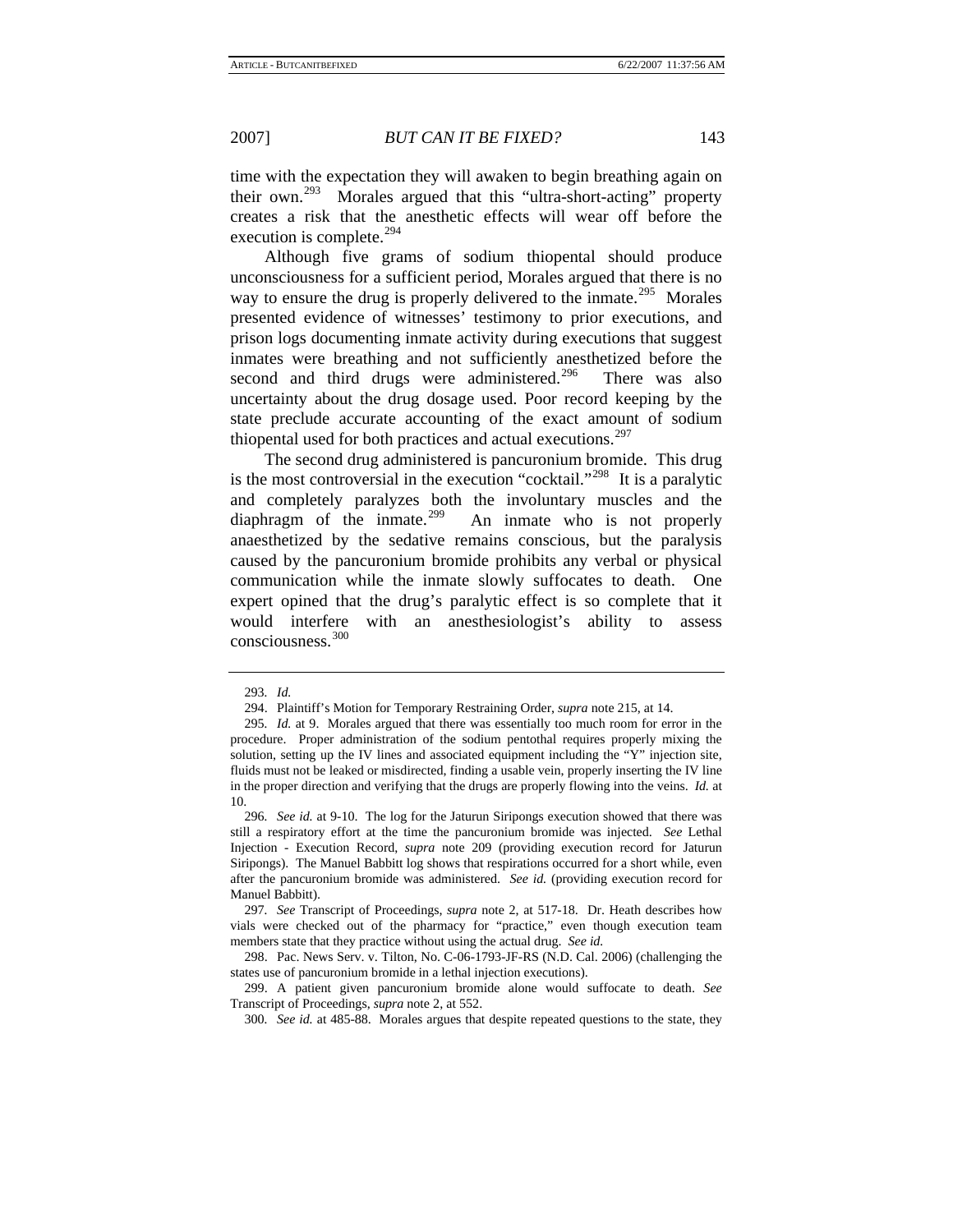Morales argued that pancuronium bromide serves no legitimate purpose in the execution process while greatly increasing the risk that an inmate will suffer unnecessary pain.<sup>[301](#page-44-0)</sup> This risk is compounded by concern that the paralytic drug prevents observers from detecting any suffering.<sup>[302](#page-44-1)</sup> Morales presented evidence that the American Veterinary Medical Association, stating that this drug cocktail is inhumane, has promulgated guidelines that prohibit this combination of drugs for use when euthanizing animals. $303$ 

Judge Fogel expressed his concern as to whether the state is able to accurately monitor an inmate's consciousness before the pancuronium bromide is administered.<sup>[304](#page-44-3)</sup> Although denying Morales' request for a stay of execution in February 2006, Judge Fogel ordered that Morales' execution could proceed as scheduled only if the state: (1) performed the execution using only sodium thiopental or another barbiturate; or (2) the state procured the assistance of anesthesiologists to provide "independent verification" that Morales was in fact unconscious prior to the administration of the pancuronium bromide and potassium chloride. $305$  When the state was unable to comply with these requirements, the execution was not permitted to proceed and the hearings into the constitutionality of the lethal injection procedure were set.

The Ninth Circuit has held that accounts of previous executions inform the courts' determination as to whether there is a risk of

Transcript of Proceedings, *supra* note 2, at 604.

have offered no justification for the use of this particular drug. In earlier proceedings, a state expert stated that the use of pancuronium is primarily to prevent witnesses from observing movement that "could be interpreted as pain or discomfort." Plaintiff's Motion For Temporary Restraining Order, *supra* note 215, at 16; *see also* Beardslee v. Woodford, 395 F.3d 1064, 1076 n.13 (2005) (noting that the record the record does not contain any other explanation).

<span id="page-44-1"></span><span id="page-44-0"></span><sup>301.</sup> Plaintiff's Motion for Temporary Restraining Order, *supra* note 215, at 14-16. 302*. Id.* at 15.

<sup>[</sup>I]f there's a problem with the IV that's delivering the thiopental, infiltrated or leaking or mixing problem or whatever, any of the things that we've talked about, then the thiopental wouldn't be effectively delivered into the circulation at a level to provide anesthesia. But if the other IV is working, the one that's giving the pancuronium and potassium, then the prisoner will be paralyzed. Nobody will realize that he's not asleep. He will be suffocating and then he will get the potassium and experience that excruciating pain and then he will die.

<span id="page-44-2"></span><sup>303.</sup> Transcript of Proceedings, *supra* note 2, at 718-24. The state argues that the AVMA own guidelines recommend that their standards not be applied to non animal subjects. *Id.* 

<sup>304.</sup> *See* Memorandum of Intended Decision, *supra* note 6, at 12.

<span id="page-44-4"></span><span id="page-44-3"></span><sup>305</sup>*. See* Order Denying Conditionally Plaintiff's Motion for Preliminary Injunction at 13, Morales v. Hickman, 415 F. Supp. 2d 1037, 1047 (N.D. Cal. 2006) (No. C-06-926-JF-RS).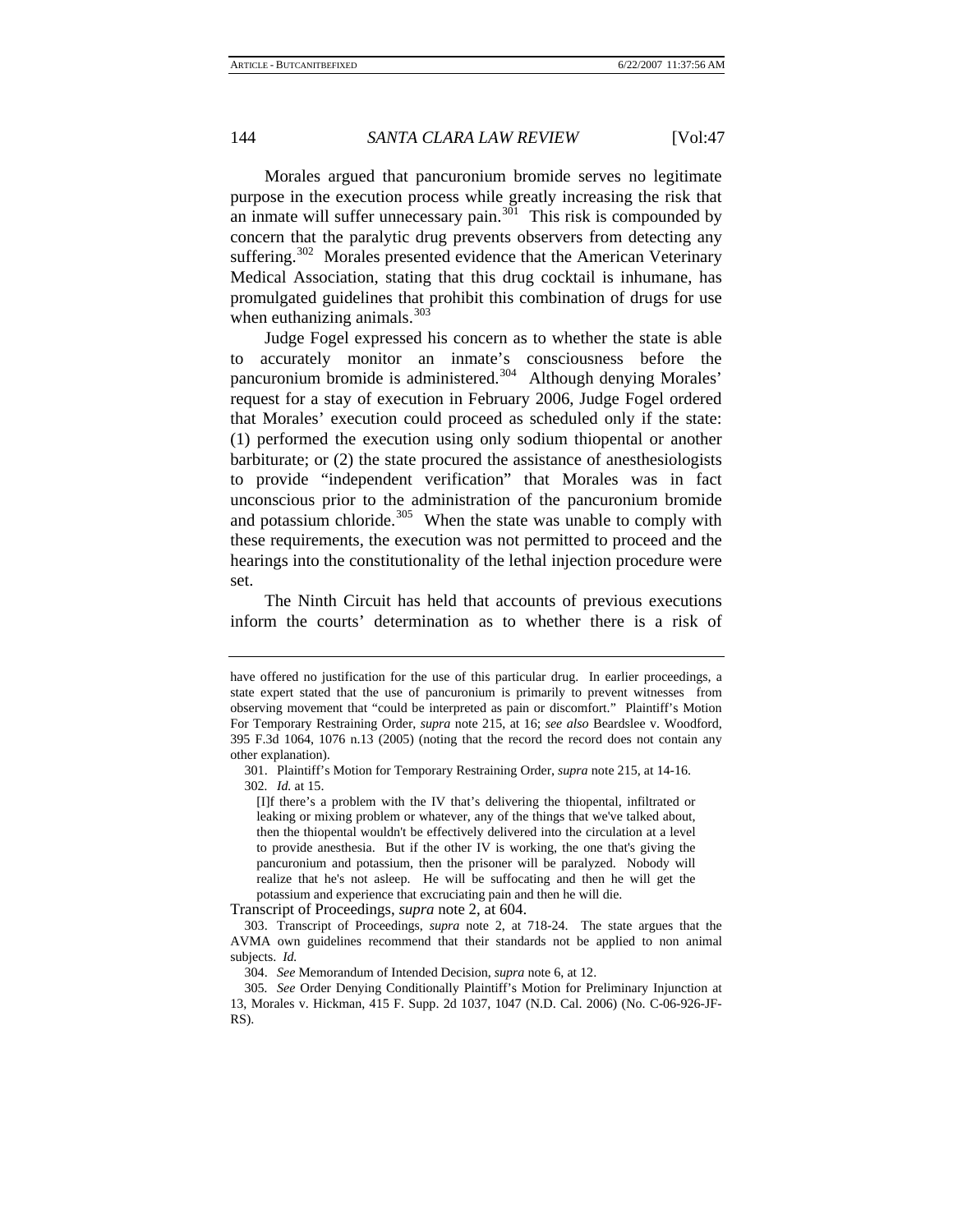unnecessary pain in a method of execution.<sup>[306](#page-45-0)</sup> Accordingly, Morales introduced observations by witnesses to earlier executions to document how long the dying inmate continued to breathe.<sup>[307](#page-45-1)</sup> This evidence of

Q: And how long did the violent heaving of his chest last?

Q: Okay. And how long did that last?

A: About ten minutes.

*Id.* at 223.

Complications arose with Mr. Keel's execution as well:

. . . Timmy was continuing to mouth to us and he wanted to make sure—there was four witnesses for him there and he wanted to make sure he spoke to each of us. So he was continuing to try to communicate. He was increasingly very frustrated. He wasn't sure we were understanding him.

So he started gasping for breath, but he was still able to talk or at least mouth. Again, we can't hear. So he would take a deep breath and then, you know, mouth to us, you know, and then take another -- you know, mouth to us. And we were just—or at least I was just trying to keep smiling at him and assuring him it was okay.

 And so then he suddenly stopped mid-sentence. He just kind of froze and his eyes just stared and his mouth gaped open. And he started shaking and heaving as well and it just seemed to go on forever. Because, again, I just wanted it to end. I remember Willie. I was just hoping it wouldn't go on so long.

And I was going to ask you that. The shaking, how long did that go on?

 A: It was about the same amount of time, right at ten minutes the last time. *Id.* at 227-28.

Ms. Rocconi discussed the California execution of her former client, Stephen Anderson. She also witnessed complications with the process:

. . . Mr. Anderson had raised his head a few times and he put his head down, and I saw what I thought he was sort of holding his breath or something. And then within I would say a few moments, a few minutes, there were—he started—his

<sup>306.</sup> Fierro v. Gomez, 865 F. Supp. 1386, 1401 (N.D. Cal. 1994).

<span id="page-45-1"></span><span id="page-45-0"></span><sup>307</sup>*. See* Transcript of Proceedings, *supra* note 2. Morales called three eyewitnesses to testify: Heather Wells Jarvis, *see* Transcript of Proceedings, *supra* note 227, at 199-213; Cindy Adcock, *see id.* at 214-37; and Margo Rocconi, *see id.* at 238-49. Ms. Jarvis discussed the North Carolina execution of her former client Edward Ernest Hartman. *Id.* at 205-96. She described a violent scene that occurred when the execution was botched:

I don't think that a person can move their body in that way, and so his throat was shaking and pulsing. And then very soon as well his chest began to heave and it was a rather rapid and violent heaving of his chest. In fact, I—he was lifting really up off the gurney in his torso and I remember thinking that he was going to fall off. I felt like he was going to crash onto the floor because his chest was heaving so violently.

A: It was—it was at least five minutes. I think it was over five minutes. *Id.* at 205-06.

Ms. Adcock discussed the North Carolina executions of Zane Hill, Willie Fischer, and Timothy Keel. She described problems with all, though Mr. Hill's was execution was problematic in that he was overly drugged before the execution. *Id.* at 219. For Mr. Fischer, Ms. Adcock described the following:

<sup>[</sup>H]is [Mr. Fischer's] chest started heaving really heavily up against the blanket and his neck went back and his mouth opened and it was like he was trying to gasp for breath. You can't hear anything. It's a soundproof room. But he had his mouth open gasping for breath. And I was focusing mostly on his chest and his throat and it was like throbbing and heaving.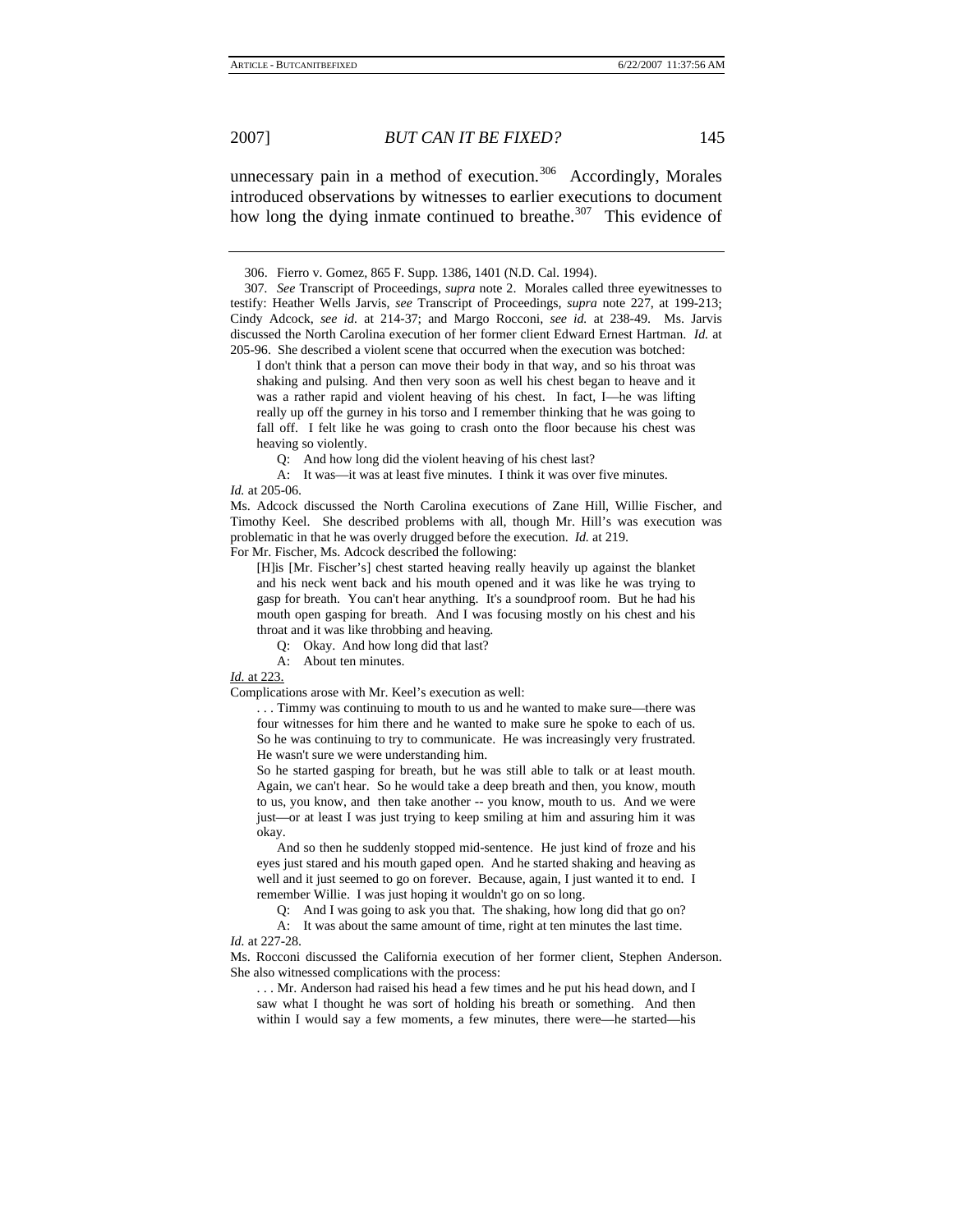inmates respirations, movements, and other visual evidence of breathing provided the court with insight as to how long an inmate remained conscious after receiving the drugs.<sup>[308](#page-46-0)</sup>

The government acknowledged that Procedure 770 could be improved, but argued that it is not unconstitutional.<sup>309</sup> The government maintained that there is nothing about the current procedure that presents any unnecessary risk of pain. In response, Morales argued that, in part, this denial of any risks associated with the procedure is what makes California's lethal injection procedure unconstitutional.<sup>[310](#page-46-2)</sup>

 Q: Okay. Now, can you give an estimate as to how many times his chest heaved?

 A: I would say it was over 30 times. I sort of lost count after about 30, somewhere in that neighborhood, but I think it was more than 30.

<span id="page-46-0"></span>*Id.* at 245-47.

308. Transcript of Proceedings, *supra* note 2, at 534.

Q: On reviewing these (prison execution) logs, what did you notice?

 A: Well, several things, but one thing of concern is that breathing continues for quite a long period, several executions after the time of pentothal, and it doesn't stop until after the pancuronium is administered.

Q: And does that raise doubts about the level of anesthesia?

 A: Yes. It's very concerning. I don't know whether the breathing stops because of pentothal or because of pancuronium, but when somebody is breathing like that they are not in a deep plane of anesthesia. They may not even be unconscious.

*Id.* 

 Judge Fogel cited Dr. Singler's testimony about the execution of Robert Massie on March 27, 2001, when Dr. Singler opined that "based upon the heart rates reflected in the execution log, Massie well may have been awake when he was injected with potassium chloride." Memorandum of Intended Decision, *supra* note 6, at 12.

<span id="page-46-1"></span>309*. See* Defendant's Post-Hearing Brief and Response to Court's Questions, Morales v. Tilton, 465 F. Supp. 2d 972 (N.D. Cal. 2006) (No. C-06-926-JF-RS).

Although free of any constitutional deficiency, California's lethal injection procedure, like any matter of human design, can always undergo continual improvement. The state, as a matter of civic responsibility, is, and shall always remain, committed to that effort. But Plaintiff, having failed to carry his burden of showing a violation of the Eighth Amendment, is not entitled to relief in this proceeding.

<span id="page-46-2"></span>310. Washington's protocol for hanging carefully acknowledged the risks of asphyxiation (which is slow and painful) or decapitation (which mutilates the body). Once identifying the risks, the protocol provided detailed procedures specifically designed to minimize these risks. The discussion identified factors including the diameter of the rope, the method of tying the knot, treating the rope with wax and boiling it to reduce elasticity, and, most importantly, the length of the drop in relation to body weight and the manner in which the length should be calculated. *See* Campbell v. Wood, 18 F.3d 662, 683-85 (9th Cir. 1994). With these precautions, the Court concluded that the "risk of a prolonged and agonizing death by asphyxiation or decapitation was negligible." Fierro v. Gomez, 77 F.3d 301, 307 (9th Cir. 1996).

chest and his stomach area started to heave upwards sort of up against the restraints.

*Id.* at 2-3.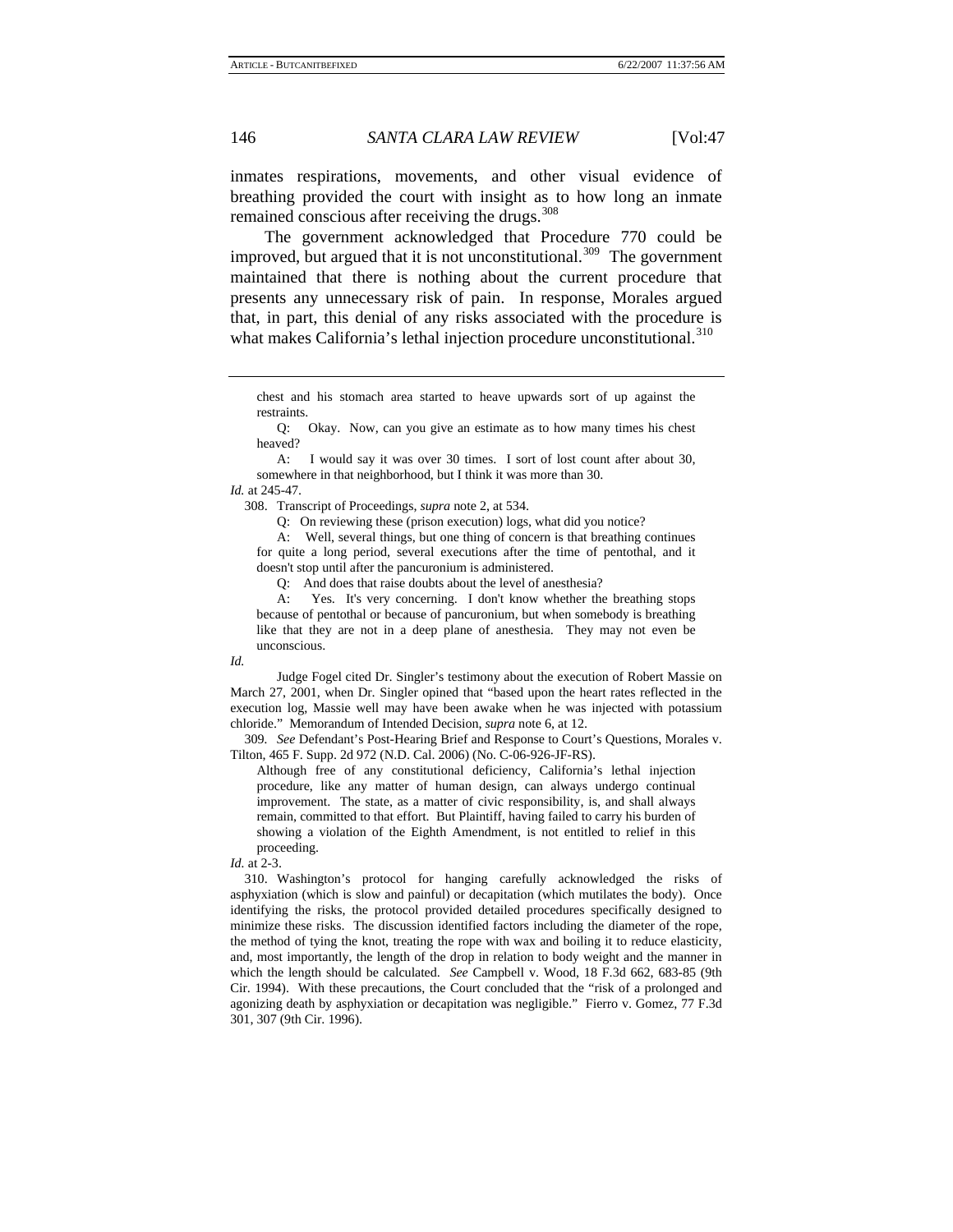#### VI. JUDGE FOGEL'S RULING IN *MORALES*

On December 15, 2006, Judge Fogel issued a Memorandum of Intended Decision and stated that California's lethal injection procedure, as currently administered and practiced, is unconstitutional.<sup>[311](#page-47-0)</sup> Nevertheless, he hastened to add that "it can be fixed." $312$  In a strongly worded opinion,  $313$  Judge Fogel based his conclusions primarily on the uncontested evidence of the testimony of the government's expert, Dr. Singler, and Judge Fogel's own observations of the physical facilities at San Quentin.<sup>[314](#page-47-3)</sup> Judge Fogel stopped short of requiring that a medical professional be present at any execution,<sup>[315](#page-47-4)</sup> but stated that "the need for a person with medical training would appear to be inversely related to the reliability and transparency of the means for ensuring that the inmate in properly anesthetized"<sup>[316](#page-47-5)</sup>

Judge Fogel noted that both parties agreed that it would be "unconstitutional to inject a conscious person with pancuronium bromide and potassium chloride."[317](#page-47-6) Although Procedure 770 contemplates that the first drug would render an inmate unconscious, evidence from various execution logs, as well as observations of persons who were witnesses to California executions, raise serious questions whether unconsciousness, in fact, is obtained in all cases. Even more critically, Judge Fogel found that the state was deficient in its implementation of the protocol in numerous significant respects.<sup>[318](#page-47-7)</sup>

Judge Fogel took the Attorney General and the Governor's office to task for not being more proactive to fix a system with such glaring deficiencies.<sup>[319](#page-47-8)</sup> Judge Fogel seemed concerned that neither San

317*. Id.* at 8-9.

<span id="page-47-0"></span><sup>311.</sup> Memorandum of Intended Decision, *supra* note 6. Judge Fogel noted that he was "prepared to issue formal findings of fact and conclusions of law with respect to the deficiencies of California's current lethal injection protocol." *Id.* at 14.

<sup>312</sup>*. Id.* at 3.

<span id="page-47-2"></span><span id="page-47-1"></span><sup>313</sup>*. Id.* at 13. Fogel ruled that the implementation of the procedure "lacks both reliability and transparency." *Id.* at 15. He rejected the Governor's earlier effort to solve this process by a "single brief meeting." *Id.* 

<sup>314</sup>*. Id.* at 8.

<span id="page-47-5"></span><span id="page-47-4"></span><span id="page-47-3"></span><sup>315.</sup> A stark contrast to what was required by a Federal Judge in *Taylor v. Crawford*, No. 05-4173-CV-C-FJG, 2006 WL 1779035 (W.D. Mo. 2006).

<sup>316.</sup> Memorandum of Intended Decision, *supra* note 6, at 16.

<span id="page-47-7"></span><span id="page-47-6"></span><sup>318.</sup> Fogel detailed the numerous ways in which he found the protocol to be deficient including: (1) inconsistent and unreliable screening of execution team members; (2) a lack of meaningful training, supervision, and oversight of the execution team; (3)inconsistent and unreliable record keeping; (4)improper mixing, preparation, and administration of sodium thiopental by the execution team; and (5) inadequate lighting, overcrowded conditions and poorly designed facilities in which the execution team must work. *Id.* at 11-12.

<span id="page-47-8"></span><sup>319</sup>*. Id.* at 14 (noting that the defendants have still not fulfilled their discovery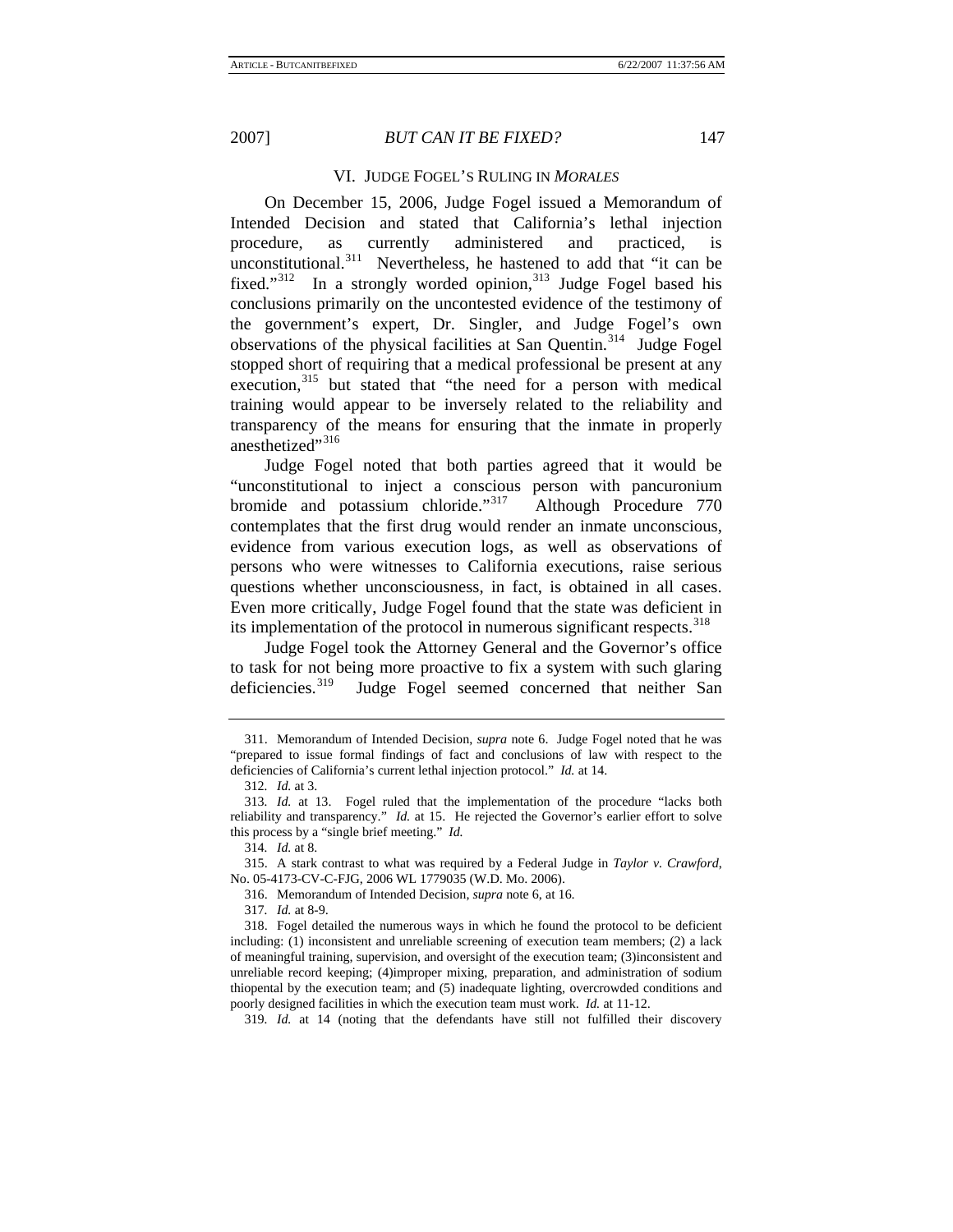Quentin prison, the state, nor the Governor's office seemed to act commensurate with the responsibility each held in the lethal injection procedure.[320](#page-48-0)

Although Judge Fogel expressed optimism that lethal injection could be administered in a constitutional manner, he left it to the state to propose a procedure that does not violate the Eighth Amendment. Finally, Fogel called upon the Governor's office to demonstrate "executive leadership" in devising an appropriate and constitutional lethal injection procedure.<sup>[321](#page-48-1)</sup> The state responded in January, 2007, and asked for time to conduct a thorough review of the protocol.<sup>[322](#page-48-2)</sup> In this same pleading, the state asked for a protective order on this deliberative process and to insulate those who consult with the state in preparing a new procedure.<sup>[323](#page-48-3)</sup> The Court denied the protective order.

### VII. THE ROLE OF PHYSICIANS IN EXECUTIONS

Courts have determined that the constitutional implementation of the death penalty requires executions to be carried out without the risk of "unnecessary pain."[324](#page-48-4) The American Medical Association (AMA)

321*. Id.* at 14.

323*. See id.* 

[S]uch efforts, to be fully effective, must involve a deliberative process that is not chilled by threats of depositions, subpoenas, or other premature discovery efforts. Consultants, experts, and others may be reluctant to share information if there is the threat of discovery. Accordingly, Defendants and the Governor's Office have respectfully submitted a separate motion for protective order designed to allow this important deliberative process to proceed in an effective manner.

obligations); *Id.* at 15-16 (encouraging a "thorough review of the lethal injection protocol" and, in a rejection of the state's earlier efforts noting that it "seems unlikely that a single, brief meeting primarily of lawyers, the result of which is to "tweak" Operating Procedure 770, will be sufficient to address the problems identified in this case).

<span id="page-48-0"></span><sup>320</sup>*. Id.* at 7. Fogel referred to the February execution that was postponed at the last minute when it became clear that there was a "'disconnect between the expectations articulated in the orders of [his] Court and . . . the expectations of the anesthesiologists' regarding how they would participate in [Morales'] execution." *Id.* at 5-6. Fogel also recounted a meeting that took place at the governors office that lasted less than two hours that concluded with a "tweak" of the chemical aspects of the protocol. *Id.* at 7. Fogel observed that at this meeting there was no discussion of the selection and training of the execution team, the administration of the drugs, the monitoring of the executions, or the quality of the execution logs—all components of the execution process that he found to be deficient and thereby unconstitutional. *Id.*

<span id="page-48-3"></span><span id="page-48-2"></span><span id="page-48-1"></span><sup>322.</sup> Defendants' Response to Memorandum of Intended Decision at 2, Morales v. Tilton, No. C-06-219-JF-RS (N.D. Cal. Jan. 16, 2007), *available at* http://www.law.berkeley.edu/clinics/dpclinic/Lethal%20Injection%20Documents/California /Morales/Morales%20Dist%20Ct/2006.01.16%20filings/AG%27s%20response.pdf.

<span id="page-48-4"></span>*Id.* 

<sup>324.</sup> Fierro v. Gomez, 77 F.3d 301, 307 (9th Cir. 1996).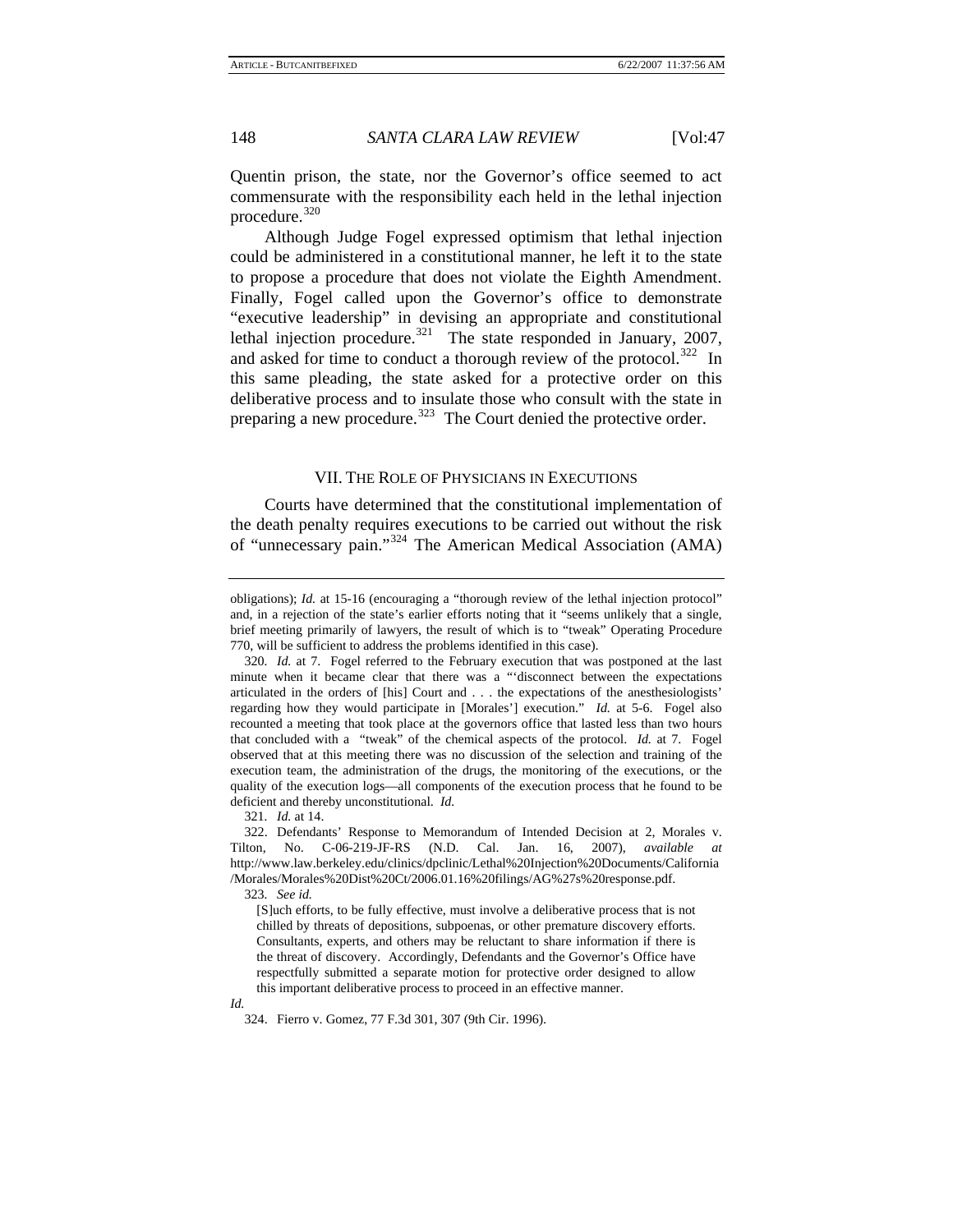ethical guidelines prohibit a doctor from participating in an execution.<sup>[325](#page-49-0)</sup> If a judge determines that it is necessary for medical doctors to be involved in carrying out execution by lethal injection, a clash arises between legal principles and medical ethics. The *Morales* case highlights this issue.

# *A. Historical Background*

In the wake of the Nuremburg revelations about medical experimentation in Nazi Germany, there was general condemnation of medical involvement in these practices.<sup>[326](#page-49-1)</sup> The World Medical Association<sup>[327](#page-49-2)</sup> sought to upgrade the Hippocratic Oath<sup>[328](#page-49-3)</sup> to prevent anti-humanitarian acts taken at the behest of the governments. There was a general unifying sense that the privilege of medical knowledge and treatment must not be used "contrary to the laws of humanity."<sup>[329](#page-49-4)</sup>

The controversy over the use of doctors in execution procedures has been a contentious subject between medical associations and governments for years.<sup>[330](#page-49-5)</sup> In the context of lethal injection procedures, a debate began even before the first lethal injection execution took place.[331](#page-49-6) As early as 1980, in anticipation of the first lethal injection execution, the AMA passed a resolution against physician participation in executions.<sup>[332](#page-49-7)</sup> A decade later, Illinois commissioned three physicians to administer the lethal drugs to Charles Walker in the first lethal injection procedure in the state.  $333$  This generated an outcry in

<span id="page-49-0"></span><sup>325.</sup> CODE OF MED. ETHICS § E-206 (Am. Med. Ass'n 2000), *available at*  http://www.ama-assn.org/ama/pub/category/8419.html.

<span id="page-49-2"></span><span id="page-49-1"></span><sup>326</sup>*. See* AM. COLL. OF PHYSICIANS ET AL., BREACH OF TRUST, PHYSICIAN PARTICIPATION IN EXECUTIONS IN THE UNITED STATES 29 (1994), *available at*  http://www.hrw.org/reports/1994/usdp/index.htm [hereinafter BREACH OF TRUST].

<sup>327</sup>*. Id.* at 29.

<sup>328</sup>*. Id.* at 41.

<sup>329</sup>*. Id.* at 29.

<sup>330</sup>*. See id.* at 30-31.

<span id="page-49-6"></span><span id="page-49-5"></span><span id="page-49-4"></span><span id="page-49-3"></span><sup>331</sup>*. See* Suzanne Daley, *4 States Allow Lethal Injection For Executions*, N.Y. TIMES, Aug. 7, 1982, at 30.

<sup>332.</sup> BREACH OF TRUST, *supra* note 326, at 10.

<span id="page-49-8"></span><span id="page-49-7"></span><sup>333.</sup> Don Colburn, *Lethal Injection; Why Doctors Are Uneasy About The Newest Method Of Capital Punishment*, WASH. POST, Dec. 11, 1990, at Z12.

An Illinois prison warden touched off a furor last September when he enlisted three unidentified physicians to insert an IV line into the arm of condemned killer Charles Walker in preparation for the state's first lethal injection. Medical organizations protested to no avail, and several lawsuits challenged the state's regulations, which call for a "licensed physician, RN [registered nurse] or physician extender" [technician qualified in medical procedures] to insert the catheter.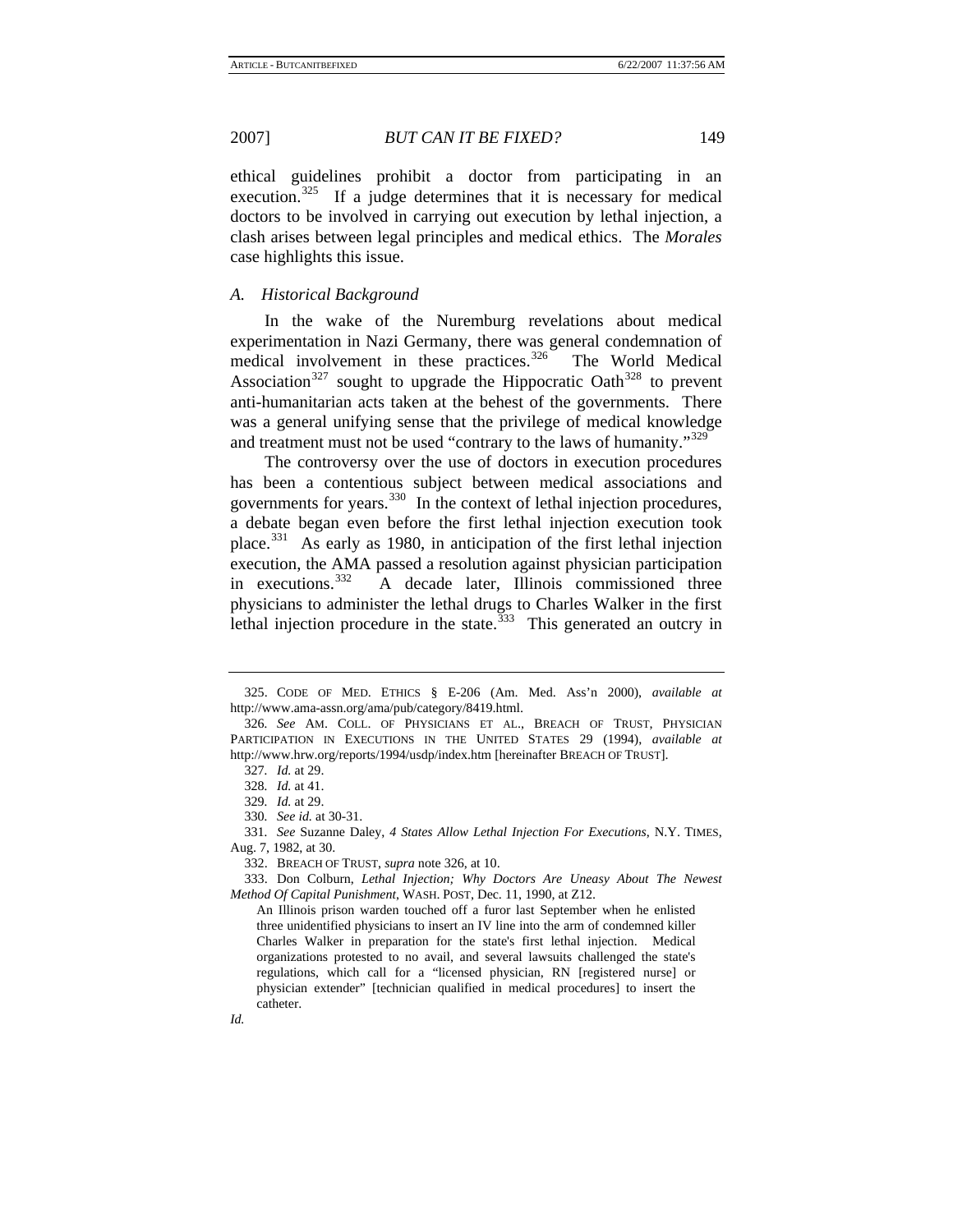the broader medical community.<sup>[334](#page-50-0)</sup> Despite this furor, two years later in Arkansas, physicians still participated in lethal injection executions.<sup>[335](#page-50-1)</sup>

Medical ethics and the law continued to clash as states enacted a variety of laws related to lethal injections. Some statutes require that a physician "shall" or "must" attend the execution, other require that a physician "pronounce" or "determine" death, and other statutes merely list physicians as witnesses that may attend.<sup>[336](#page-50-2)</sup> Many bills defer to prison authorities to create specific protocols governing the role of the physician in lethal injection executions.<sup>[337](#page-50-3)</sup>

The only mention of doctors in Procedure 770 is in reference to the role of the Chief Medical Officer.<sup>[338](#page-50-4)</sup> The reference is brief and only requires that the Officer closely monitor any medication that the inmate takes in the time leading up to the execution.<sup>[339](#page-50-5)</sup>

Medical associations have issued strong statements against a member's participation in executions. As recently as August 2005, the AMA updated its Code of Ethics stating that "[a] physician, as a member of a profession dedicated to preserving life when there is hope of doing so, should not be a participant in a legally authorized execution."<sup>[340](#page-50-6)</sup>

As one would expect, anesthesiologists, those physicians specializing in the use of anesthetics, are most directly impacted by the controversy surrounding the lethal injection executions. Recently the President of the American Society of Anesthesiologists, Orrin F.

<sup>334.</sup> BREACH OF TRUST, *supra* note 326, at 1.

<span id="page-50-1"></span><span id="page-50-0"></span><sup>335.</sup> Ricky Rector was scheduled to be executed in Arkansas. *See* Alexander Cockburn, *Brown's Moral Anchor Is His Political Edge; The Establishment Cranks Up Its Rage For Clinton, A Man Devoid Of Political Principle*, L.A. TIMES, Mar. 30, 1992, at B5. When the execution team was unable to locate a vein in which to place an IV, a medical team was poised to surgically insert an intravenous tube. *See id.* This execution achieved a great deal of notoriety when Bill Clinton, then campaigning for president, returned to Arkansas to preside over the execution. *See id.* Rector was, at that time some 300 pounds. *See id.* He had blown away over half of his own brain after the shooting of a police officer and was unaware of the fact that he was about to be executed. *See id.*

<span id="page-50-2"></span><sup>336.</sup> Stacey A. Ragon, *A Doctor's Dilemma: Resolving The Conflict Between Physician Participation In Executions And The AMA's Code Of Medical Ethics*, 20 U. DAYTON L. REV. 975, 980-82 (1995).

<span id="page-50-4"></span><span id="page-50-3"></span><sup>337</sup>*. See* CAL. PENAL CODE § 3604(a) (2006) ("The punishment of death shall be inflicted by . . . standards established under the direction of the Department of Corrections."). California's bill provides that the Department of Corrections shall establish the necessary procedures to implement a lethal injection execution. The Department of Corrections designed a procedure that is written in San Quentin Operating Procedure 770.

<sup>338.</sup> San Quentin Institution Procedure 770, *supra* note 76, at 8.

<sup>339</sup>*. Id.*

<span id="page-50-6"></span><span id="page-50-5"></span><sup>340.</sup> CODE OF MED. ETHICS § E-206 (Am. Med. Ass'n 2000).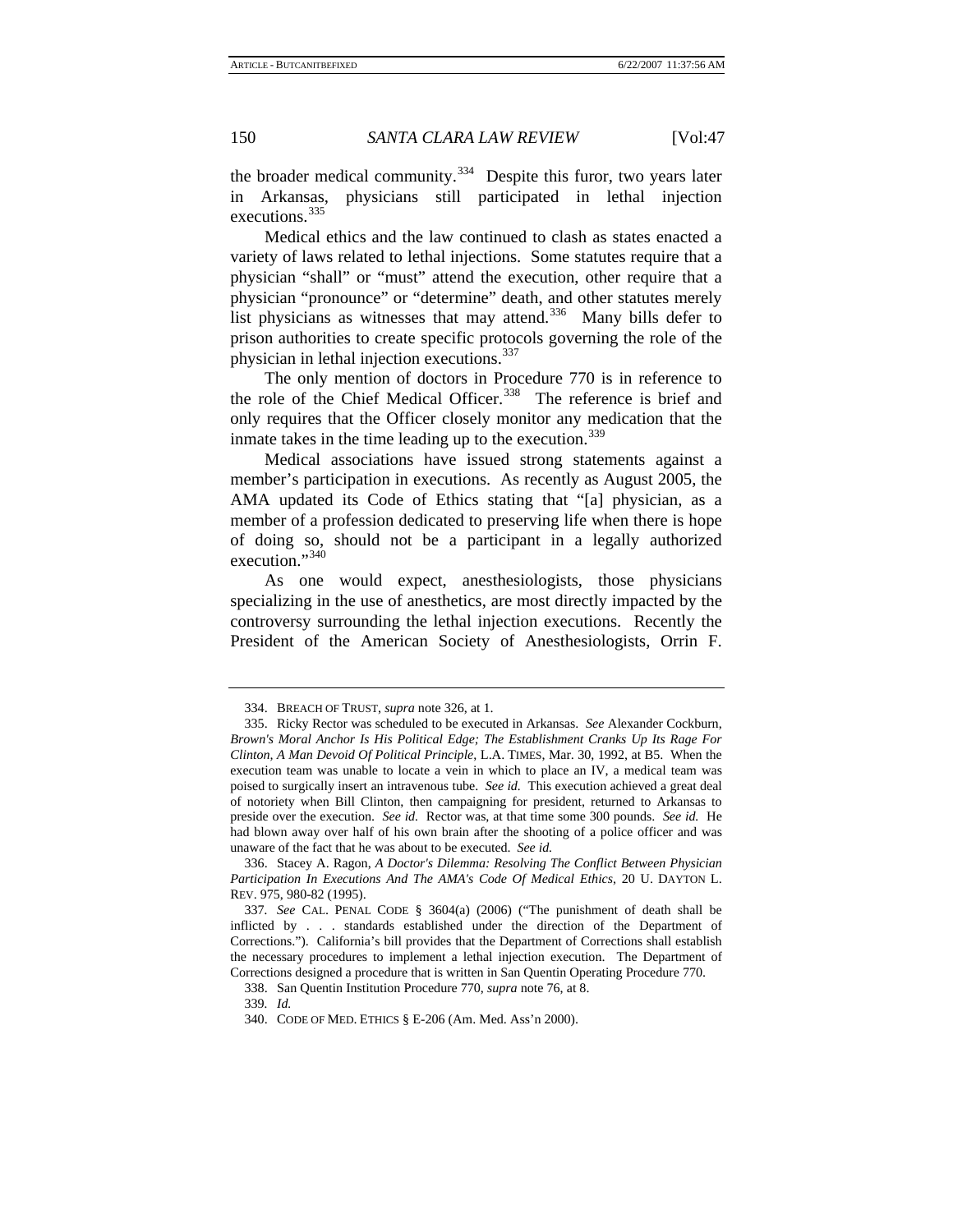Guidry, M.D., released a strongly worded statement to its members that they not be involved in executions. $341$  Dr. Guidry said,

"Lethal injection was not anesthesiology's idea. American society decided to have capital punishment as part of our legal system and to carry it out with lethal injection. The fact that problems are surfacing is not our dilemma. The legal system has painted itself into this corner and it is not our obligation to get it out." $342$ 

Additional professional medical associations including the American Nurses Association,<sup>[343](#page-51-2)</sup> the American Public Health Association,<sup>[344](#page-51-3)</sup> and the National Association of Emergency Medical Technicians,<sup>[345](#page-51-4)</sup> have all released statements prohibiting their members from participating in executions.

The medical profession appears to have established a very broad definition of what it means to participate in an execution. The AMA Code of Ethics lists several specific examples of conduct that are included in their definition of "participation" in execution. $346$  These include "prescribing or administering tranquilizers and other psychotropic agents and medications that are part of the execution procedure; monitoring vital signs on site or remotely (including monitoring electrocardiograms); attending or observing an execution as a physician; and rendering of technical advice regarding execution."[347](#page-51-6) Performing acts specific to execution by lethal injection are also prohibited. These include:

["P]rescribing or administering tranquilizers and other psychotropic agents and medications that are part of the execution procedure; monitoring vital signs on site or remotely (including monitoring electrocardiograms); attending or observing an execution as a physician; and rendering of technical advice regarding execution; selecting injection sites; starting intravenous lines as a port for a

<span id="page-51-0"></span><sup>341.</sup> Orrin F. Guidry, M.D., Am. Soc'y of Anesthesiologists, *Message From the President, Observations Regarding Lethal Injection*, June 30, 2006, *at*  http://www.asahq.org/news/asanews063006.htm.

<sup>342</sup>*. See id.*

<span id="page-51-2"></span><span id="page-51-1"></span><sup>343.</sup> Press Release, Am. Nurses Ass'n, Professional Societies Oppose Health Care Professionals Participation in Capital Punishment (Sept. 13, 1996), *available at*  http://nursingworld.org/pressrel/1996/execut1.htm.

<span id="page-51-3"></span><sup>344</sup>*. LB-00-9: Participation of Health Professionals in Capital Punishment*, 91 AM. J. PUB. HEALTH 520 (2001), *available at* http://www.pubmedcentral.nih.gov/picrender.fcgi?artid=1446552&blobtype=pdf.

<span id="page-51-6"></span><span id="page-51-5"></span><span id="page-51-4"></span><sup>345.</sup> Nat'l Ass'n of Emergency Med. Technicians [NAEMT], *NAEMT Position Statement on EMT and Paramedic Participation in Capital Punishment*, http://www.naemt.org/aboutNAEMT/capitalpunishment.htm (last visited May 10, 2007).

<sup>346.</sup> CODE OF MED. ETHICS § E-206 (Am. Med. Ass'n 2000).

<sup>347</sup>*. Id.*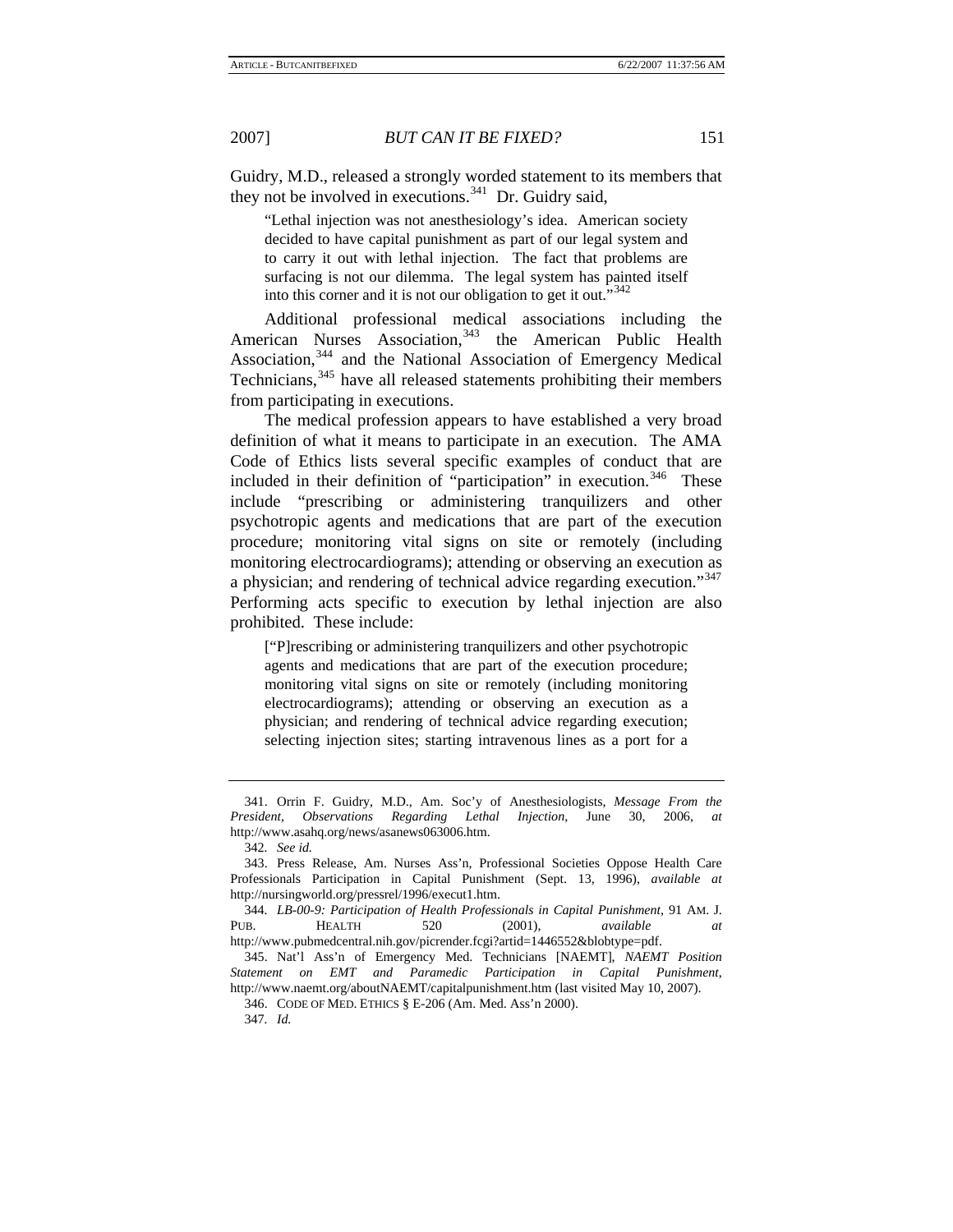lethal injection device; prescribing, preparing, administering, or supervising injection drugs or their doses or types; inspecting, testing, or maintaining lethal injection devices; and consulting with or supervising lethal injection personnel."<sup>[348](#page-52-0)</sup>

The AMA Code of Ethics allows some involvement by doctors in an execution that is not considered a violation of the Code.<sup>[349](#page-52-1)</sup> For example, a doctor may testify at a capital trial in a professional capacity, may certify the death of the inmate once the inmate has been declared dead by someone else, may witness an execution in a totally nonprofessional capacity, and may perform any act to relieve the suffering of a condemned person while awaiting execution.<sup>[350](#page-52-2)</sup>

Interestingly, many medical professionals are unaware of the AMA guidelines. Recent surveys confirm that many doctors are unaware that any guidelines exist proscribing participation in a lethal injection procedure.<sup>[351](#page-52-3)</sup>

There are physicians who are aware of these restrictions, but are still willing to participate in executions.<sup>[352](#page-52-4)</sup> Some believe they have a responsibility to comfort an inmate who is about to be executed.<sup>[353](#page-52-5)</sup> Others are simply not morally offended by the execution itself.<sup>[354](#page-52-6)</sup>

<span id="page-52-4"></span>352*. See id.* The survey of 1000 physicians showed that forty-one percent of responding doctors would perform one of the actions specifically prohibited by the AMA while twentyfive percent would perform at least five. Surprisingly, twenty percent were even willing to inject the lethal drugs themselves. *Id.* at 885.

<span id="page-52-5"></span>353. One doctor believed his participation was appropriate in the same way that it was appropriate to treat any patient with a terminal disease. He stated:

[T]his is an end-of-life issue . . . It just happens that it involves a legal process instead of a medical process. When we have a patient who can no longer survive his illness, we as physicians must ensure he has comfort. [A death-penalty] patient is no different from a patient dying of cancer—except his cancer is a court order… "the cure for this cancer"—abolition of the death penalty—but "if the people and the government won't let you provide it, and a patient then dies, are you not going to comfort him?

Atul Gawande, *When Law and Ethics Collide—Why Physicians Participate in Executions*, 354 N. ENGL. J. MED. 1221, 1228 (2006).

<span id="page-52-6"></span> Another doctor interviewed expressed the view that "until the law changes, I believe we owe it to the condemned to ensure that they die quickly and painlessly; doing so serves the interests of both the prisoner and society." Lawrence I. Bonchek, Letter to the Editor, *Why Physicians Participate in Executions*, 355 N. ENGL. J. MED. 99, 99 (2006).

354. Gawande, *supra* note 353, at 1221-29.

<sup>348</sup>*. Id.*

<sup>349</sup>*. Id.*

<sup>350</sup>*. Id.*

<span id="page-52-3"></span><span id="page-52-2"></span><span id="page-52-1"></span><span id="page-52-0"></span><sup>351.</sup> One survey in 2001 showed that only three percent of the physicians who responded even knew that there were guidelines on the issue. NJ Farber et al., *Physicians' Willingness to Participate in the Process of Lethal Injection for Capital Punishment*, 135 ANN. INTERN. MED. 884-88 (2001).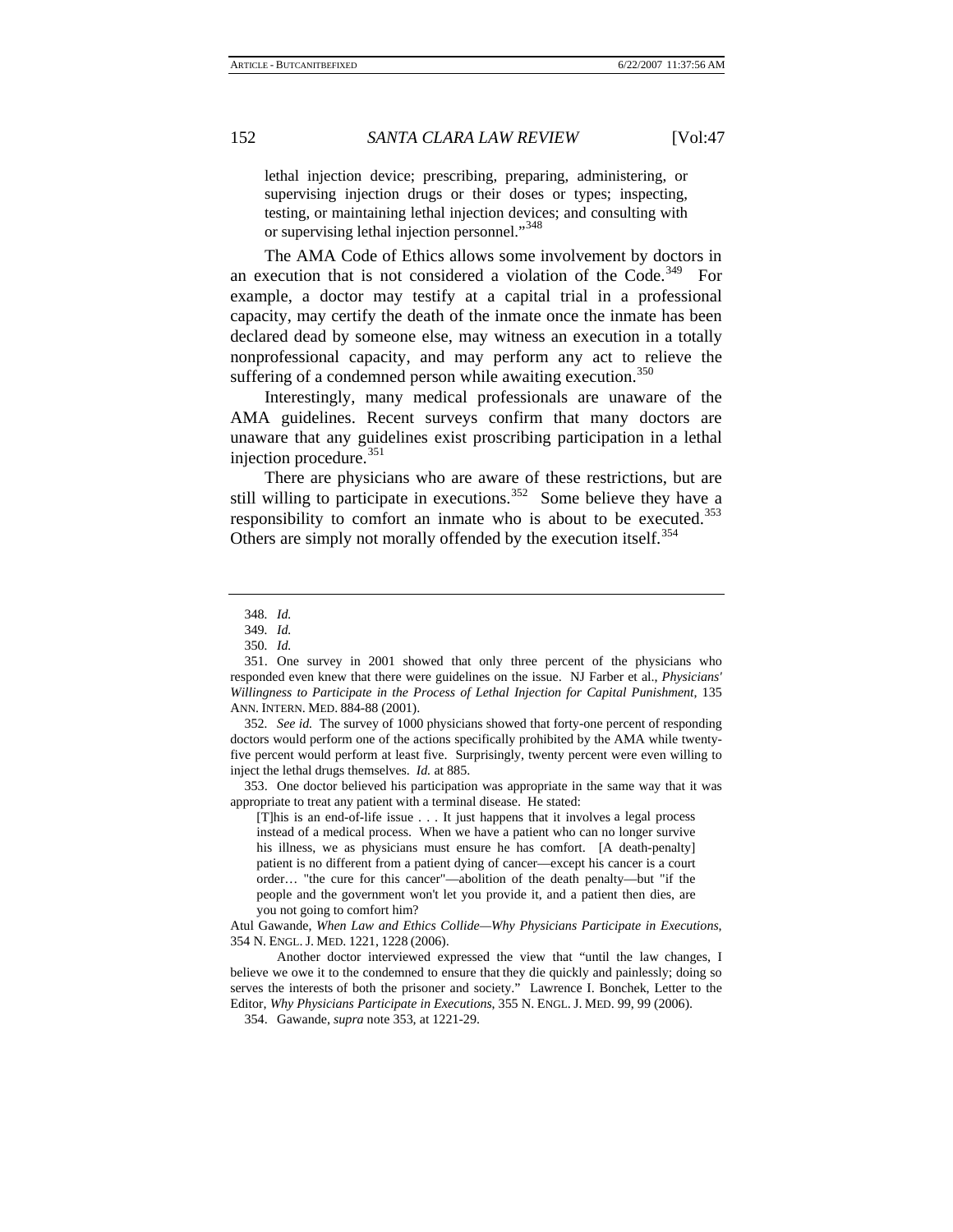#### *B. Morales' Case and Medical Ethics*

*Morales* highlights several conflicts between a lethal injection procedure and the standards for medical ethics. California's lethal injection procedure calls for procedures that include starting IV lines, administering three drugs sequentially, and monitoring anesthetic depth. Properly done, these tasks must be performed by individuals who are well trained by professionals in the field.

Judge Fogel initially ordered that Morales' February 2006 execution could proceed if two professional medical personnel were present during the execution.<sup>[355](#page-53-0)</sup> The state represented to the court that two anesthesiologists agreed.<sup>[356](#page-53-1)</sup> One of the anesthesiologists, Dr. Singler, stated that he was willing to "stand in the chamber as [Morales]  $\dots$  died." $357$ 

Nevertheless, just hours before the execution was to begin, when Dr. Singler and his associate were finally given a one page opinion from the Ninth Circuit detailing their responsibilities, both physicians declined to participate. <sup>[358](#page-53-3)</sup> Dr. Singler felt that the court order that he

 Dr. Singler testified as an expert in clinical anesthesia. *See id.* The identity of his associate remains anonymous. *See id.* at 979. Even during the hearing, the choice of words became an issue. When asked by the attorney general whether he (Dr. Singler) was "prepared to participate in the execution," Dr. Singler replied that he viewed it as "being present" as not as participation. *Id.* at 979, 988-89.

[The state] represented to the Court that the anesthesiologists would ensure that [Morales] would remain unconscious after he was injected with sodium thiopental. This disconnect became apparent on the evening of February 20, 2006,

<span id="page-53-0"></span><sup>355.</sup> Memorandum of Intended Decision, *supra* note 6, at 16. Fogel made clear that this order was "intended as a one time solution to permit [Morales'] execution to proceed as scheduled. It was not meant to suggest or to hold that the participation of medical professionals in lethal-injection executions generally is required by the Constitution." *Id.* at 16 n.15.

<span id="page-53-1"></span><sup>356</sup>*. See* Morales v. Hickman, 415 F. Supp. 2d 1037, 1047 (N.D. Cal. 2006) (No. C-06- 926-JF). Judge Fogel ordered that the execution could proceed if the state retained the services of a qualified expert to ensure that Morales was unconscious when exposed to painful drugs. *Id.*; *see also* Transcript of Proceedings, *supra* note 5, at 971-1208 (testimony of Dr. Robert Singler, physician and anesthesiologist).

<sup>357</sup>*. Id.* at 987.

<span id="page-53-3"></span><span id="page-53-2"></span><sup>358</sup>*. See id.* There was some discussion on cross examination about the timing of when Singler learned about the Ninth Circuit order. Singler's copy of the order was placed into evidence. Singler had written on the order "delivered to us 2/20/06 9:00 PM in the warden's office." *Id.* at 1061. At the bottom of the order, also in Singler's handwriting it said "Attorney General Office has this for 2 days with stars following that writing. *Id.* It also said "didn't see a problem," which Singler testified referred to the Attorney Generals view on the courts requirements for the doctor. *Id.* at 1062. Singler testified that the attorney general's failure to recognize the ethical conflict the order created simply demonstrated the "gulf in understanding between the physicians and their issues with regard to medical ethics and the legal approach to this process." *Id.*; *see also* Memorandum of Intended Decision, *supra* note 6, at 6. The Court made findings as follows: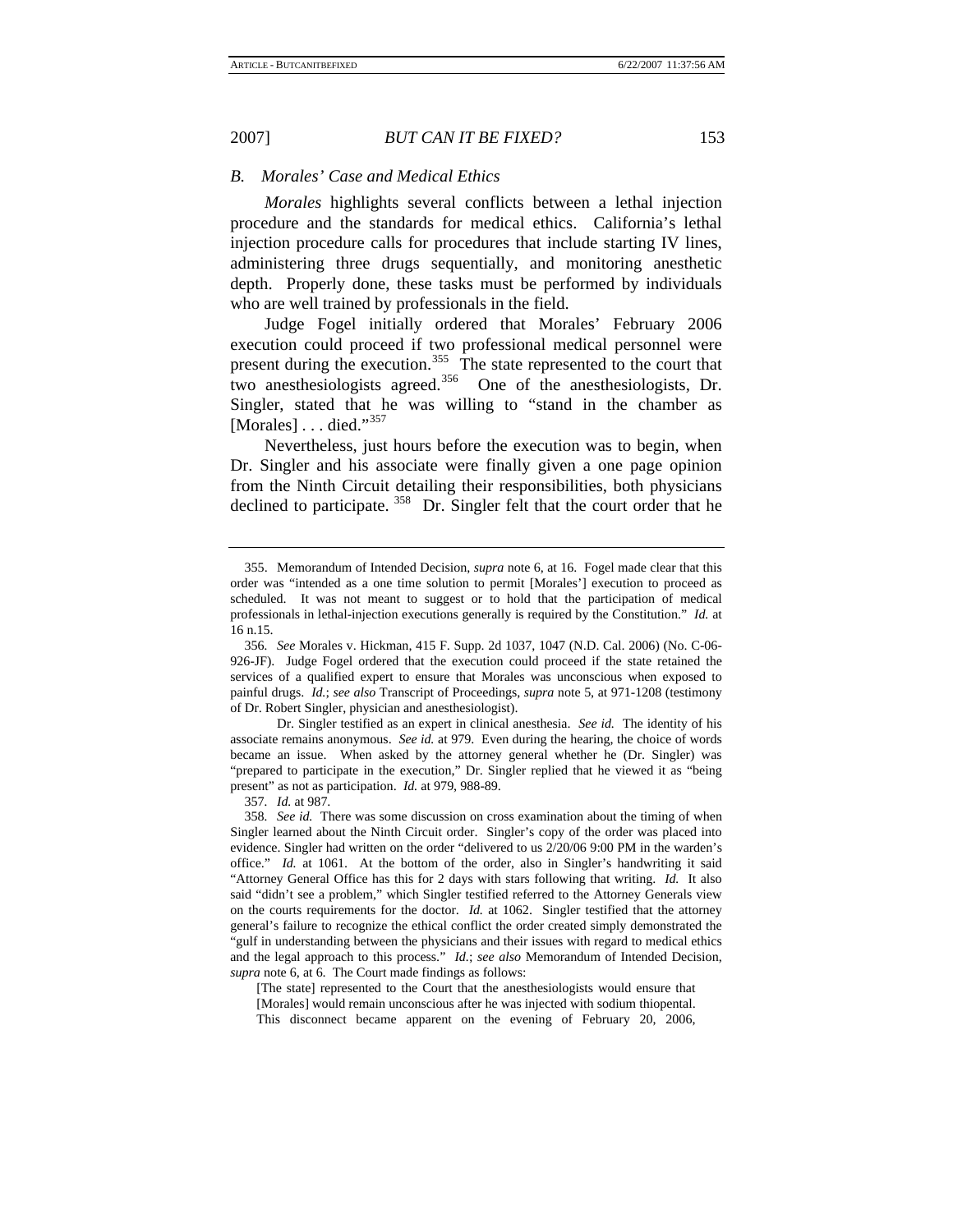"take all medically appropriate steps" meant that he had an affirmative duty to act and that he was responsible to ensure Morales remained unconscious throughout the procedure.<sup>[359](#page-54-0)</sup> While Dr. Singler hastened to add that he didn't believe anything could or would go wrong with the execution given the drugs they were planning to administer, he declined to be involved. $360$  His concern was that he "didn't feel like getting painted as an executioner rescuing a botched execution. It was just- beyond my limit."<sup>[361](#page-54-2)</sup> Dr. Singler acknowledged that even agreeing to monitor Morales placed him "in the unenviable opinion [sic] of being slightly at variance with the AMA's stance on capital punishment or involvement in a process of lethal injection."<sup>[362](#page-54-3)</sup>

Judge Fogel's order did stop short of ordering that a medical professional be present during the lethal injection procedure.<sup>[363](#page-54-4)</sup> Nevertheless, drawing a very fine line, Judge Fogel recognized the need for a member of the execution team to have "substantial training and experience in anesthesia."<sup>[364](#page-54-5)</sup> He also noted that the protocol must "include a means of providing additional anesthetic to the inmate should the need arise."<sup>[365](#page-54-6)</sup> To satisfy the court's concern that an inmate remain unconscious, someone must be present in the execution chamber to properly monitor the anesthetic depth of an inmate. The state must now determine who, outside of a medical professional, is capable of properly performing that task.

## VIII. CONCLUSION AND RECOMMENDATIONS

The hearings on the constitutionality of lethal injection procedure in California were only one of many such challenges to lethal injection procedures heard around the country. In Missouri, all executions were put on hold until the Department of Corrections adjusts its execution

approximately three to four hours before [Morales'] scheduled execution when [the state] provided copies of the Ninth Circuit's opinion to the anesthesiologist. Almost immediately, the anesthesiologists stated that they could not proceed for reasons of medical ethics.

<span id="page-54-1"></span><span id="page-54-0"></span>Memorandum of Intended Decision, *supra* note 6, at 6.

<sup>359.</sup> Transcript of Proceedings, *supra* note 5, at 987.

<sup>360</sup>*. Id.* at 988.

<sup>361</sup>*. Id.* at 989.

<sup>362</sup>*. Id.* at 987.

<span id="page-54-6"></span><span id="page-54-5"></span><span id="page-54-4"></span><span id="page-54-3"></span><span id="page-54-2"></span><sup>363.</sup> Memorandum of Intended Decision, *supra* note 6, at 16. "[A]n execution is not a medical procedure, and it's purpose is not to keep the inmate alive but rather to end the inmate's life . . . the Constitution does not necessarily require the attendance and participation of a medical professional." *Id.* 

<sup>364</sup>*. Id.*

<sup>365</sup>*. Id.*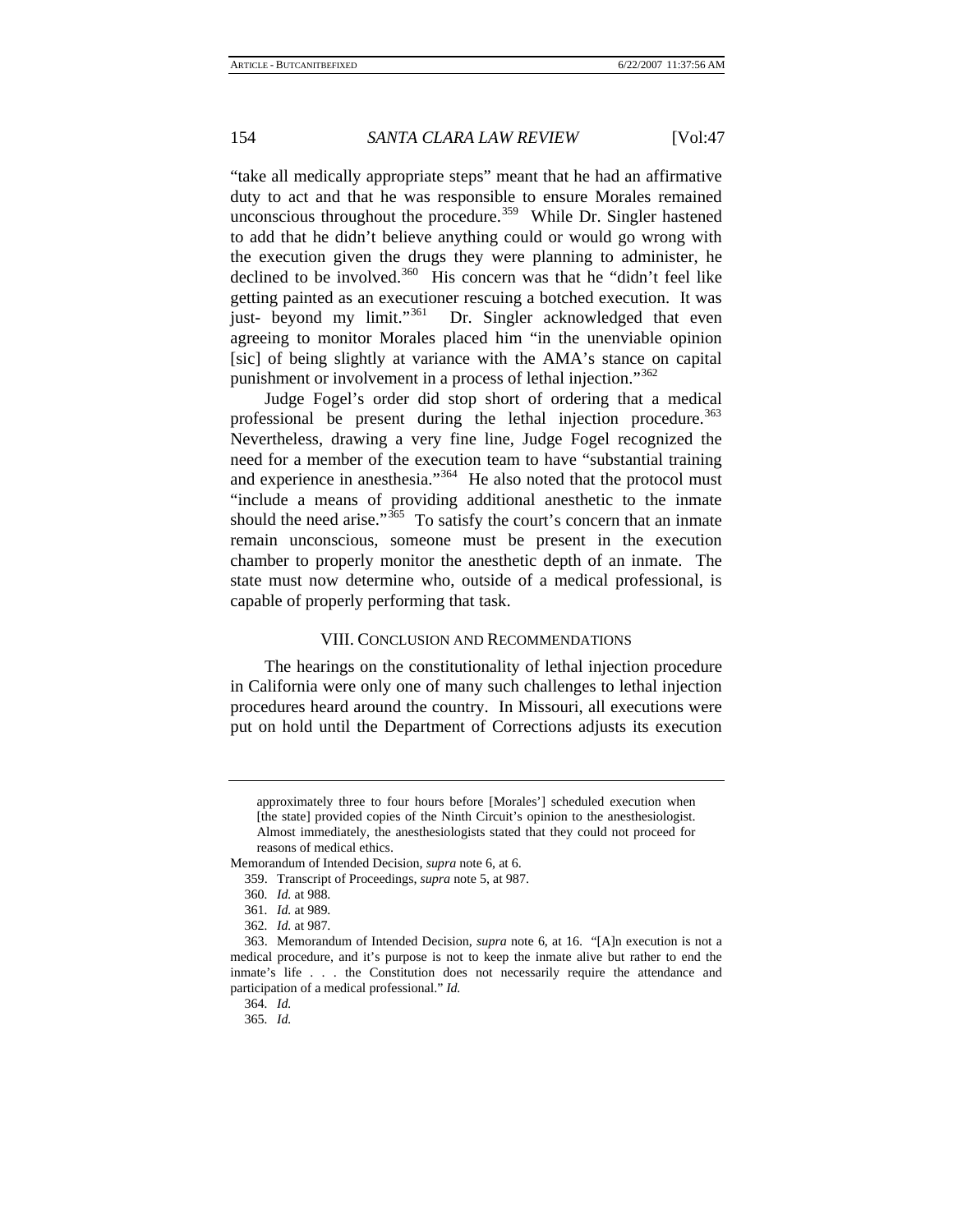procedures.<sup>[366](#page-55-0)</sup> In North Carolina, first a federal court judge ordered the monitoring of the lethal injection process by medically trained personnel and then a state court judge ordered a temporary halt to lethal injection executions until a procedure is devised that does not require the use of a physician.<sup>[367](#page-55-1)</sup> In Ohio, a federal judge ordered a stay of an execution to examine the state's lethal injection process. In Florida, Governor Jeb Bush declared a moratorium on lethal injection executions following a thirty-four minute prolonged and painful execution of one inmate.<sup>[368](#page-55-2)</sup>

The Supreme Court has said that it is constitutional to put someone to death. In California, the voters have decided that the death penalty should be available as one possible punishment. For this death work we ask ordinary citizens to undertake an extraordinary responsibility—guards and staff are responsible for walking an inmate to the execution chamber, strapping him to a gurney, inserting an IV line, and preparing lethal drugs. It is a guard or staff person who injects the drugs and monitors an inmate until death is pronounced. In order for an execution to be constitutional, this work must be carried out in a professional, skilled, and properly regulated manner that ensures no unnecessary risk of pain. In California, that has clearly not been the case.

Lethal injection appeared to be a fast, simple, and relatively humane way for the state to put prisoners to death, especially compared to earlier techniques such as hanging or the electric chair. But during the *Morales* hearings, the public has, for the first time, seen the reality of how lethal injections are carried out by the state. Execution by lethal injection is far from simple. It requires careful and accurate mixing of several drug solutions, insertion of IV lines or catheters into inmates under stressful and difficult scenarios, and constant monitoring of the inmate to assess his anesthetic depth until death is pronounced. The "humanity" that has been associated with lethal injection is a result

<span id="page-55-0"></span><sup>366.</sup> Taylor v. Crawford, No. 05-4173-CV-C-FJG, 2006 WL 1779035, at \*8-9 (W.D. Mo. June 26, 2006).

<span id="page-55-1"></span><sup>367.</sup> Henry Weinstein, *N.C. Judge May Block 3 Executions Over Doctor Participation*, L.A. TIMES, Jan. 25, 2007, at A12. "In the latest challenge to the use of lethal injection in North Carolina, a judge said Wednesday that he would block three executions scheduled over the next three weeks unless state officials come up with a new protocol that does not require physicians to participate." *Id.* Stephens acted a day after thirty North Carolina legislators asked Governor Michael F. Easley to halt executions until a study is complete on the constitutionality of the state's method of execution. *Id.* 

<span id="page-55-2"></span><sup>368</sup>*. Id.* Florida Governor Jeb Bush had imposed a moratorium on executions following "a botched execution during which the condemned inmate clearly suffered a protracted, painful death." *Id.*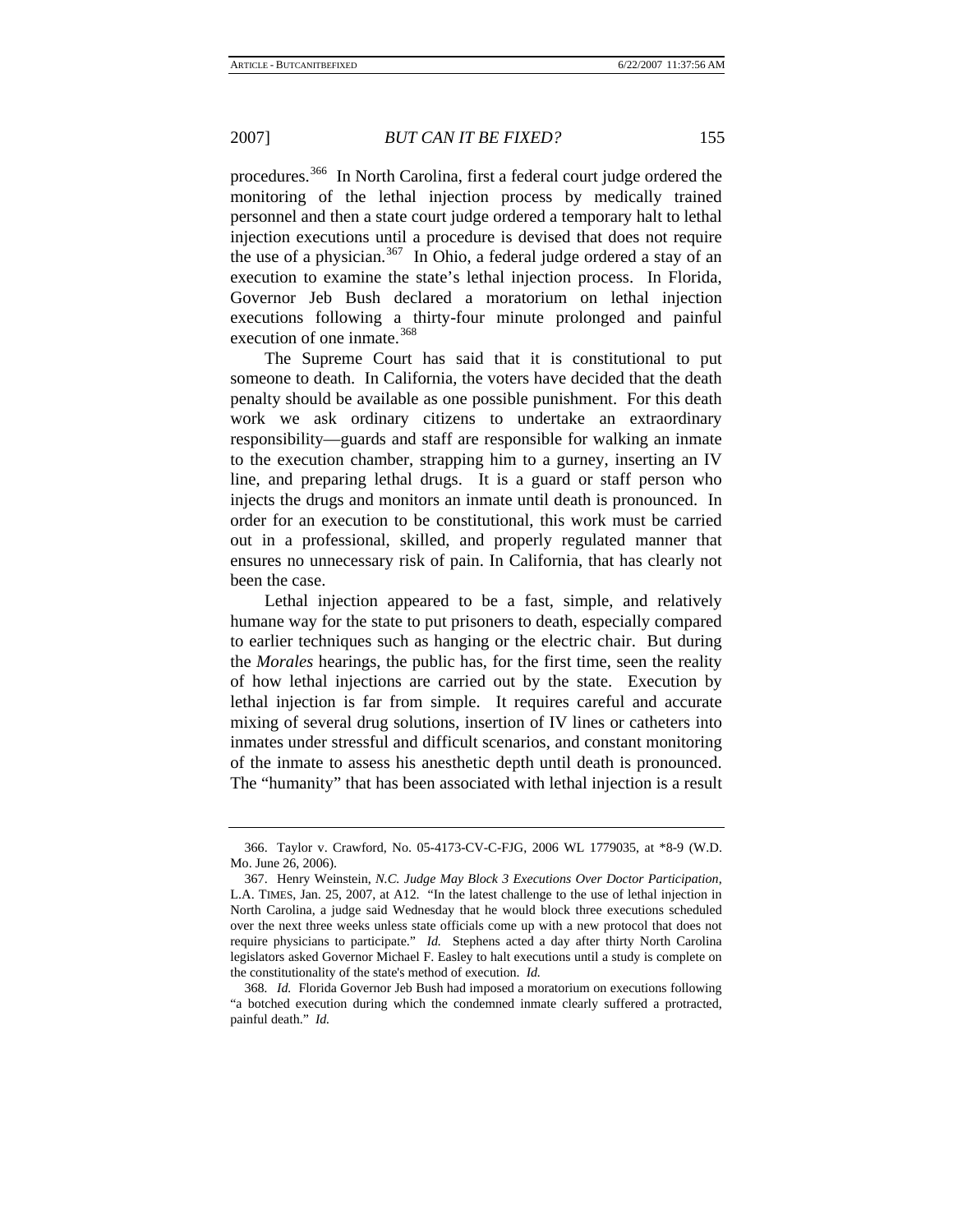of the fact that an inmate is paralyzed and unable to react to or communicate any pain.

The state kept the details about the selection, training, and supervision of the execution team a closely held secret only made public by order of the court in the *Morales* case.<sup>[369](#page-56-0)</sup> Despite the care and solemnity that should have attended an execution, Judge Fogel found a pervasive lack of professionalism $370$  and a system that suffered from a number of "critical deficiencies."<sup>[371](#page-56-2)</sup> Judge Fogel found Procedure 770 unconstitutional. It was simply too uncertain, too prolonged, and created an unnecessary risk of pain.

Following Judge Fogel's announcement of his intent to strike down Procedure 770, the Governor's office and the CDCR asked the court for several months to engage in a "thorough, effective, response to the issues raised."[372](#page-56-3) But despite the lack of transparency in the state's procedure contributed to its many deficiencies, the state has asked that they be allowed to conduct this review in a shroud of secrecy and pursuant to a protective order. $373$  They argue that secrecy is essential so that their "deliberative process [is] not chilled by threats of depositions, subpoenas or other discovery."[374](#page-56-5) The court should refuse this request and keep the doors open. Public review of these procedures may be the only means to keep the Governor, the state, and the California Department of Corrections accountable. The Governor's office and the CDCR have continually failed to demonstrate any commitment to seriously review or evaluate the lethal injection process. In fact, the contrary has been the case. On February 14, 2006, Judge Fogel issued an order in Morales where he "respectfully suggest[ed] that [the state] conduct a thorough review of the lethal injection protocol  $\dots$ .  $4375$  $4375$  The Court also suggested that "a proactive approach by [the state] would go a long way toward maintaining

<span id="page-56-0"></span><sup>369.</sup> Order Regarding Objections to Magistrate Judge's Order and Request for Stays; Order on Other Pending Motions, Morales v. Hickman, 415 F. Supp. 2d 1037 (N.D. Cal 2006) (No. C-06-219-JF-RS), *available at* http://www.law.berkeley.edu/clinics/dpclinic/Lethal%20Injection%20Documents/California /Morales/Morales%20Dist%20Ct/2006.09.22%20order%20on%20pending%20motions.pdf.

<sup>370.</sup> Memorandum of Intended Decision, *supra* note 6, at 12.

<sup>371</sup>*. Id.* at 10.

<span id="page-56-3"></span><span id="page-56-2"></span><span id="page-56-1"></span><sup>372.</sup> Response by the Governor's Office to the Court's Memorandum of Intended Decision at 1, Morales v. Tilton, No. C 06-926-JF-RS (N.D. Cal. Jan. 16, 2007), *available at* http://www.law.berkeley.edu/clinics/dpclinic/Lethal%20Injection%20Documents/California /Morales/Morales%20Dist%20Ct/2006.01.16%20filings/Gov%27s%20response.pdf.

<sup>373</sup>*. Id.* at 2.

<sup>374</sup>*. Id.*

<span id="page-56-6"></span><span id="page-56-5"></span><span id="page-56-4"></span><sup>375.</sup> Morales v. Hickman, 415 F. Supp. 2d 1037, 1046-47 (N.D. Cal 2006) (No. C-06- 926-JF-RS).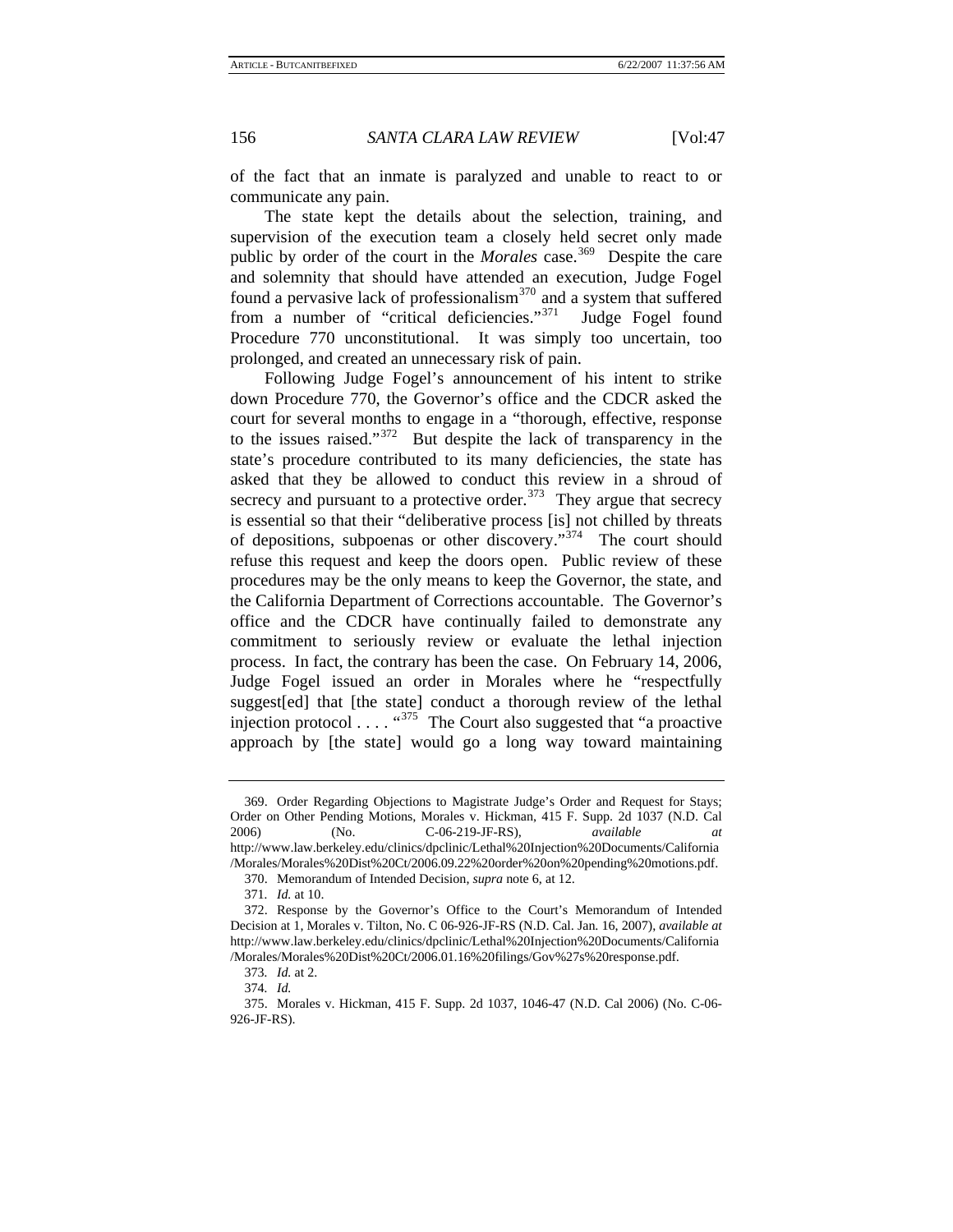judicial and public confidence in the integrity and effectiveness of the protocol."<sup>[376](#page-57-0)</sup> The only response by the Governor's office was to hold a meeting lasting about an hour and a half. The only change to come out of that meeting was what has been described as a "tweak" of the chemical aspects of the protocol.<sup>[377](#page-57-1)</sup> Judge Fogel observed there was "no indication from the record that the participants in the meeting addressed or considered issues related to the selection and training of the execution team, the administration of the drugs, the monitoring of the executions, or the quality of the logs and other pertinent records."[378](#page-57-2) In short, no serious consideration or review of the procedure took place at all.

The California Prison system has been fraught with management issues generally giving rise to previous litigation.<sup>[379](#page-57-3)</sup> Judge Fogel observed that part of the problem may be that the warden sees his or her legal obligation in the implementation of the lethal injection execution too narrowly.<sup>380</sup> During depositions, Warden Ornoski During depositions, Warden Ornoski testified that his definition of a successful execution is where "the inmate ends up dead at the end of the process."<sup>[381](#page-57-5)</sup> Since the Governor, the CDCR, and the Attorney General have all abdicated their responsibility over the years, there is no reason to believe they will all suddenly respond in a responsible manner at this time. The legislature should now step in and fix this problem. Having never performed a full investigation, examination, or vetting of any lethal injection procedure even when it was first adopted, the legislature should engage in a full examination of all aspects of an execution before adopting any specific procedure.

Several specific issues must be addressed. A comprehensive system for the selection, training, and oversight of the execution team members that is both reviewable and accountable must be implemented. Professional and reliable record keeping must occur for tracking the controlled drugs used for any lethal injection execution. A system of data collection and accurate execution logs that provide accounts of exactly what occurs during an execution must be employed. A new facility must be built to properly accommodate any new lethal injection procedure. Finally, a full investigation must be

<sup>376</sup>*. Id.* 

<sup>377.</sup> Memorandum of Intended Decision, *supra* note 6, at 7.

<sup>378</sup>*. Id.*

<span id="page-57-5"></span><span id="page-57-4"></span><span id="page-57-3"></span><span id="page-57-2"></span><span id="page-57-1"></span><span id="page-57-0"></span><sup>379</sup>*. Id.* at 15 (citing Plata v. Schwarzenegger, No. C-01-1351, 2005 WL 2932253 (N.D. Cal. Oct. 3, 2005)).

<sup>380</sup>*. See id.* at 15 n.14.

<sup>381</sup>*. Id.*